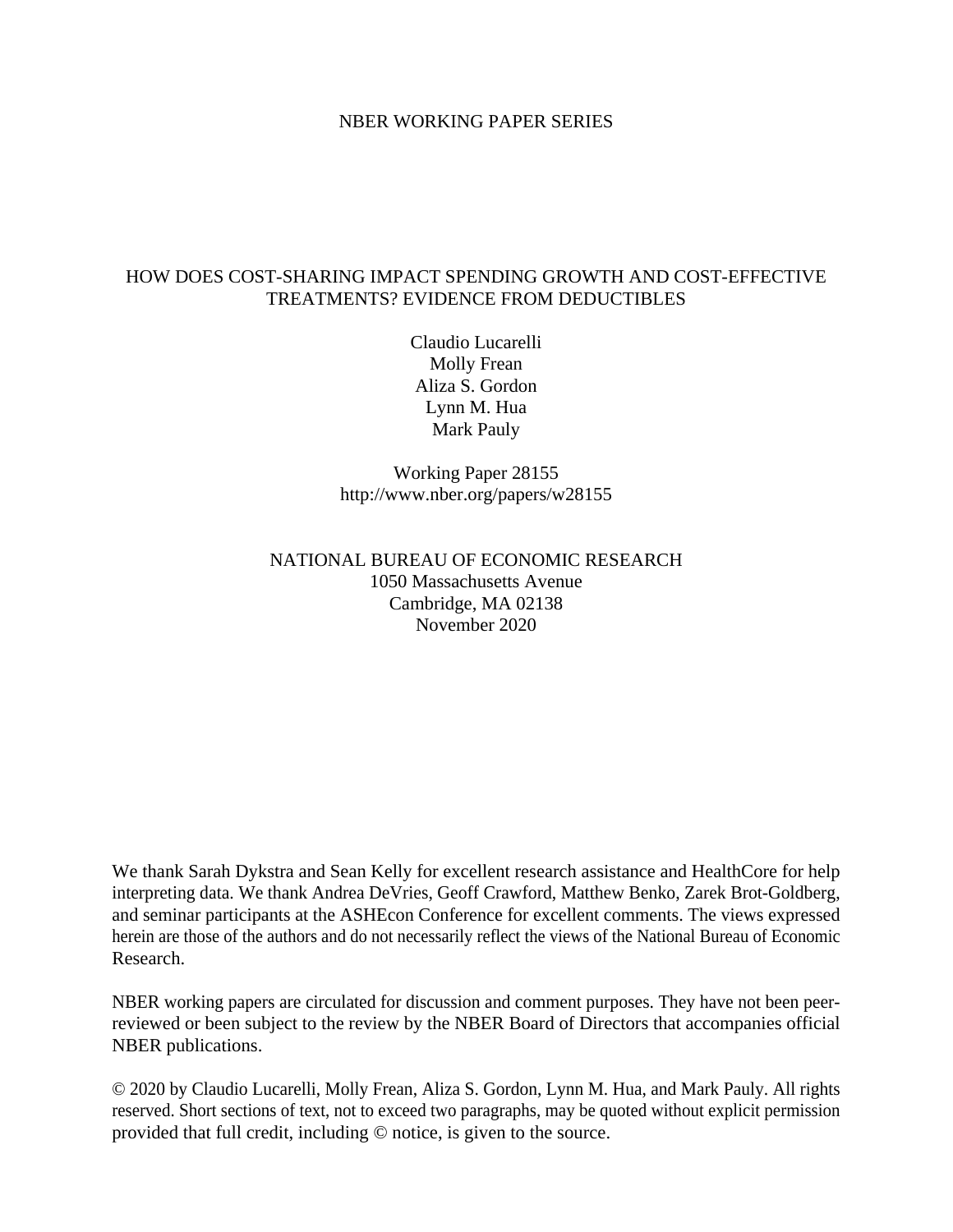How Does Cost-Sharing Impact Spending Growth and Cost-Effective Treatments? Evidence from Deductibles Claudio Lucarelli, Molly Frean, Aliza S. Gordon, Lynn M. Hua, and Mark Pauly NBER Working Paper No. 28155 November 2020 JEL No. I11,I13

#### **ABSTRACT**

The growth of health care spending has been a longstanding policy concern. Over the years, several innovations have been proposed to lower levels of health care spending; however, their impact has been limited and not sustained over time. Costly new technology, while often an improvement to existing care, has been identified as a principal driver of health care spending growth. Recent literature has shown that high deductible health plans (HDHP) can have an immediate impact on *levels* of health care spending, but their medium- and long-run effects on spending *growth* remain unknown. In this paper, we use multiple-employer-group claims data from a large national insurer to (i) study whether HDHPs reduce the growth in spending over four years compared to lower deductible alternatives; and (ii) explore the mechanisms behind any reductions in growth by looking at whether HDHPs reduce the use of low- vs. high-value treatments. We find that HDHPs have a limited effect on spending growth, with a statistically significant reduction observed only for prescription drugs. HDHPs are not associated with significantly lower growth in spending on highly cost-effective medicines in a sample of drugs but do reduce spending growth for less cost-effective drugs.

Claudio Lucarelli The Wharton School University of Pennsylvania 3641 Locust Walk Philadelphia, PA 19104 clucarel@wharton.upenn.edu

Molly Frean The Wharton School University of Pennsylvania 3641 Locust Walk Philadelphia, PA 19104 mfrean@wharton.upenn.edu

Aliza S. Gordon HealthCore, Inc. 123 Justison St, Ste 200 Wilmington, DE 19801 agordon@healthcore.com

Lynn M. Hua The Wharton School University of Pennsylvania 3641 Locust Walk Philadelphia, PA 19104 lynnhua@wharton.upenn.edu

Mark Pauly The Wharton School University of Pennsylvania 3641 Locust Walk Philadelphia, PA 19104 and NBER pauly@wharton.upenn.edu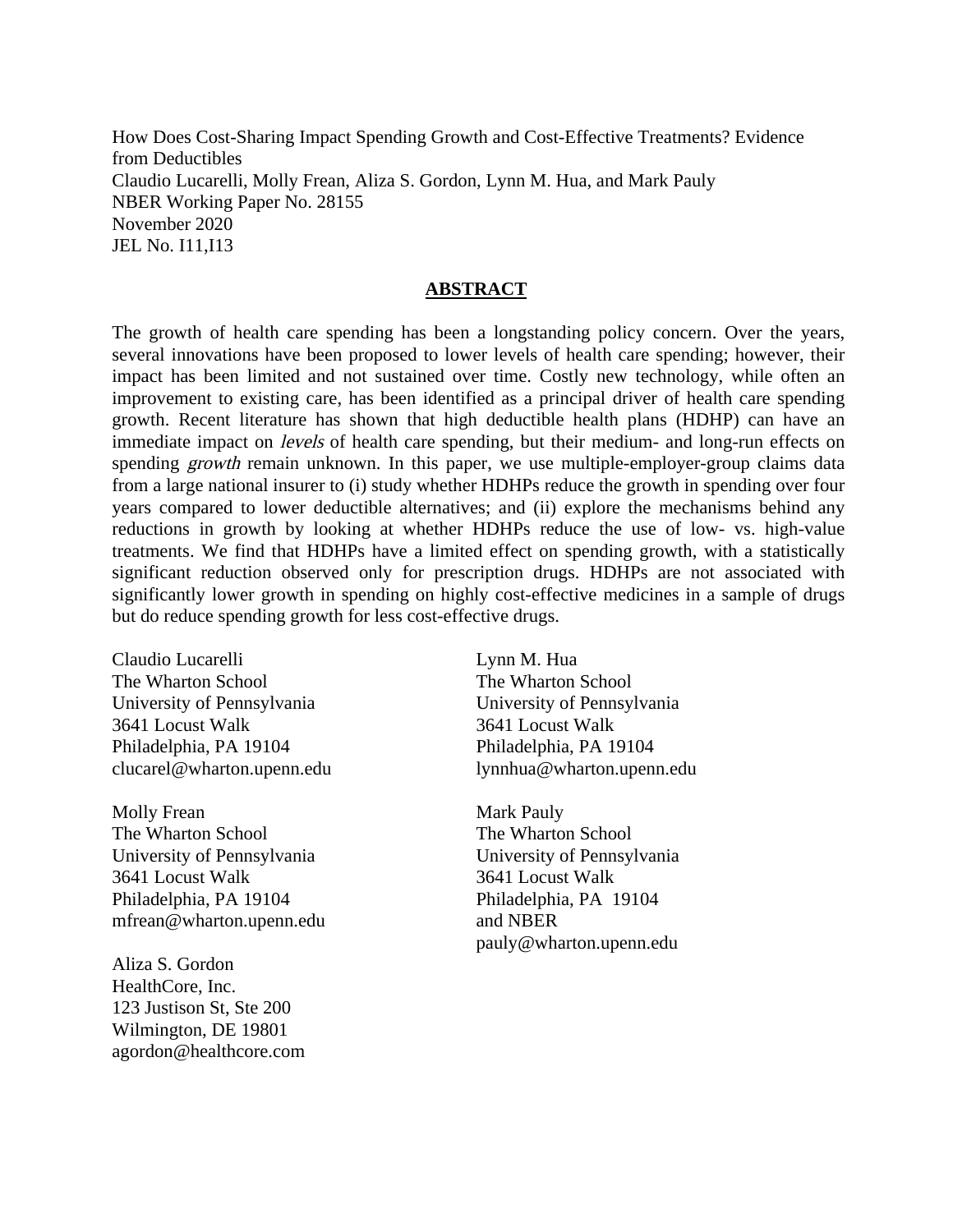# **1 Introduction**

Health care spending per capita for the privately insured population in the United States has grown rapidly for many decades, exceeding growth in wages, consumer prices, and GDP. According to the Centers for Medicare and Medicaid Services, national health spending was projected (before the COVID pandemic) to grow at an annual rate of 5.4% starting in 2019, reaching \$6.2 trillion by 2028 (Keehan et al., 2020). There has been ongoing interest in how insurance coverage can be reformed to reduce this growth, ideally limiting it to an amount commensurate with national income and improvements in quality and health outcomes. As noted by Brot-Goldberg et al. (2017), a necessary piece of evidence for that change in spending growth is understanding "how consumers respond to cost-sharing" in behaviors that affect it.

Managed care, changes in provider payment methods, and increasing patient cost-sharing have all been shown to have some effect on lowering the *level* of spending as they are phased in, but, after they have been adopted and diffused, there is strong evidence that spending growth tends to resume its former path (Chernew and Newhouse, 2012; Cutler, McClellan and Newhouse, 2000; McWilliams et al., 2016; Manning et al., 1987). The best example of this process was the managed care transformation of the 1990s, which lowered national spending growth as more of the private sector and Medicaid converted to managed care, but thenceforth resumed their traditional growth rates (Glied, 2003). Studies of the immediate effect of placing individuals in insurance plans with varying levels of cost-sharing have shown statistically significant and economically large estimates of impact. The famous RAND Health Insurance Experiment estimated that the elasticity of medical spending with respect to its out-of-pocket price is -0.2 (Manning et al., 1987). More recent studies have generally found effects of larger magnitude (Eichner, 1998; Finkelstein, 2007; Kowalski, 2016). However, these studies have not looked at spending growth. Why does growth seem to return close to its former rate? The primary reason, and the one that motivates this study, is that spending growth is thought to be largely driven by continuous incremental spending on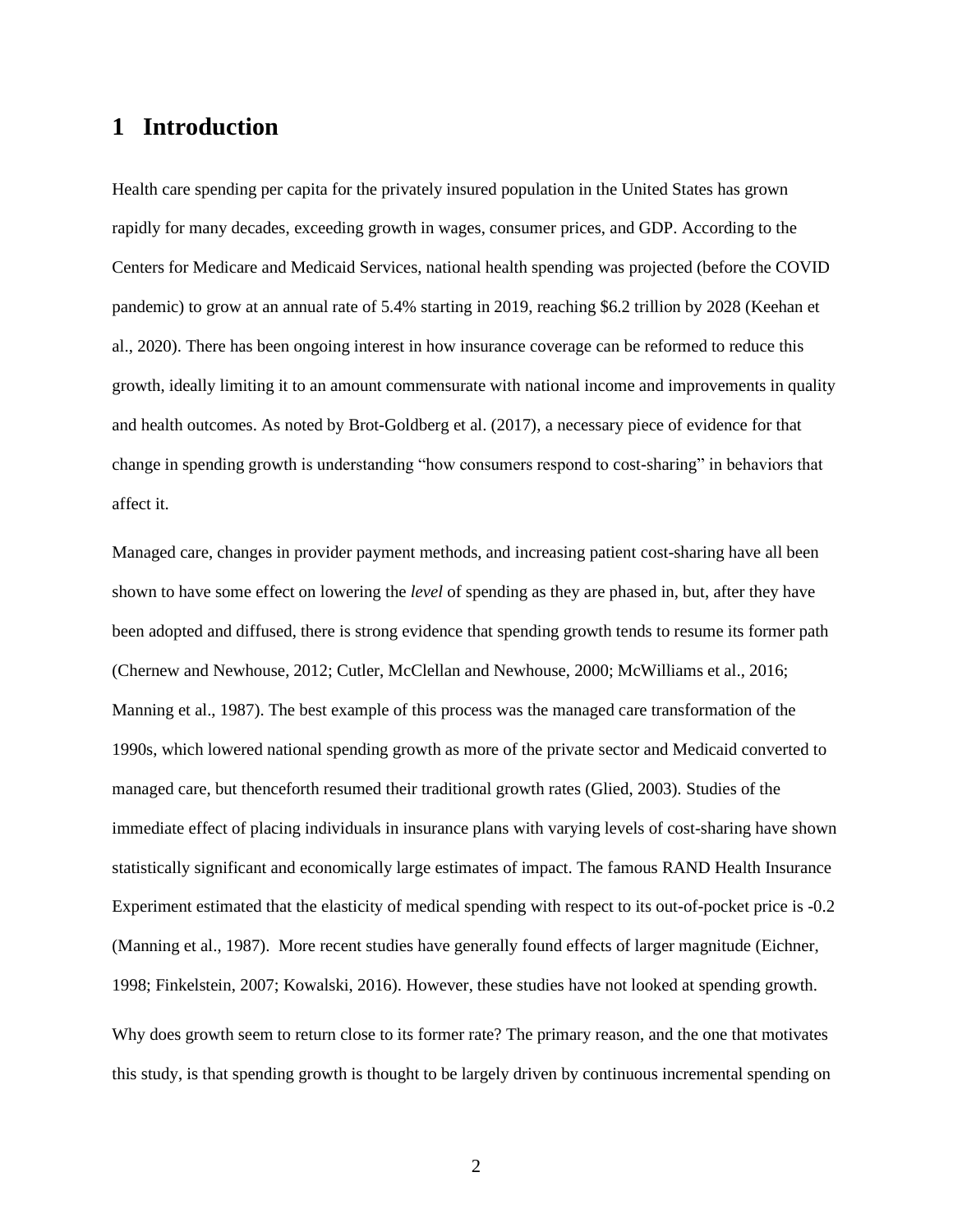better but more costly new technology, for which the rates of introduction and diffusion have proven resistant to change (Smith, Newhouse and Freeland, 2009). Newhouse and Chernew (2012) made the point that changes in levels of cost-sharing should only affect spending growth as they are being phased in, and that changes in cost-sharing levels over time have not been sufficiently large to explain more than a small fraction of spending growth. There are certainly other drivers of spending growth, such as changes in population demographics, higher prices resulting from supplier consolidation, and changes in the incidence of illness. However, none of these factors are sufficiently large nor consistent to explain persistent spending growth.

In addition to decreasing spending *levels*, however, higher cost-sharing has the potential to reduce spending *growth* if it can affect what drives spending growth and limit the adoption and diffusion of new and costly (but potentially beneficial) technologies (Chandra and Skinner, 2012; Weisbrod, 1991). Paradoxically, however, there has been very little investigation of whether and how the level of costsharing affects the *growth* of health care spending. Early work by Peden and Freeland (1998) using national health expenditure data found a (time series) estimate of a significant impact of the proportion paid out-of-pocket on the growth of spending, but no evidence of an impact of *changes* in this share on contemporaneous changes in spending. Golberstein et al. (2013) examined the impact of private Medigap insurance on the level and growth of Medicare spending, and found that supplemental coverage raised both. However, the effect of cost-sharing on privately insured spending growth has been understudied, despite the serious policy concern about spending growth and the potential for increasingly common high deductibles to curb that growth.

High deductible health plans (HDHPs) have become increasingly popular in the employment-based market and a key object of policy interest; HDHPs have been promoted to reduce healthcare spending. "Bronze" plans on the Affordable Care Act's individual insurance exchanges are also characterized by high deductibles and are the second-most popular type of plan. In a review of the effects of consumerdirected health plans (CDHPs), high-deductible health plans coupled with tax-favored health savings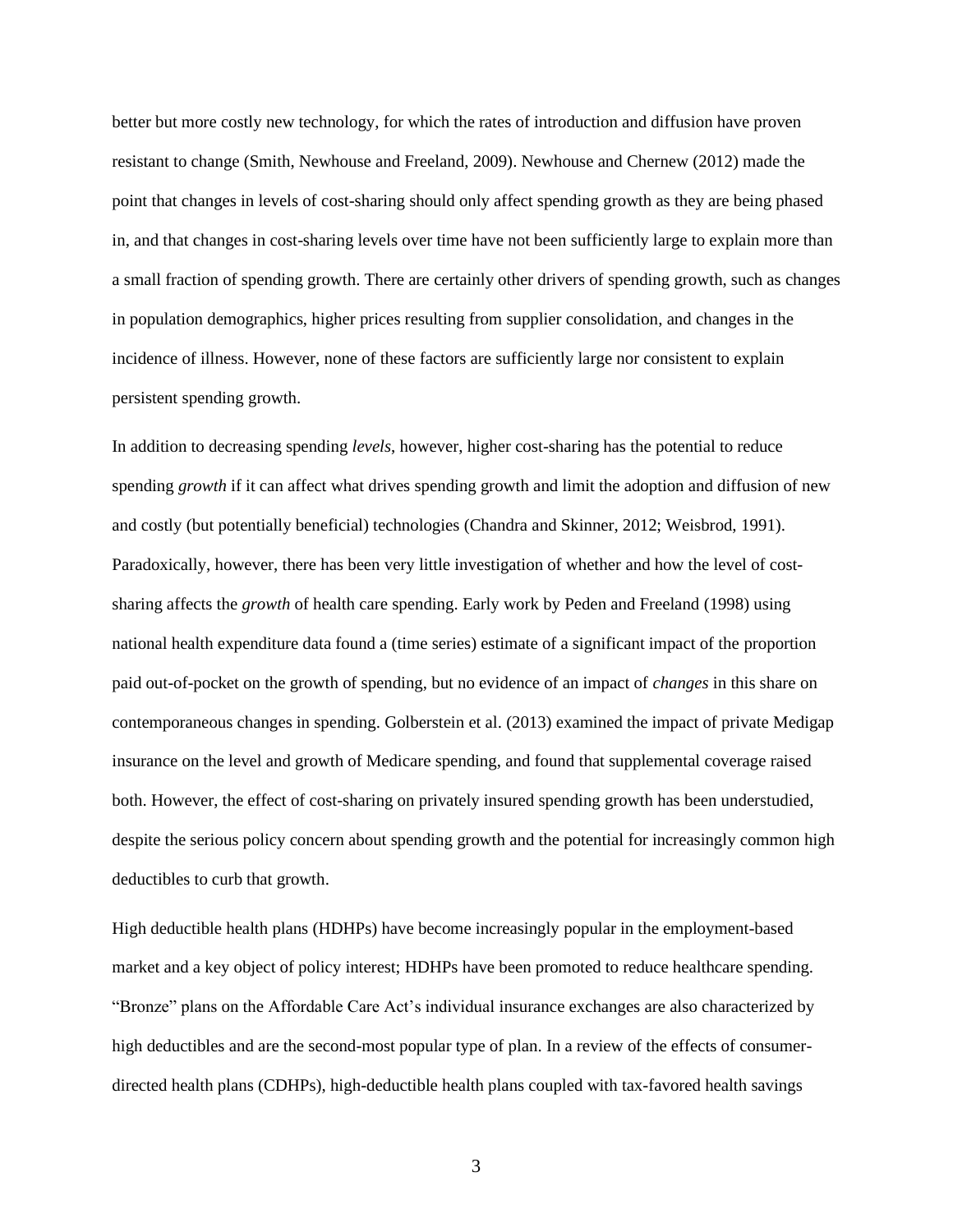accounts (HSAs), healthcare expenditures were reported to have decreased between 5% and 14%, depending on the study, with greater reductions in healthcare spending for plans with larger deductibles (Bundorf, 2016). Empirical evidence has demonstrated that HDHPs may lead to significant spending reductions in the short term as consumers are exposed to more of the cost of current types of care, however, their potential net benefit to buyers after any initial impact is unknown. Do they in fact encourage more thoughtful use of the new but more expensive types of care that arrive every year?

There are some patterns in the differential impact of HDHPs on the *levels* of use of specific health care services. Past research has documented that when CDHPs reduce healthcare spending, a portion is usually driven by reductions in outpatient care and pharmaceutical spending, without a clear effect on inpatient admissions (Parente et al., 2008; Charlton et al., 2011; Buntin et al., 2011). There have been exceptions, such as one study where enrollment in an HDHP *increased* the utilization of drugs and had no effect on outpatient care relative to a PPO plan (Waters et al., 2011). The presence of high deductibles seems even to deter the use of care not subject to the deductible, such as some covered preventive services, though that effect may come from an impact on complementary physician services.

There have also been mixed results on the differential impacts of cost-sharing on the quality of care, typically measured by the appropriateness of services. For example, in the RAND Health Insurance Experiment (Manning et al., 1987; Newhouse et al., 1993), higher cost-sharing reduced care labeled both clinically necessary and unnecessary (though often with no effect on health outcomes). Some more recent studies (Wharam et al., 2007, 2011) suggest that consumers can differentiate between more or less clinically appropriate care, while others found that, with less insurance coverage, they nevertheless reduced the use of recommended preventive care (Buntin et al., 2011) and reduced the cervical and breast cancer screening rates (Charlton et al., 2011; Wharam et al., 2018).

These results raise the concern that HDHPs may have high adverse health consequences when patients delay, reduce, or forgo care to curb costs, even when costs are moderate compared to health benefits. Few researchers have investigated the concern that HDHPs may negatively impact vulnerable, disadvantaged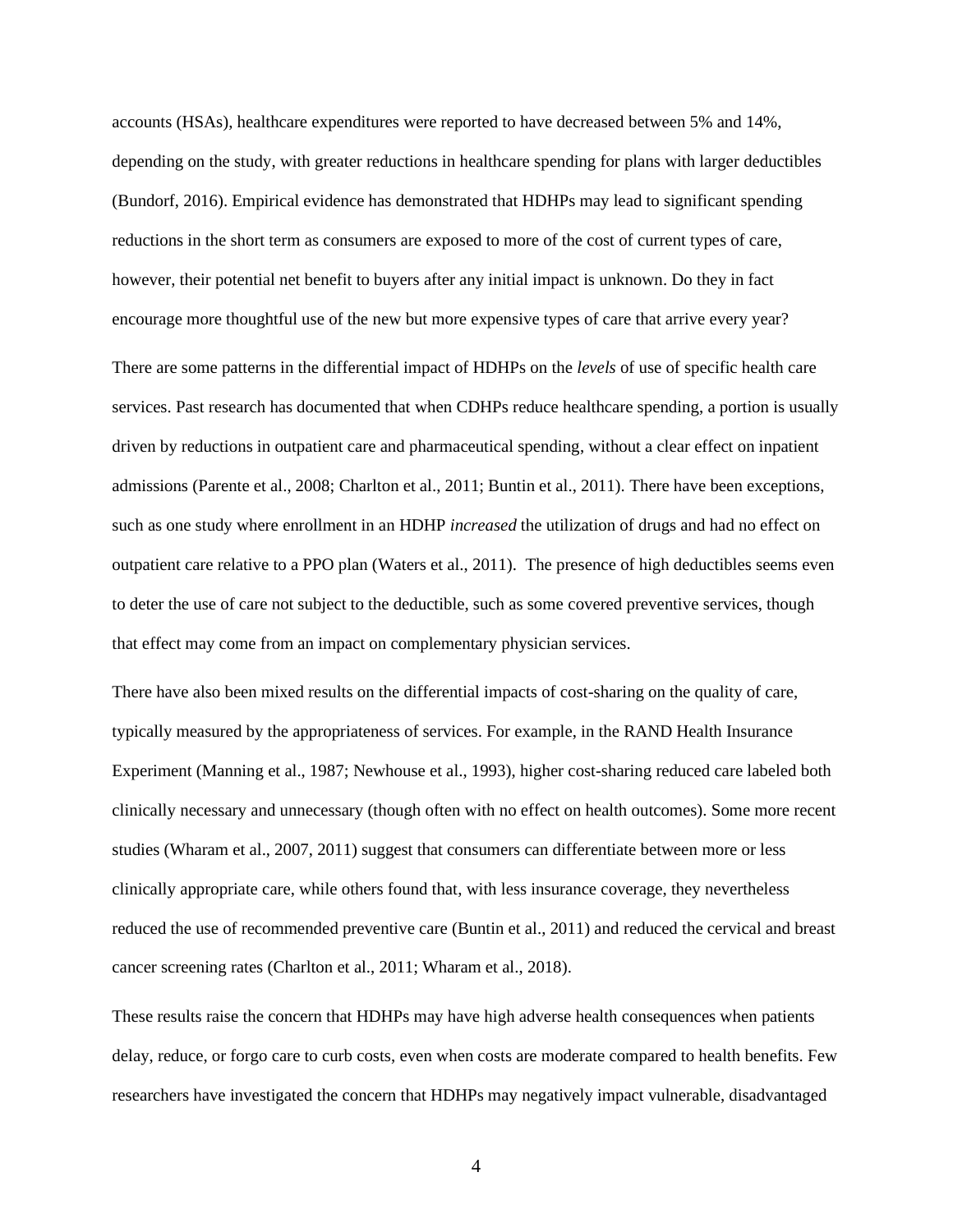populations such as those who are low-income and high risk (Davis, 2004; Woolhandler and Himmelstein, 2007) as individuals enrolled in HDHPs may report having financial strain (Gaffney et al., 2020; Rabin et al., 2020). While one study found little evidence of income-driven variation in the magnitude of spending reduction associated with HDHPs, with a reduction in total spending by 13% for both vulnerable and non-vulnerable families with HDHPs (Haviland et al., 2011), another found that the outpatient out-of-pocket spending difference between enrollees in HDHPs and traditional plans was almost twice as high for those with substance abuse and mental health disorders compared to those without these disorders (Eisenberg et al., 2020).

The two studies most related to our work are by Haviland et al. (2016) and Brot-Goldberg et al. (2017). In a large multi-employer study, Haviland et al. (2016) use a difference-in-differences approach to quantify an intent-to-treat effect of employer CDHP offer on spending growth for up to three years (the most which has been previously tracked). They find that in each of the three years after firms offer a CDHP, there was a 5% reduction in total health care spending relative to the baseline of firms only offering lower deductible health plans. They find that decreases in total spending are driven primarily by reductions in spending on outpatient care and prescription pharmaceuticals, and in the third year, there are no differences in spending for inpatient and emergency department care.

Brot-Goldberg et al. (2017) study a natural experiment where employees of a single large firm were mandated to switch from a generous zero-deductible plan that provided free in-network health care to a HDHP paired with a subsidized HSA. Access to the same providers remained post-switch to the HDHP plan. They estimate that the switch caused a spending reduction of approximately 12% of firm-wide spending using four years of pre-switch and two years of post-switch data in the time window 2006-2015. When decomposing this effect, they find no evidence of increased price shopping, but rather that consumers reduced quantities of both potentially low-value and higher-value care (though somewhat more for presumably low-value imaging). Their results are consistent with greater sensitivity to spot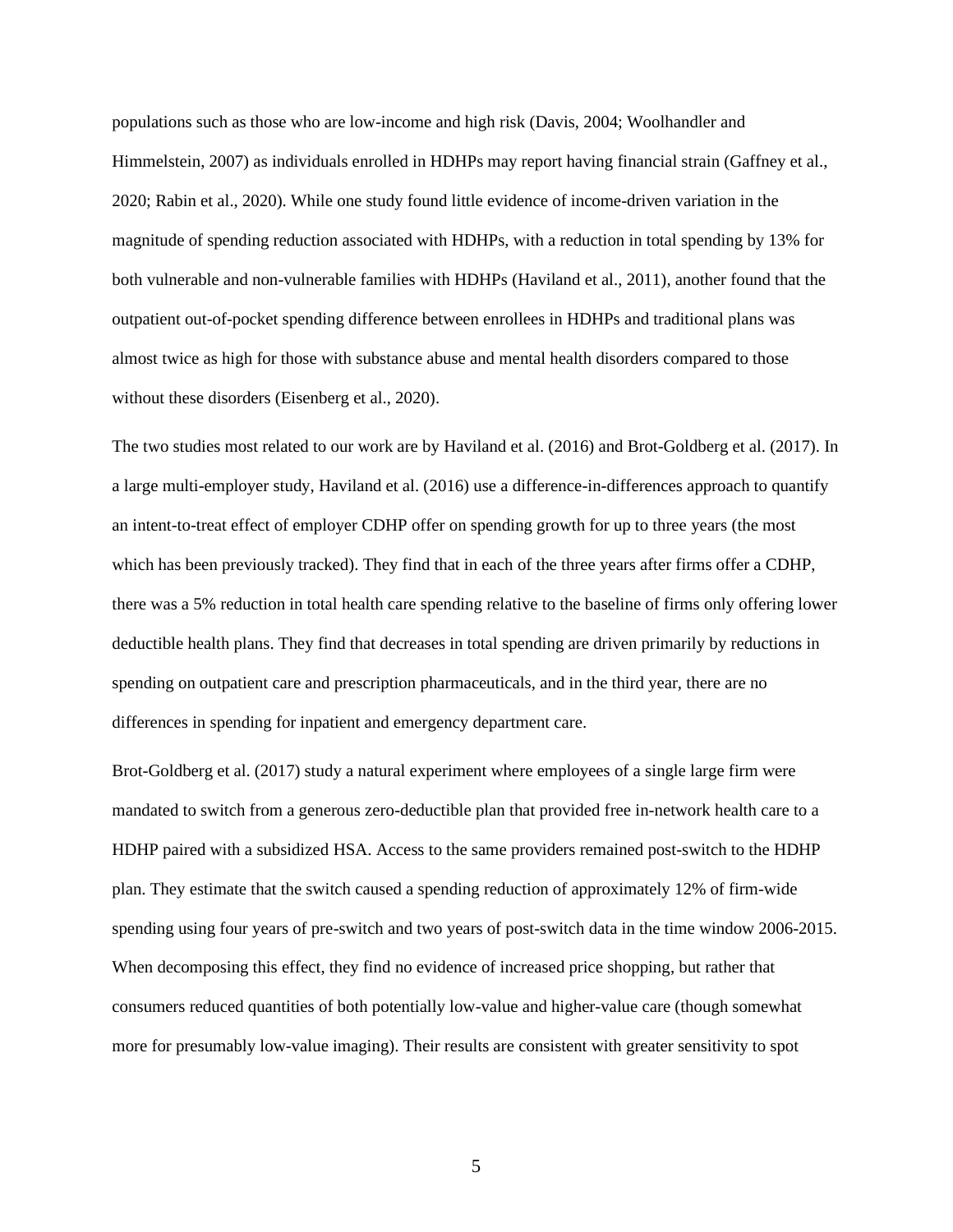prices, incurred at the point of service, over true shadow prices, which take into consideration expected spending over the entire plan benefit year.

A key limitation of the prior literature is that the persistence of the impact of HDHPs on healthcare spending, specifically whether they lower growth over time, remains unclear. Our study provides the first large-sample investigation of the relationship between private insurance deductibles and the growth of privately insured spending over time, both in total and by individual components of that growth. We examine the fundamental question – can higher levels of cost-sharing generate a permanent reduction in the rate of growth of spending, or is any impact limited to a one-time reduction in the level of spending? We build upon past research and examine the effect of HDHPs on the growth of health care spending using a large national sample of claims and enrollment data from Anthem, a private national insurer. Our dataset spans a diverse set of employers over the four-year time period from 2015 to 2018 and allows us to describe and analyze patterns of spending growth for different types of covered services.

We initially focus on a large sample of members who were consistently insured with either high- or lowdeductible coverage over the study period ("stayers"). Our results for this sample indicate that high deductibles are associated with mixed effects on spending growth. Relative to members enrolled in LDHPs, members enrolled in HDHPs do not experience lower dollar growth in total spending (and associated insurance claims). However, for prescription drugs, we do find significantly lower dollar growth in spending among HDHP members compared to LDHP members. Specifically, absolute growth in drug spending is about one fifth lower for HDHPs relative to LDHPs. For this more rapidly growing and more innovation-affected category of care, we hypothesize that high deductible plans slowed the diffusion of new drug technology.

Because individuals are not randomly assigned to a particular insurance plan, we exploit the variation in the employers' choice set to alleviate concerns about selection. Some employers in our sample exclusively offer a HDHP or LDHP, whereas others offer both high and low deductible options. We exploit this variation across employers, and also within employers over time to understand the effect of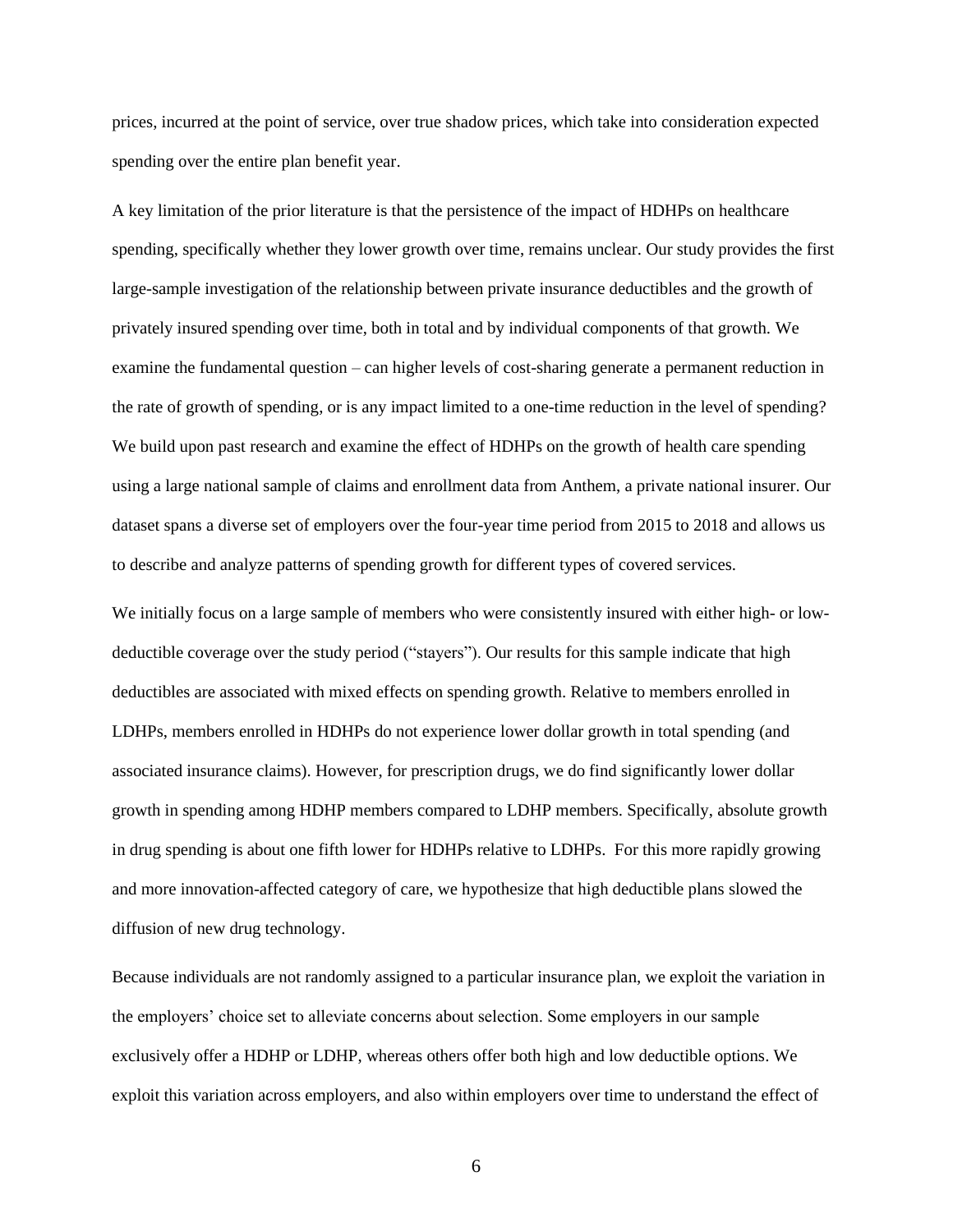HDHPs on spending levels and growth conditional on the ability to choose. Accounting for selection bias this way, we confirm that HDHPs affect spending levels but have no impact on total spending growth in our sample. We also find that adverse selection manifests itself on the levels of spending but not on its growth.

To further explore selection bias, we separately analyze a smaller sample of members who switched from LDHP to HDHP coverage during the study period. We find that such members experience lower growth relative to members continuously enrolled in either plan type around the time of the switch, however, this reduction does not persist and spending growth resembles that of stayers past one year. This result is robust to controlling for unobserved and permanent risk factors that could drive selection when accounting for within-employer variation in deductible choice over time.

Did the slowdown in drug spending growth we observed for individuals with higher cost sharing discriminate between high- and low-value drugs, or did it discourage needed and less needed drugs indiscriminately? To investigate this, we matched the majority of the highest selling drugs with their published cost-effectiveness ratios from the Tufts Cost-Effectiveness Analysis (CEA) Registry. We then found that the growth in spending and use was similar for LDHP and HDHP for the set of highly costeffective drugs (cost saving or cost per QALY below \$50,000) but was lower in HDHP for the set of less cost-effective drugs (cost per QALY above \$50,000).

The overall pattern in our data therefore is one of no effect on aggregate spending growth for all insured care, and modest but potentially efficiency-improving effects on spending growth for drugs. High deductibles do not curb runaway medical spending, but may lead to more selective choices among drugs that better balance health benefits and cost. It appears that HDHPs do not have as much potential for longterm cost containment as their advocates contend, nor do they pose as much risk to the use of effective and cost-effective care as their detractors fear.

However, this work only compares spending growth between members of different plans from a single insurer. We cannot identify the impact of high deductibles on overall spending nor on health care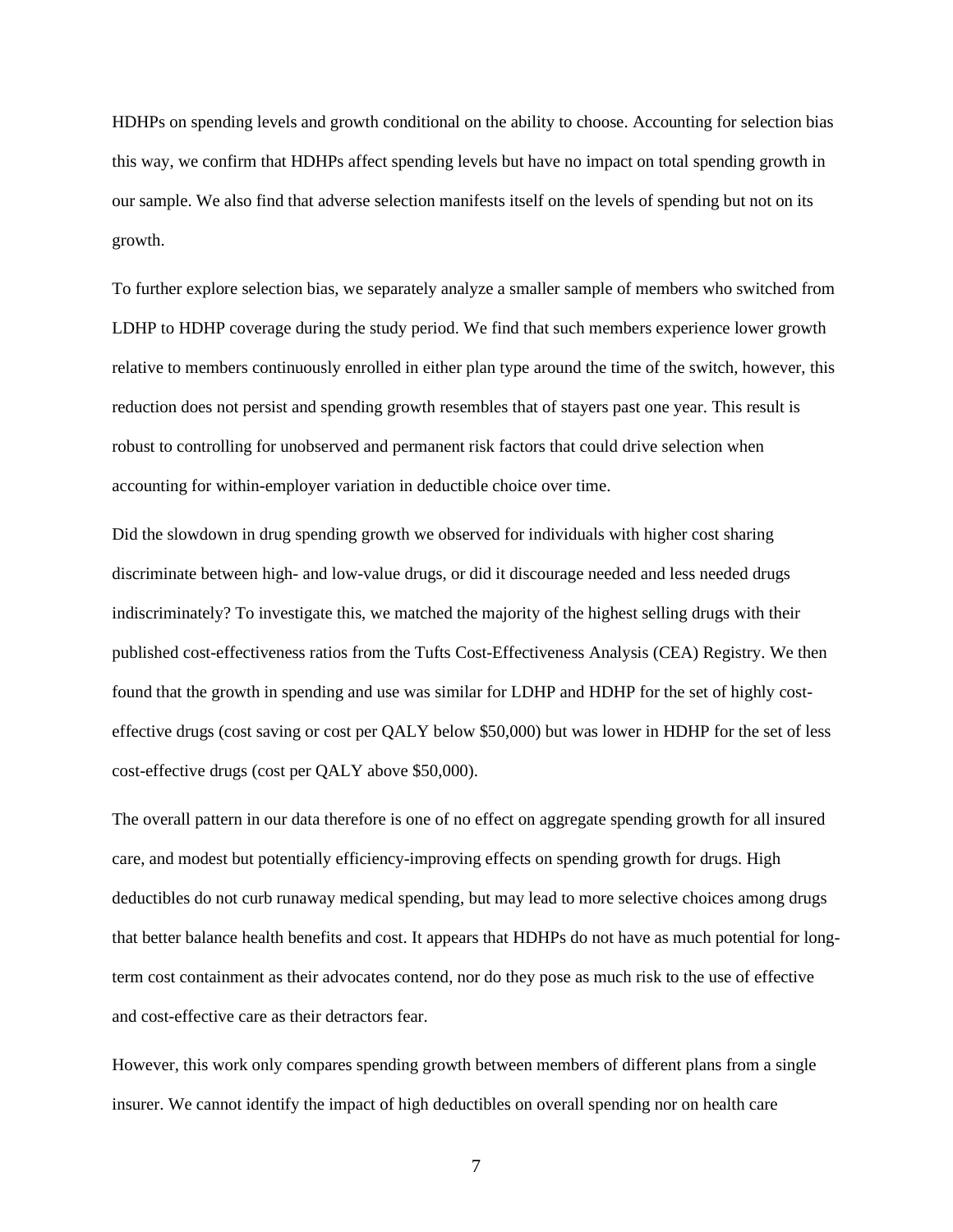utilization in markets where HDHPs offered by many insurers have had substantial penetration compared to markets where such plans are rare. As Finkelstein (2007) has noted, effects of cost-sharing estimated at the individual level may well understate those at the market level.

The next section offers a simple model of plan choice and spending conditional on plan, which helps to identify the main sources of selection and motivates our empirical analysis. Section 3 describes the data, Section 4 describes our estimation strategy, Section 5 presents our results, and Section 6 concludes.

## **2 Model**

In this section, we develop a two-stage model that first describes the considerations behind a decision to enroll in either a HDHP or a LDHP (when such a choice exists in employer-sponsored coverage), and then describes the choice of medical care expenditure conditional on insurance choice. Consistent with individuals' dynamic optimization behavior within the insurance year, our exposition and solution of the model uses backward induction. Although most of the employers in our sample offer only one level of deductible in the plan administered by the insurer, about 35% of employers offered insurer-administered plans with different deductibles.

Conditional on the choice of insurance plan deductible, the insured person is assumed to choose medical care expenditure according to a simplified version of the Grossman (1972) model, where medical care expenditure is an input for the production of health. We consider expenditure on two medical inputs,  $x_1$ and x2, which differ on their health production ability (their marginal health product) and are translated into a utility flow of health through the function  $f(.)$ , which is assumed to be twice continuously differentiable and exhibit decreasing marginal returns. The insured's objective function depends on health and the residual consumption after paying for insurance premiums and medical care, with the function g(.) transforming dollars to utility units. We simplify the problem by summarizing the degree of coverage with the parameter  $\alpha$ , where higher values of  $\alpha$  can be interpreted as coverage with lower deductibles. The maximization problem is as follows, where *W* represents income and  $\pi$  the insurance premium: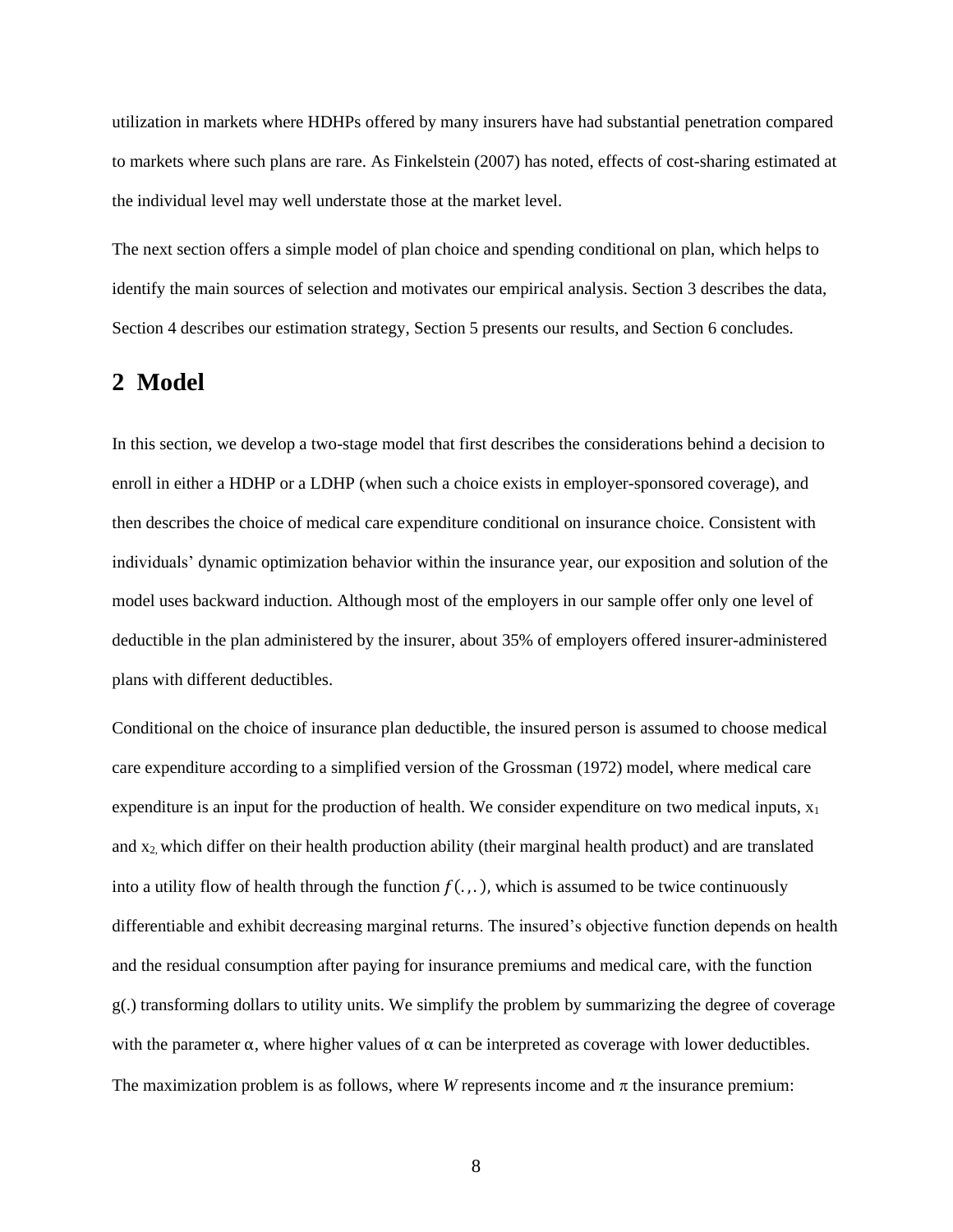$$
\max_{x_1, x_2} f(x_1, x_2) + g(W - \pi - (1 - \alpha)(x_1 + x_2))
$$

The first order conditions are:

$$
f_{x_1}(x_1, x_2) - g_{x_1}(1 - \alpha) = 0
$$
  

$$
f_{x_2}(x_1, x_2) - g_{x_2}(1 - \alpha) = 0
$$

Both conditions show that with no coverage ( $\alpha = 0$ ), marginal benefits as measured by marginal health product equal marginal costs. However, the presence of insurance ( $\alpha > 0$ ) distorts the choice generating the problem of moral hazard.

To understand how the choice of expenditure on medical inputs varies with coverage, we differentiate the first order condition for  $x_1$  and obtain:

$$
\left[\underbrace{f_{x_1x_1} + (1-\alpha)g_{x_1x_1}}_{< 0}\right]dx_1 - \left[\underbrace{(1-\alpha)g_{x_1x_1} - g_{x_1}}_{< 0}\right]d\alpha = 0
$$

Above, both terms in brackets are negative due to the decreasing marginal return assumptions  $(f_{x_1x_1} < 0,$  $g_{x_1x_1} < 0$ , and increasing utility on consumption  $(g_{x_1} > 0)$ . The same applies for expenditure on x<sub>2</sub>.

Therefore, expenditure on medical care is increasing in coverage as is shown in the following equations:

$$
\frac{dx_1}{d\alpha} = \frac{(1-\alpha)g_{x_1x_1} - g_{x_1}}{f_{x_1x_1} + (1-\alpha)g_{x_1x_1}} > 0
$$

$$
\frac{dx_2}{d\alpha} = \frac{(1-\alpha)g_{x_2x_2} - g_{x_2}}{f_{x_2x_2} + (1-\alpha)g_{x_2x_2}} > 0
$$

Given these observations, we obtain for each individual a demand curve for medical care – derived largely, as Grossman (1972) suggests, from the demand for health – which will depend on income, insurance coverage as measured by marginal user price, preferences for health versus other goods, market prices for health care goods and services, time cost associated with consuming health care goods and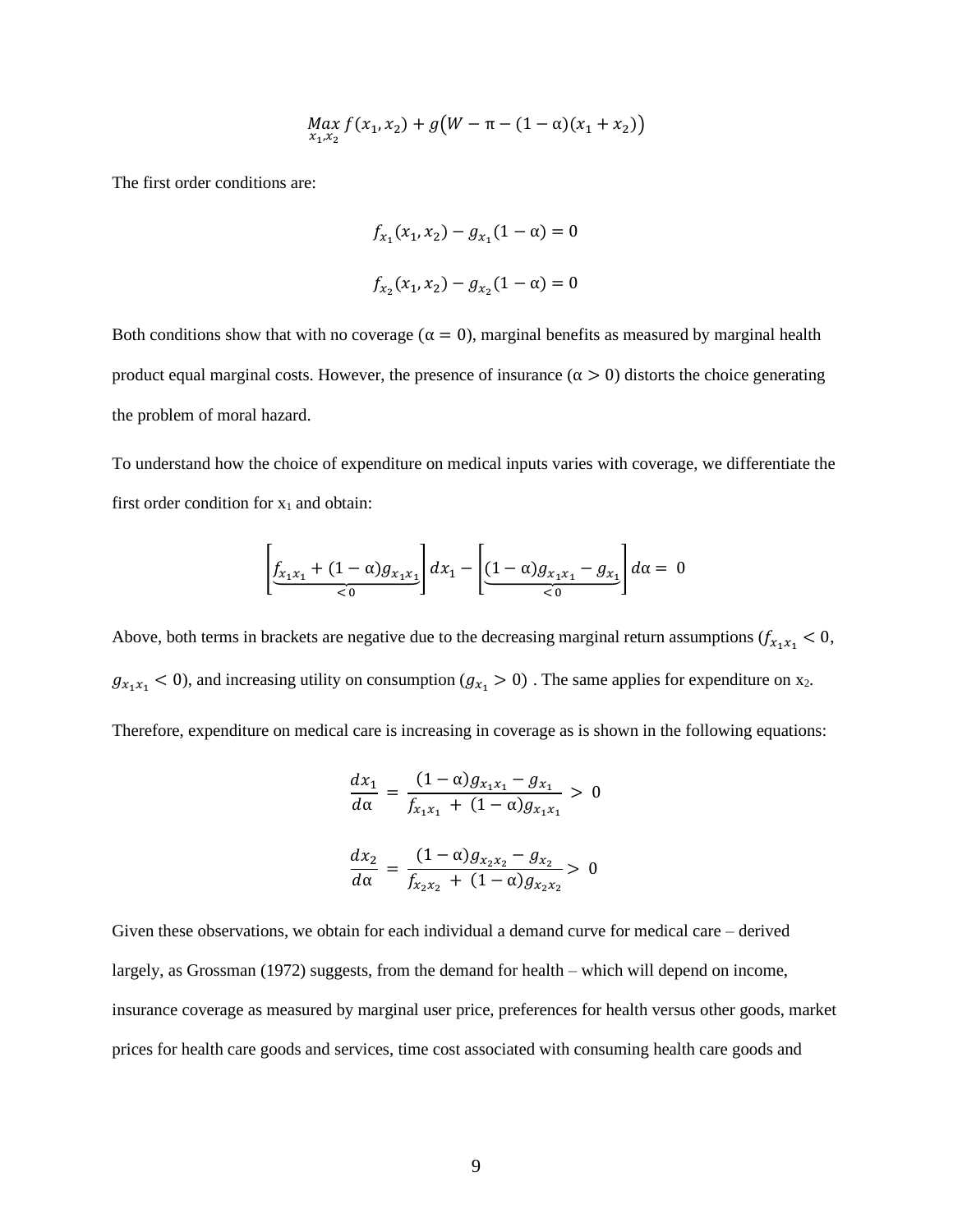services and other desired consumption items, and provider advice.<sup>1</sup> All of the arguments except the last one would be present in any economic demand function where there is insurance that takes the form of health insurance. This demand function would be similar to others for a consumer's decision to initiate contact with the health care system (where there is no prior physician information).

As we stated above, the inputs to the production of health  $x_1$  and  $x_2$  differ in their marginal health product, which represents the difference in value to the consumer. Suppose the schedule of diminishing marginal product for  $x_2$  is always above that for  $x_1$ , in the following way:  $f_{x2}(x_1, x_2) = \beta f_{x_1}(x_1, x_2)$  for  $\beta > 1$ . In other words,  $x_2$  exhibits larger marginal health product relative to  $x_1$ . If there are no differences in the marginal (dis)utility of a dollar spent on either input (i.e., if the individual does not derive utility for the identity of the inputs beyond their contribution to health), then the derivatives of the function  $g(.)$  are identical both inputs. Therefore,

$$
\frac{dx_2}{d\alpha} = \frac{(1-\alpha)g_{x_2x_2} - g_{x_2}}{\beta f_{x_1x_1} + (1-\alpha)g_{x_2x_2}} \Longrightarrow \frac{dx_2}{d\alpha} < \frac{dx_1}{d\alpha}
$$

The expression above states that the coverage elasticity of expenditure on the more productive input  $x_2$  is more inelastic than for the less productive input  $x_1$ . This implication of our model emphasizes different magnitudes of response to changes in coverage (e.g., through changes in deductibles) for high value vs. low value care, or old vs. new technology, which in turn, can generate different magnitudes of change in spending levels or spending growth. Our model predicts that if higher deductibles reduce expenditures on medical care, the percentage change will be more pronounced on low value care. This is a testable implication of our model that we contrast with our data in the empirical sections of the paper for

<sup>&</sup>lt;sup>1</sup> Evidence has shown that physician practice style, as a proxy for advice, is often uniform across patients regardless of their particular insurance coverage or other demand parameters. If physician advice is tailored to the average or typical patient's insurance coverage, rather than to that of each individual patient, an individual patient's deductible may have an attenuated effect. Finkelstein (2007) demonstrated this kind of "norms" behavior exists and leads to impacts of market-level changes in insurance coverage on spending larger than what would be implied by studies of individual responses to cost-sharing. Hence, any impacts we detect that arise from variations in individual insurance coverage can be interpreted as a lower bound to the potential impacts of market-level changes.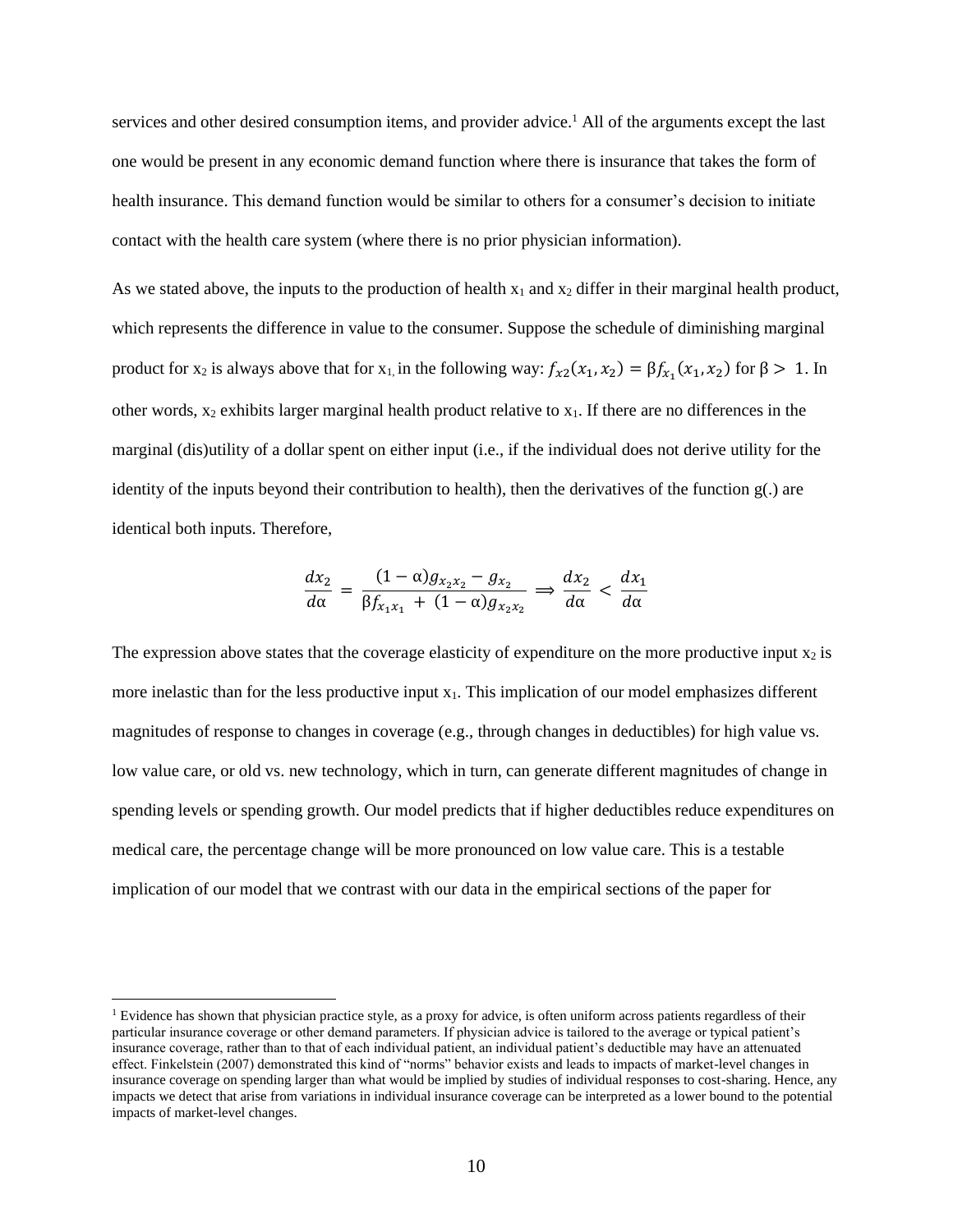prescription drugs, the category of medical care for which we can observe systematic measures of value as proxied by cost-effectiveness.

In the first stage of the model, the individual decides to enroll in either type of plan, high or low deductible. We do not consider the possibility of someone choosing an outside option or to be uninsured if offered insurance. In the simple case in which an employee is offered only one coverage option, we assume the employee takes it. The expected utility of a worker holding an insurance policy with a deductible is given by equation (1), where a contract is described by the premium  $\pi$ , the deductible D (which could be low or high), and a cost sharing rate *c*. The expected utility maximizer faces a probability *p* of experiencing a loss in wealth equal to *L*.

$$
U(\pi, D, c) = (1-p) U(W - \pi) + p U(W - \pi - D - c(L - D)) \tag{1}
$$

To simplify the problem further and to emphasize the role of the deductible, we initially assume the coverage after the deductible is the same for both plans, and it is very generous. A worker facing the choice of HDHP or LDHP will be indifferent between the two choices if:

$$
U(\pi^H, D^H) = U(\pi^L, D^L)
$$

which by the definition of expected utility provided in  $(1)$  becomes:

$$
(1-p) U(W - \pi^H) + pU(W - \pi^H - D^H) = (1-p) U(W - \pi^L) + p(W - \pi^L - D^L)
$$
 (2)

Rearranging the above equation and collecting terms, we get the following expression

$$
p[U(W - \pi^H - D^H) - U(W - \pi^H) - (U(W - \pi^L - D^L) - U(W - \pi^L))] = U(W - \pi^L) - U(W - \pi^H)
$$

Performing a Taylor expansion around W, the utilities above can be approximated by:  $U(W - A) \approx$  $U(W) - Au'(W) + \frac{1}{2}$  $\frac{1}{2}$   $A^2u''(W)$ , which after some algebra can be written as:

$$
p[(DH - DL) U'(W)] \approx -U'(W) (\piL - \piH) + U''(W) \frac{(\piL - \piH) (\piL + \piH)}{2}
$$
 (3)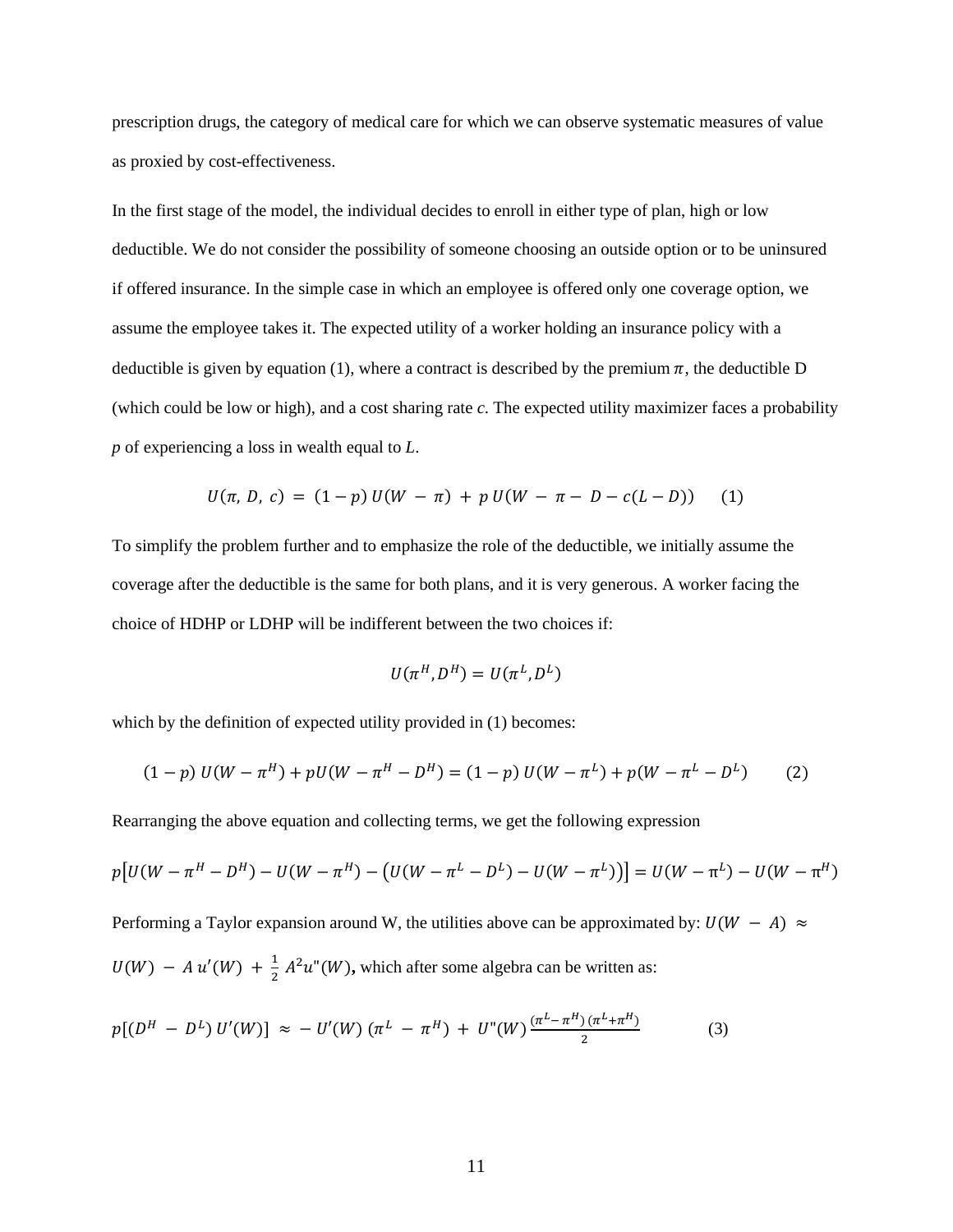Defining  $\bar{\pi} = \frac{\pi^L + \pi^H}{2}$  $\frac{2\pi}{2}$ , Equation (3) can be expressed as a compact expression that describes the indifference between an HDHP and a LDHP as a function of the differences in premia and deductibles, the probability of a loss, and the coefficient of risk aversion. This expression resembles analogous expressions derived by Chiappori and Salanie (2000) and Cohen and Einav (2007) in the context of car insurance. Less risk averse individuals and those with a lower probability of experiencing a loss (which could be interpreted either as pure selection or selection on moral hazard) will prefer HDHPs.

$$
\frac{p(D^H - D^L)}{\pi^L - \pi^H} - 1 \approx -U^{\prime\prime}(W) \over \overline{\pi}
$$

The above expression captures the sources of selection bias, which are addressed in our empirical analysis, and motivate our identification strategy. Exploiting individuals who switch plan types allows us to control for unobserved risk aversion, which is assumed constant within individuals. By exploiting variation in deductible choice both across workers and over time, we are able to study situations in which there is a single choice of premium and deductible.

All else equal, higher patient cost-sharing will reduce moral hazard, which in turn will offer stronger incentives to reduce the use of beneficial medical care with low marginal benefit relative to its cost or price, as is shown in the first order conditions of our model as  $\alpha$  decreases. It will also offer incentives to search more aggressively for lower unit prices if they vary in the market, if expected annual spending falls between the low and high deductible, and if the cost (and effectiveness) of search is moderate. Our focus is on the growth in spending over time, for which a wide range of literature suggests three correlates: (1) the discovery and diffusion of new beneficial technology which increases total spending; (2) other changes in demand for existing types of care related to changes in population level illness levels and other demand determinants; and (3) increases in unit prices for existing care arising from supply side influences such as changes in market competition or exogenous changes in input prices.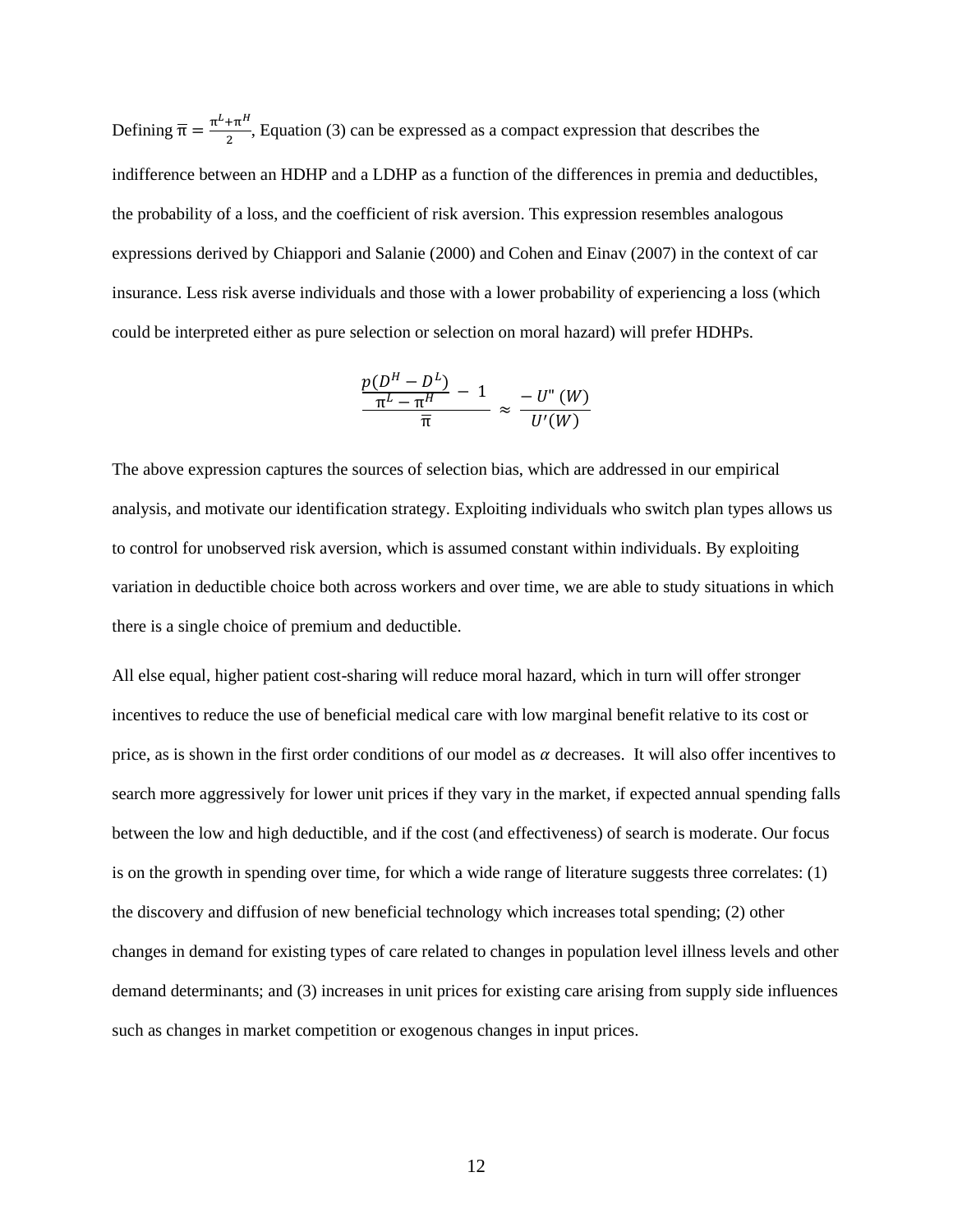Our focus in this paper is primarily on the use of care, especially care which is associated with the supply (broadly defined) of new technology that can improve survival, quality of life, and patient comfort. If the demand for improved health is relatively unresponsive to changes in the shadow price of health arising from new technology, such innovation could lower spending holding the level of health approximately constant. But empirically it appears that, for as far back as we have data, higher medical spending has been associated with new technology, either because new treatments are added onto existing treatment or, if they substitute, the improved quality combined with patent protection or other sources of innovator market power is associated with a higher price per treatment. The data we use are from a population and time period characterized by little change in overall health risk and demographic characteristics. As a result, we abstract from any effect of changes in health or in the demand for health in our analysis.

The relevance of price changes to our analysis is more complex. There is no a priori reason to imagine that the change in average market prices for medical services received by providers should be related to an individual's type of insurance coverage; it should be experienced similarly by people regardless of the type of coverage. However, because health care markets are not perfectly competitive, there is usually a range of prices a buyer could face in a market, and it has been suggested that higher cost-sharing may prompt more intensive search for lower prices. Brot-Goldberg et al. (2017) found no evidence of such shopping behavior in a static setting. However, it is plausible that insureds with higher deductibles will have more of an incentive to search for lower prices if overall prices in their area increase but the distribution of selling prices from which they must search remains the same. Hence, an effect of deductible levels on spending growth may reflect a combination of both changes in quantities and insurance-influenced changes in prices. As our data do not permit precise measurement of unit price changes, especially for new technology, we do not separate spending growth into these two components.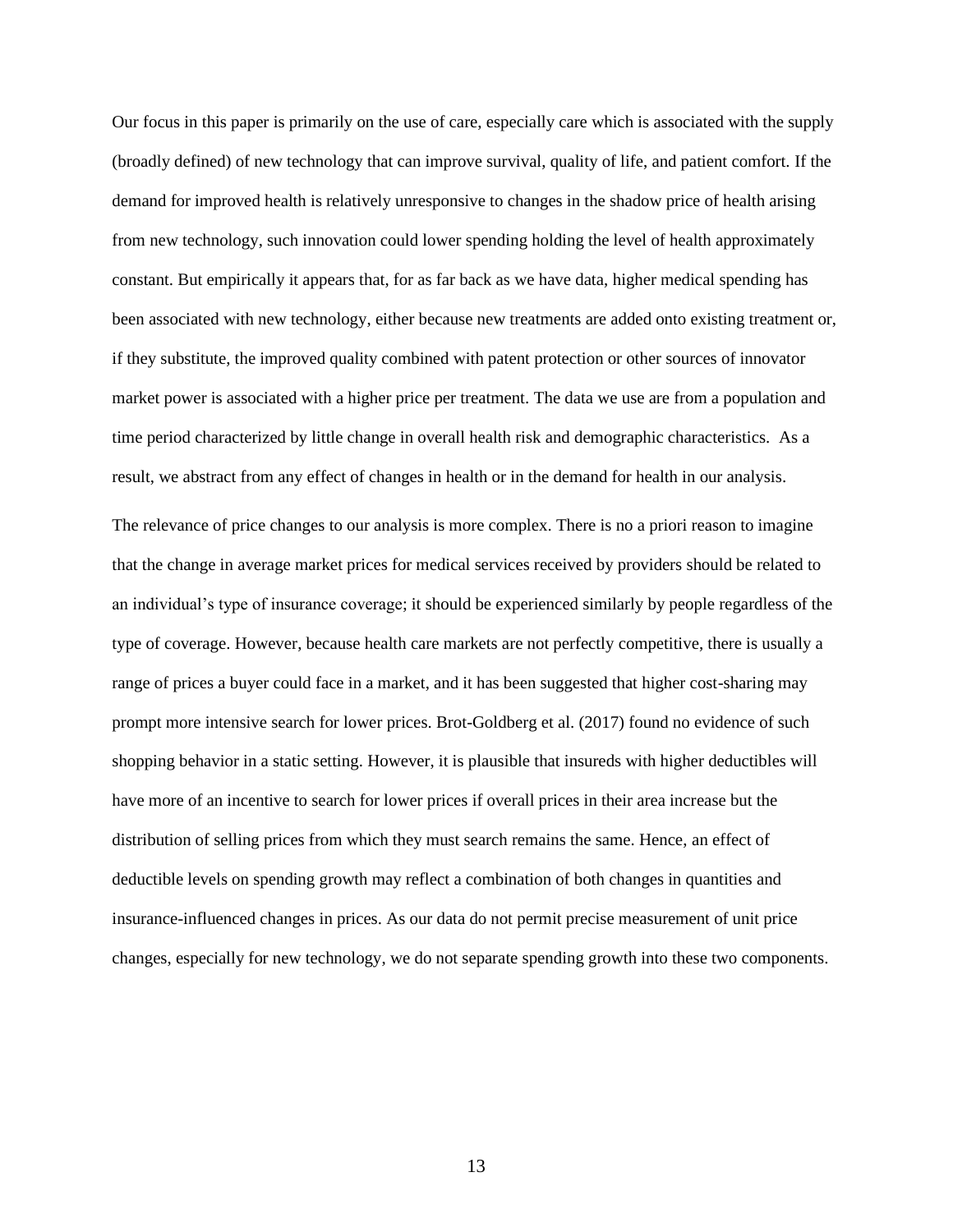# **3 Data**

We use data from the HealthCore Integrated Research Database (HIRD<sup>SM</sup>), a large administrative claims database containing medical and pharmacy claims for members in commercial health plans administered by Anthem, Inc. Anthem is the country's second largest private insurer, with employer plans offered in 14 US states. The claims data contain fields common to most administrative claims datasets, including diagnosis and procedure codes (medical claims) and national drug codes (NDCs; pharmacy claims). Cost data contained in the claims include member out-of-pocket payments (from deductibles or coinsurance/copayments), payments by the plan and total allowed amounts. Unless otherwise indicated, results presented in this paper regarding spending are based on total allowed amounts and therefore include payments made by both members and Anthem. We separately analyze spending for medical care and prescription drugs. Medical spending includes spending in the inpatient, outpatient, emergency room and skilled nursing facility settings, while drug spending includes outpatient prescription drugs.

The study sample includes adult members aged 18-64 enrolled in Anthem plans designated as preferred provider organization (PPO) products through a sponsoring employer. All plans are fully-insured by Anthem; our sample does not include plans administered by Anthem on behalf of employers who choose to self-insure. Each member had continuous medical and pharmacy coverage for the calendar years 2015- 2018 (the study period). While Anthem also offers insurance products on the non-group (individual) market, such members were excluded in an effort to reduce selection bias. Precise plan benefit design data, also available from Anthem but separate from the HIRD<sup>SM</sup>, were used to classify plans according to the level of their individual and/or family deductibles.<sup>2</sup>

We defined HDHPs as plans with an individual deductible of at least \$1,250 or a family deductible of \$2,500. If a member's plan was described with both an individual and family deductible, we required that

 $2$  A minority of members had missing benefit design data at the beginning, middle or end of the study period. For such members, we imputed benefits based on benefits observed closest to the missing time period. In sensitivity analyses not shown but available upon request, we verify that this procedure does not affect our main findings.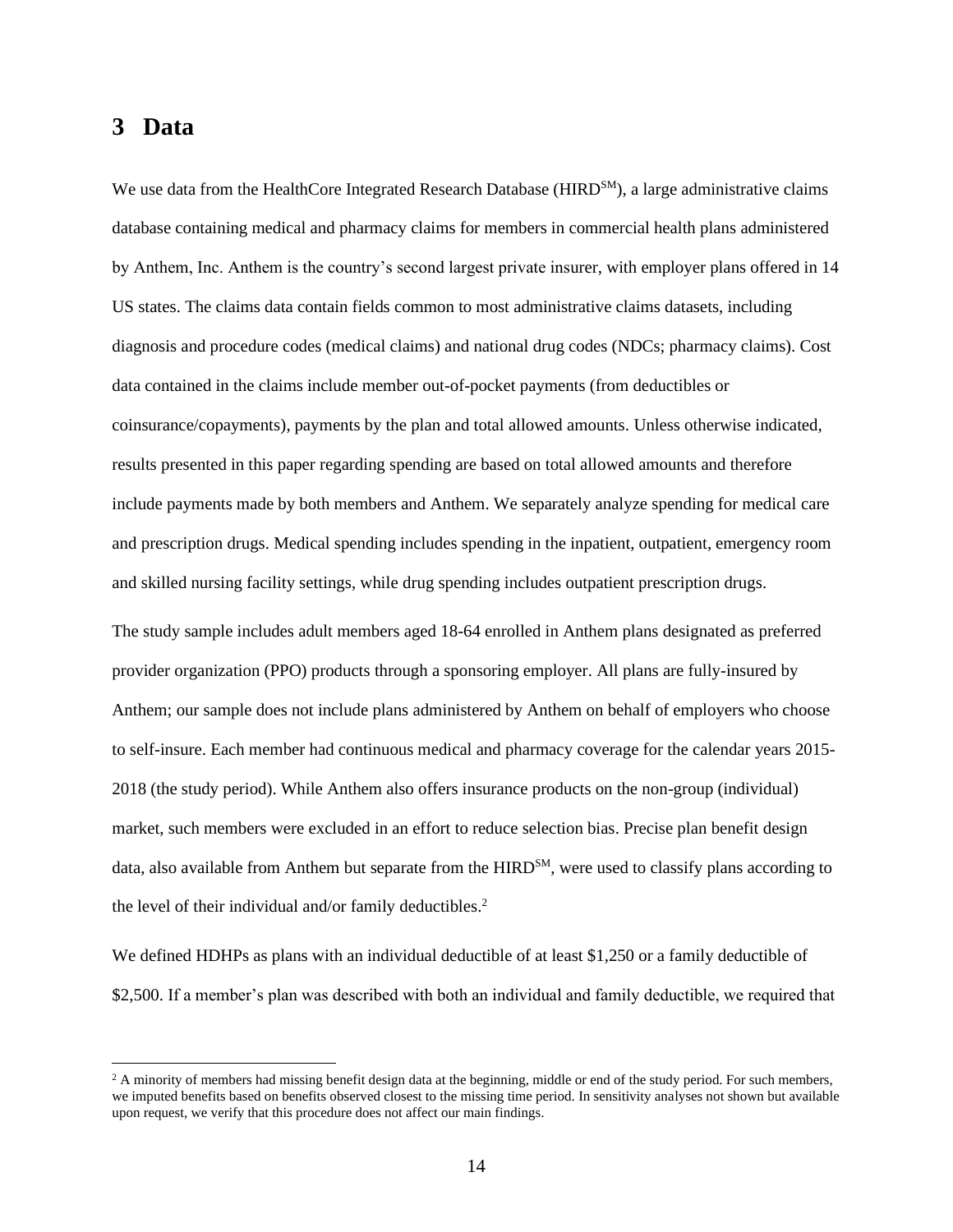both deductibles exceed the threshold for the plan to be classified as a HDHP. All other plans were considered low deductible health plans (LDHP). Such criteria are consistent with IRS regulations for minimum annual deductibles for health plans with paired tax-advantaged savings accounts during this time period and are similar to other thresholds used in industry reports (KFF, 2018). As we do not precisely observe the start and end of each plan's benefit year and cannot link members in the same family, we are unable to analyze spending or utilization patterns before and after a deductible is fulfilled. Among members in our sample, we analyze two cohorts. The first cohort ("stayers") includes members who either had a low deductible during the entire study period (hereafter, "LDHP") or who had a high deductible during the entire study period ("HDHP"). The second cohort ("switchers") includes a smaller sample of members who switched from a low to high deductible plan over the course of the study period. In addition to the primary definition of a high deductible described above, we also completed a secondary analysis of members in the first cohort who were enrolled in plans with more extreme deductible levels. Specifically, we considered members exclusively enrolled in three types of plans: (1) those with "very high" deductibles, defined as an individual/family deductible  $\geq$  \$3,000/\$6,000; (2) those with "very low" deductibles, defined as an individual/family deductible  $\leq$  \$250/\$500; and (3) those with no (i.e., \$0) deductibles. The first group represents a subgroup of the overall HDHP group, the second group represents a subgroup of the overall LDHP group, and the third group represents a subgroup of both (2) and the overall LDHP group.

Within commercial insurance, the scope of care to which a deductible applies varies, plans may have a single deductible that applies only to medical care, separate deductibles for medical and pharmacy care, or an integrated deductible that applies to both medical and pharmacy care. All three of these plan types exist at Anthem. In the plan benefit design data, we observe individual and/or family deductibles for each plan. We know with certainty that the deductibles apply to medical care; however, we cannot precisely identify whether the same deductibles also apply to pharmacy care. However, high deductible health plans offered in combination with a tax-advantaged health savings account (HSA) are required by law to apply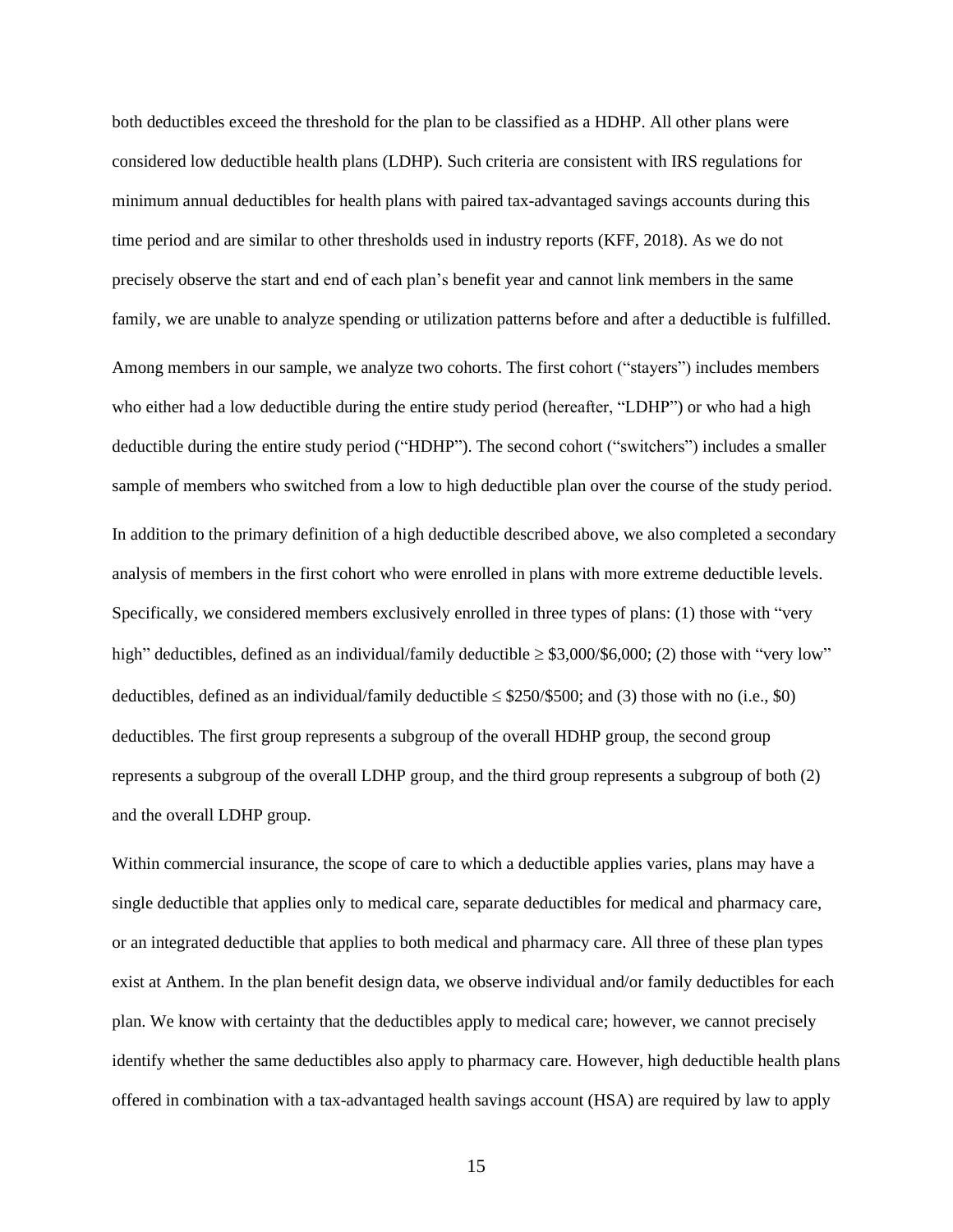the plan deductible to all services, including prescription drugs.<sup>3</sup> As we are able to observe the presence of a paired HSA for some members in our overall HDHP group, we conducted an additional subgroup analysis of cost growth for such members. For those high deductible plans where the deductible only applies to medical care, the deductible may still reduce drug spending by deterring patients from seeking medical care that results in the prescribing of pharmaceuticals.

## **4 Estimation**

#### **4.1 Addressing Plan Selection**

In any setting in which people are not randomly assigned to a particular insurance plan, selection bias will frustrate attempts to make causal inferences. Observed relationships between plan-level cost-sharing and total costs may be affected by choices of employers to attract and retain workers in competitive labor markets, choices of workers to accept jobs based on different benefits packages, or choices of workers to enroll in one of several plans offered by a given employer. If individuals are risk neutral but incremental premiums for plans with lower cost-sharing are not risk-rated, adverse selection is possible. In contrast, there may be favorable or advantageous selection if people who are more risk averse take precautions against risky behavior but attach high value to financial protection.

Our data from Anthem employer plans permits selection of some type to occur for some individuals in the sample. A possible outcome is adverse selection based on levels of health risk. Those who are at higher risk at the time when their employment and/or insurance is chosen will tend to choose plans with lower cost-sharing, all else equal. These individuals will then be observed to have higher spending *levels* relative to those lower-risk individuals who elected to enroll in plans with higher cost-sharing. However, if relative risks, expected benefits and insurance loading (difference between expected benefits and incremental premium) are constant over time, there should be no relationship between coverage chosen and *growth* in spending, assuming the expected benefits from new technology (the reason for spending

<sup>3</sup> Exceptions are permitted for preventive medications.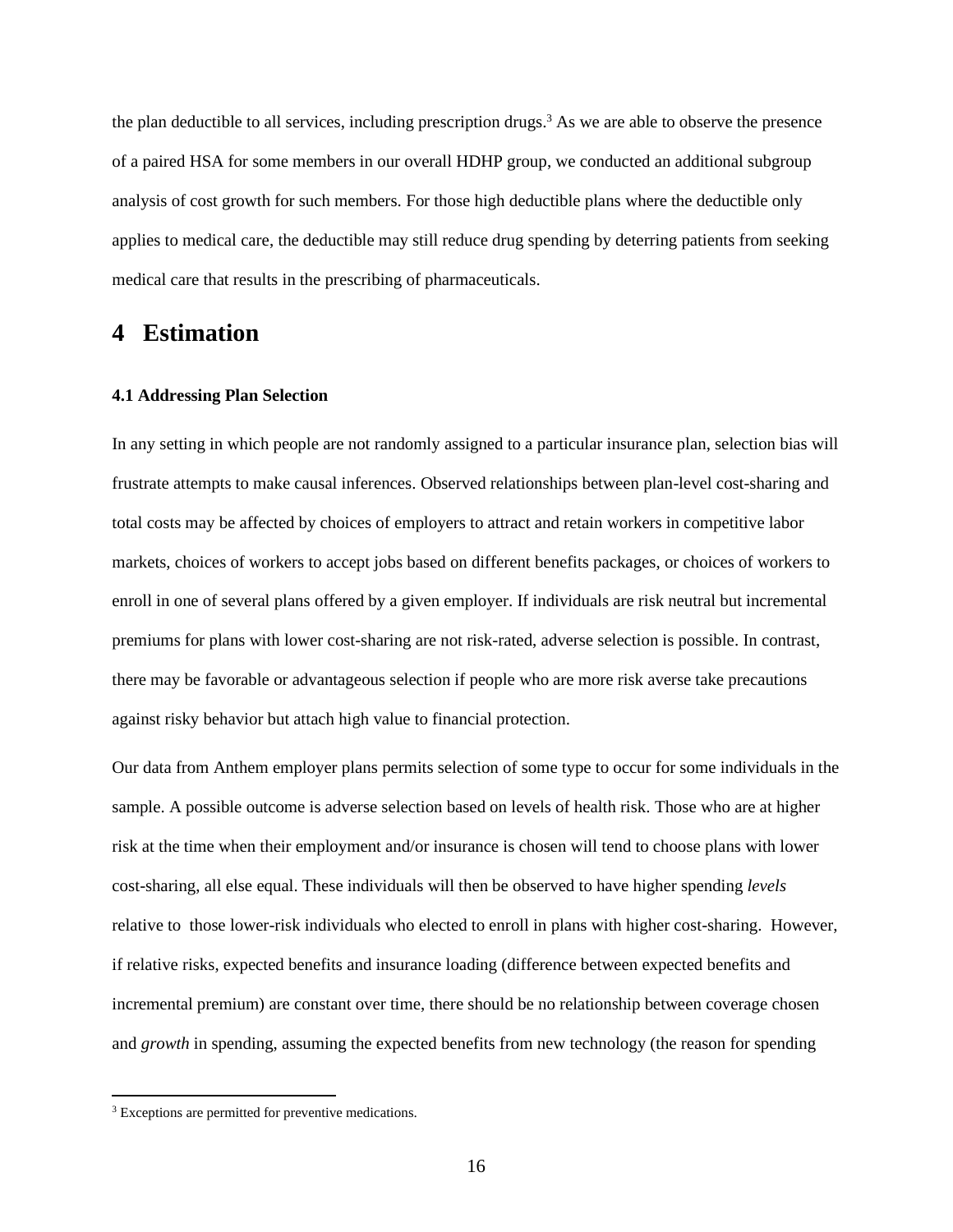growth) are distributed independently of risk. In other words, individuals of different risk levels should have the same growth in spending or benefits. Conversely, risk will be related to benefits growth to the extent that new technology is biased towards individuals with relatively higher or lower risk. New vaccines will appeal to low risks, while new cancer treatments will appeal to high risks.

We explore the potential role of selection in our data by analyzing members within our overall LDHP and HDHP groups for which we observe a choice of deductible level (high or low) at their employer. As we do not directly observe the plan menu at each employer, we infer annual choice of deductible based on observed simultaneous uptake of both high and low-deductible Anthem plans among employees of a given employer in the data. We do not classify members from firms for which we only observe fewer than 25 associated members, as the probability of observing take-up of multiple plans (if offered) is lower. Using this approach, we find that 53% of members across the two plan types (HDHP) never have a choice of deductible during the study period and 26% always have a choice of deductible. The remaining 21% of members have choice during some but not all years.

This approach has two qualifications. First, it is possible that a firm offers multiple Anthem plans but not all plans are available to all employees (e.g. if certain business units or salary levels within the firm are offered different options than others). Second, it is possible that a firm offers insurance products from a non-Anthem insurer in addition to Anthem. In the first case, we may incorrectly infer that choice was present, while in the second case, we may incorrectly infer that choice was absent. While we expect the degree of misclassification resulting from these two cases to be minimal, we cannot rule it out entirely.

In addition to exploiting the presence or absence of choice, we further correct for the bias introduced by selection on unobserved risk components by including in the analysis the cohort of members who switch from low to high deductible plans. For this group, we observe the distribution of spending before and after the switch, which if constant over time, or shifts according to time-variant observables, allows us to estimate the change in spending due to switching plans with different levels of deductible, while also controlling for time-invariant unobservable characteristics. Exploiting the panel structure of our data, we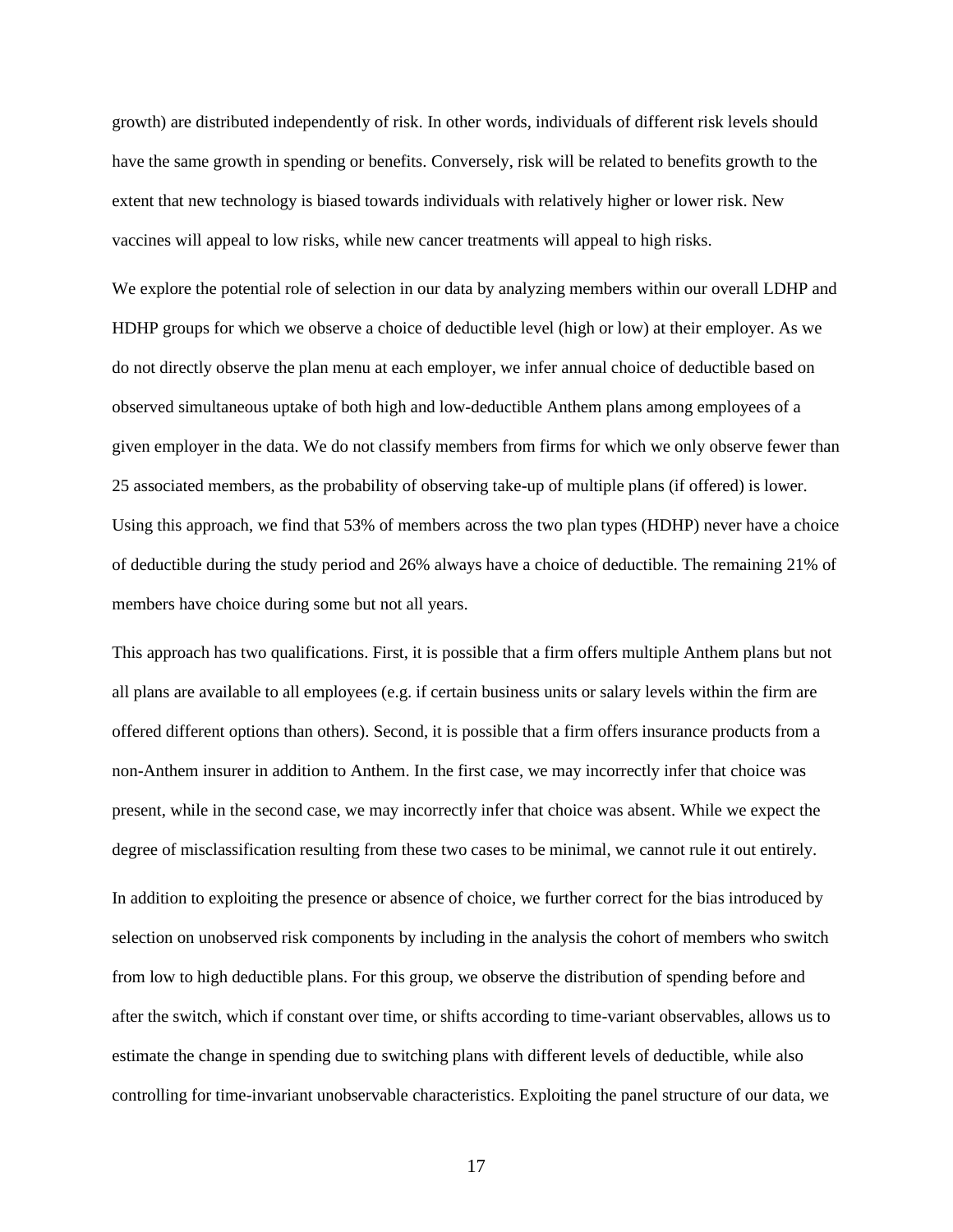therefore use a difference-in-difference approach to identify any differences in spending levels or growth that are attributable to plan type (HDHP or LDHP).

#### **4.2 Empirical model**

In the equation below,  $y_{ijt}$  denotes individual *i* 's spending while holding plan *j* at time *t*,  $\alpha_i$  is an individual fixed effect that captures time invariant differences across individuals,  $\delta_t$  is a vector of time dummies, and  $I\{\}$  are indicator functions that take the value 1 if the expression within the braces is true. These indicator functions allow for different intercepts and slopes for those holding high or low deductible plans when choice of deductible is present or absent. We allow this choice to be time variant, and therefore, *J* is subscripted by *t*. In addition to the choice and type of plan dummies, we include variables that denote whether an individual has just switched to a HDHP (at  $t_s = 0$ ) or if he has *k* periods prior to sign up, or  $q$  periods after sign up. The vector  $X_{it}$  contains observable individual characteristics (e.g., age, sex, region, Charlson comorbidity score). Finally,  $u_{it}$  contains all unobservable characteristics, which are assumed to be mean independent of plan type after controlling for time invariant individualspecific unobservables, time trends and relevant individual observables.

$$
y_{ijt} = \alpha_i + \delta_t + \sum_{j}^{J_t} \delta_j * I\{j = HDHP\} I\{J_t > 1\} + \sum_{t}^{T} \sum_{j}^{J_t} \delta_{jt} * I\{j = HDHP\} I\{J_t > 1\} + \sum_{t_s = -k}^{q} \sum_{j_s}^{J_t} \delta_{j_s t_s} * I\{switch_{t_s}\} I\{J_t > 1\} + \gamma X_{it} + u_{it}
$$

The model above allows to quantify the effect of plan type (HDHP vs. LDHP) on spending levels, including how those effects vary depending on the choice environment. We estimate the model using the full extent of variation in our data – including variation in plan types within and across individuals and variation in plan offerings of their associated employers. The variation in plan offerings by employers provides us a way to distinguish between voluntary switches and forced switching, similar to Brot-Goldberg et al. (2017)'s experiment. Parameters of interest include: (i)  $\delta_j$ , which measure the difference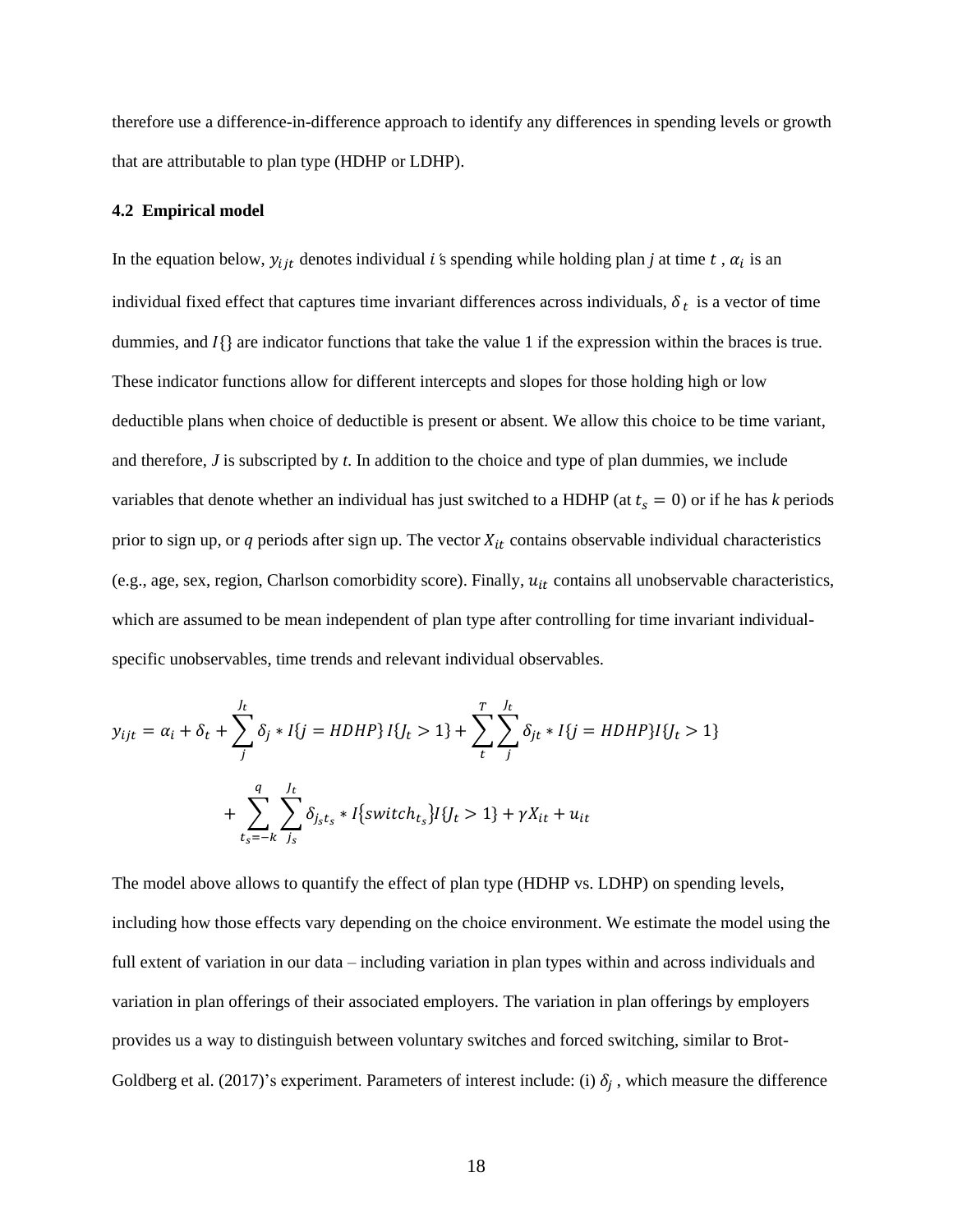in spending levels between individuals in HDHP vs. LDHP, taking into account the fact that people might be able to select or not into different types of plans, in addition to controlling for observable differences  $X_{it}$ , and unobservable risk factors  $\alpha_i$ , (ii)  $\delta_{jt}$ , which measure differences in spensding growth between HDHP and LDHP, again considering the selection possibilities, and (iii)  $\delta_{j_s t_s}$ , which identify differences in spending growth before and after switching from LDHP to HDHP.

## **5 Results**

#### **5.1. Sample**

Our final study sample consists of 159,917 HDHP stayers, 164,574 LDHP stayers, and 12,888 switchers. Basic demographic characteristics are summarized in Table 1. Just under half of each cohort is female, with an average age of 42 years (stayers in HDHP and LDHP) and 43 years (switchers). While all cohorts include members across the country, a larger share of HDHP members reside in the Midwest region and a larger share of LDHP members reside in the West region. While the age distribution is similar in HDHP and LDHP, HDHP members are slightly healthier as judged by Charlson comorbidity scores  $(p < 0.001)$ . Figure 1 illustrates the distribution of individual and family deductibles for members in the HDHP and LDHP stayer groups. As members in each group may multiple low or multiple high deductibles during the study period, this figure uses an enrollment-weighted average for each member. Approximately 20% of LDHP members have \$0 deductibles and very few have individual deductibles over \$1,000 (but below the \$1,250 threshold). Deductibles in the HDHP group exhibit more variation across a wider range, with individual deductibles ranging from \$1,250 to \$7,350, and family deductibles ranging anywhere from \$2,500 to \$15,000. Median individual deductibles are \$500 (LDHP) and \$2,700 (HDHP), while corresponding median family deductibles are \$1,150 and \$5,700 [not shown].

Consistent with the patterns in deductibles above, Table 2 shows that the average share of spending paid out-of-pocket is lower among members of the HDHP group relative to the LDHP group. For medical spending, the HDHP and LDHP out-of-pocket shares were 24% and 14% respectively in 2015, and for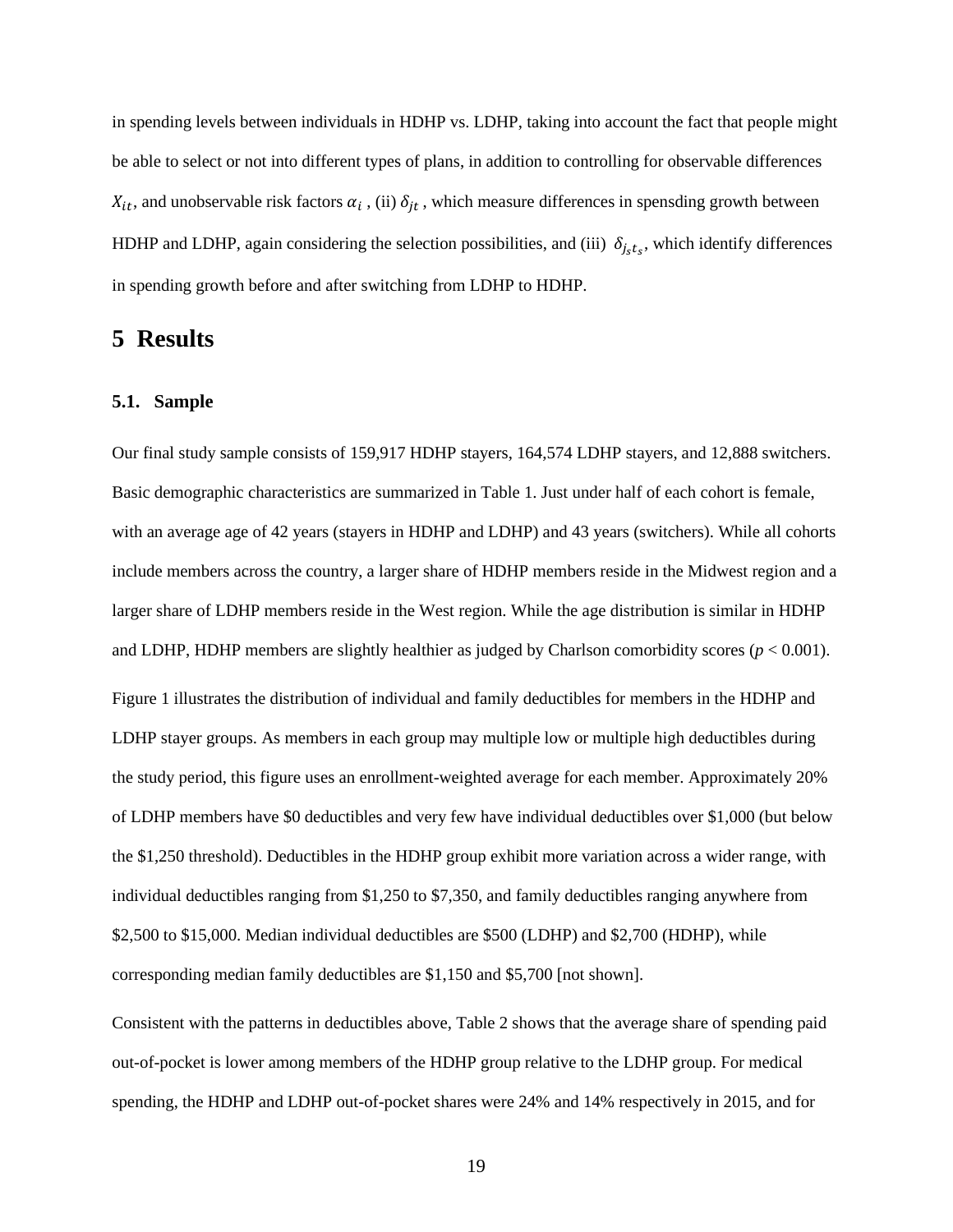pharmacy spending they were 22% and 12%. The similar differences in out-of-pocket shares is consistent with most plans having integrated deductibles that apply to both medical and pharmacy spending. Increases in spending in either category over the four-year period were associated with increases in outof-pocket payments [not shown], however, the share of the increase paid out-of-pocket was relatively low, resulting in a 2-4 percentage point decline in out-of-pocket shares over the 4-year period in both groups. To the extent that the share of total expenses paid out-of-pocket is decreasing in total costs, this suggests that spending growth was associated with larger spending per episode of illness rather than more frequent spending of small amounts. This result is consistent with the hypothesis that spending growth was associated with more costly technologies as substitutes for less costly ones.

#### **5.2. Spending Growth**

#### *5.2.1 Descriptive Analysis*

Figure 2 displays trends in average per-member medical and pharmacy spending for each year in the study period. Consistent with both adverse selection and moral hazard, both medical and pharmacy spending levels are approximately 20% lower in the HDHP group relative to the LDHP group. Both groups experienced growth in both types of spending over the study period as well. Figure 3 shows average 3-year cost growth in the two groups in absolute terms, unadjusted for any observable individual characteristics. Total spending growth is remarkably similar between the two groups, as judged by both measures. While growth in medical spending is also non-significantly different, pharmacy spending growth is significantly lower among HDHP members (\$570 vs.  $694$  [3Y growth];  $p < 0.01$ ). It is worth noting that within medical spending, episodes of care with new technology might more commonly have costs well above the deductible. HDHPs may be less effective in slowing the growth of spending on hospital and physician care unless higher deductibles can discourage episodes of care entirely.

Tables 3a and 3b show spending levels and average growth for selected subgroups of our overall LDHP (Table 3a) and HDHP (Table 3b) groups. Relative to the overall group, average cost levels are higher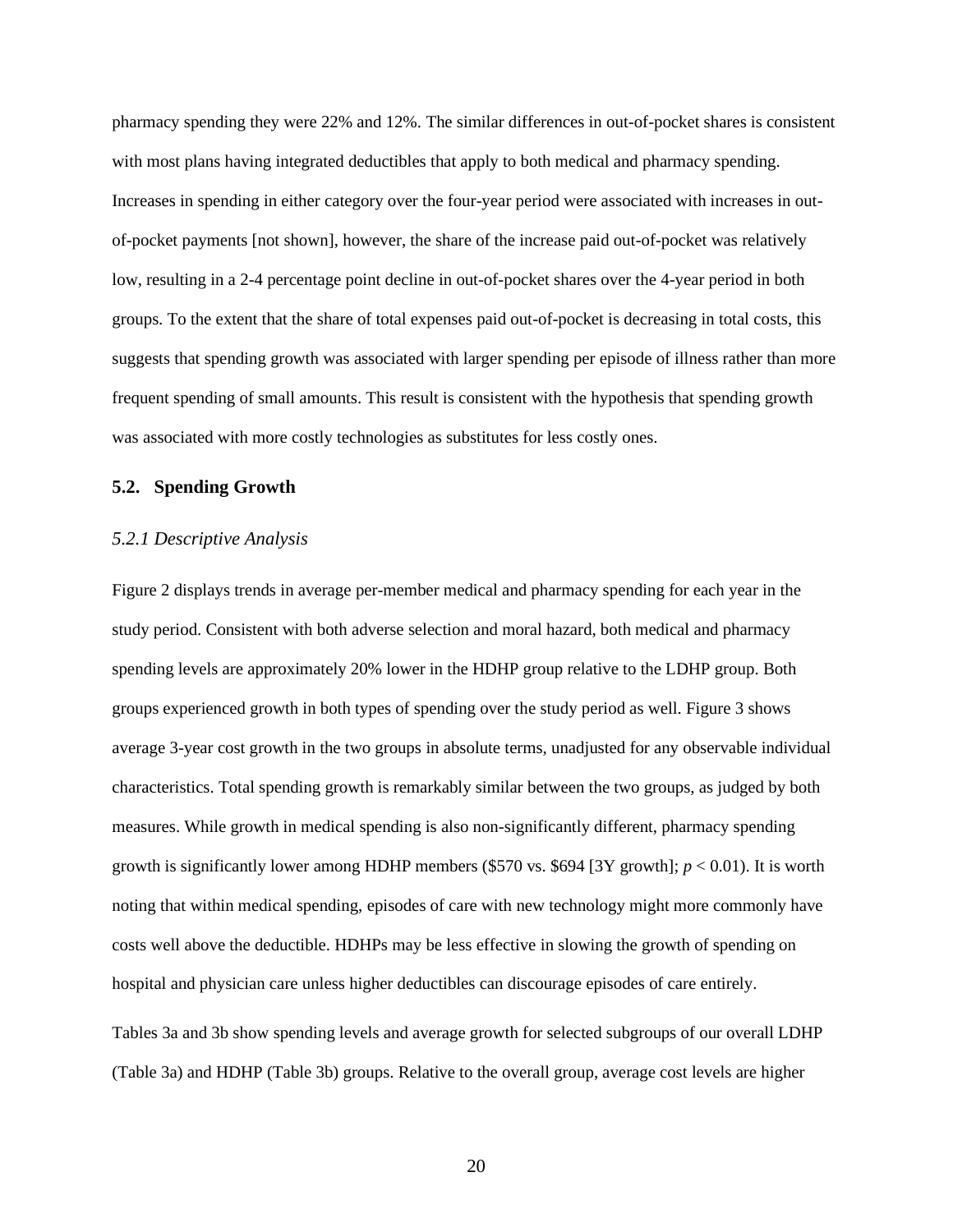among LDHP members with observed choice of deductible and lower among HDHP members with observed choice, consistent with some degree of adverse selection. Interestingly, members with "very low" and no deductibles have slightly *lower* spending levels but *higher* spending growth relative to the overall LDHP group. In contrast, members with "very high" deductibles have both lower spending levels and lower spending growth, relative to the overall HDHP group. HDHP members with HSAs, on the other hand, have higher baseline spending levels as well as higher growth in total spending. This higher growth results from higher growth in medical spending, and average growth in pharmacy spending is actually slightly lower relative to the overall HDHP group. Comparing means across the two tables, differences in spending levels and growth rates between LDHP and HDHP members are generally greater among members with observed choice, suggesting that significant differences in pharmacy spending growth in the aggregate analysis may be driven in part by selection. However, while lower in magnitude, the difference in average annual growth in pharmacy spending among LDHP and HDHP members for which choice is *never* observed (and selection effects therefore minimized) remains statistically significant (\$212 versus \$181 per year;  $p = 0.019$ ).

Table 4 shows summary statistics for the 12,888 members who switched from a LDHP to an HDHP over the study period. In the table, we compare mean and median spending levels in the year before switch to the year after switch. As expected, out-of-pocket spending increases considerably between the two years, with mean and median out-of-pocket spending per member increasing by 45% and 49% respectively. Conversely, both mean and median spending by Anthem ("plan" spending) decreased after the switch. Together, these effects led to a decrease of about 10% in median total allowed spending per member, but a slight increase in *mean* total spending per member. Figure 4 plots the trends in mean allowed costs per member including up to two years before and two years after the switch. The trends suggest that the decline in spending growth associated with switching from LDHP to HDHP is temporary, with spending growth returning to the pre-switch trend beyond 1 year.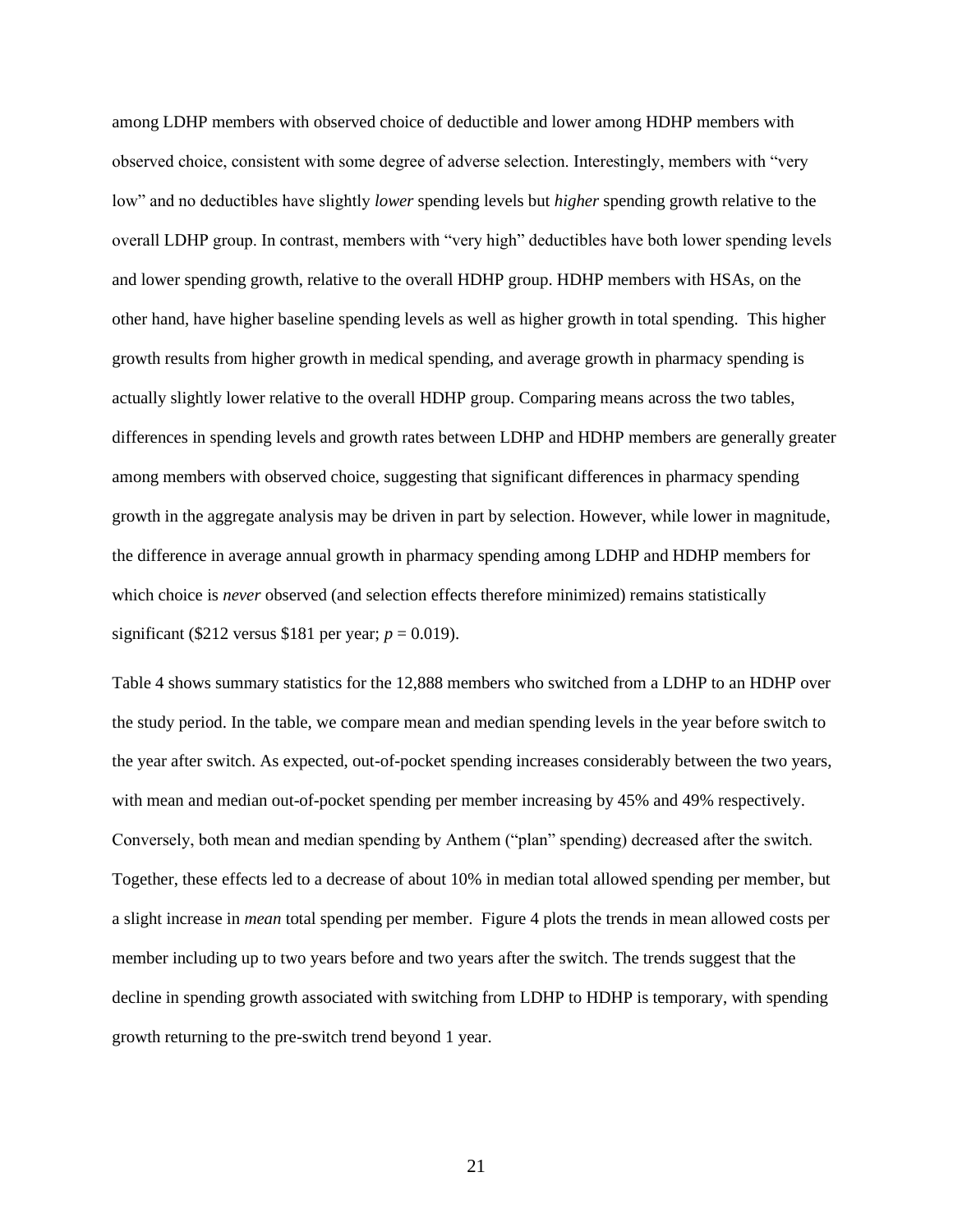#### *5.2.2 Multivariate Analysis*

The descriptive results above suggest that while spending levels differ between HDHP and LDHP, spending growth does not. We further explore whether these results are robust to efforts to control for selection and conditioning on both observable and unobservable risk factors. In Table 5, we present the results from our regression analyses, in which combine the two cohorts of members (members exclusively enrolled in HDHP or LDHP and members who switched from HDHP to LDHP). The first three columns show results for total spending, medical and pharmacy, interacting both intercepts and slopes with the availability of choice for the individual, but no controls for observable and unobservable risk factors. The basic time trend points towards increasing spending for all categories of care over time, with changes in the intercept depending both on type of plan and the availability of choice. Individuals that chose HDHPs spent on average \$1,348 less relative to those who were offered only a LDHP. Individuals who chose LDHP with the option to have chosen a HDHP spent \$575 more relative to the baseline of LHDP holders without choice. The shifts in the intercepts go in the expected direction of selection, and for those individuals without choice, the shift in the spending levels are consistent with the higher price of medical care individuals with HDHPs face at least over the deductible portion of their plan. Looking at slopes, there is no evidence of differences in total nor medical spending growth across HDHP and LDHP individuals, regardless of whether the plan was offered alone or with a choice of the other. As we found in our unconditional analysis of means, statistically significant differences in spending growth are observed for pharmacy benefits. For switchers, we observe a significant decrease in spending after switching, especially for "voluntary" switchers that did so while offered a choice of deductible. However, consistent with the unconditional evidence provided before, switching to a HDHP is associated with a one-time decrease in levels after which spending growth continues its previous path. The absence of an effect on spending growth is evidenced by the fact the post switching coefficients are not significantly different from each other. The results from this test are reported at the bottom of the table, and in all cases we

cannot reject the null of equality of the post switch coefficients.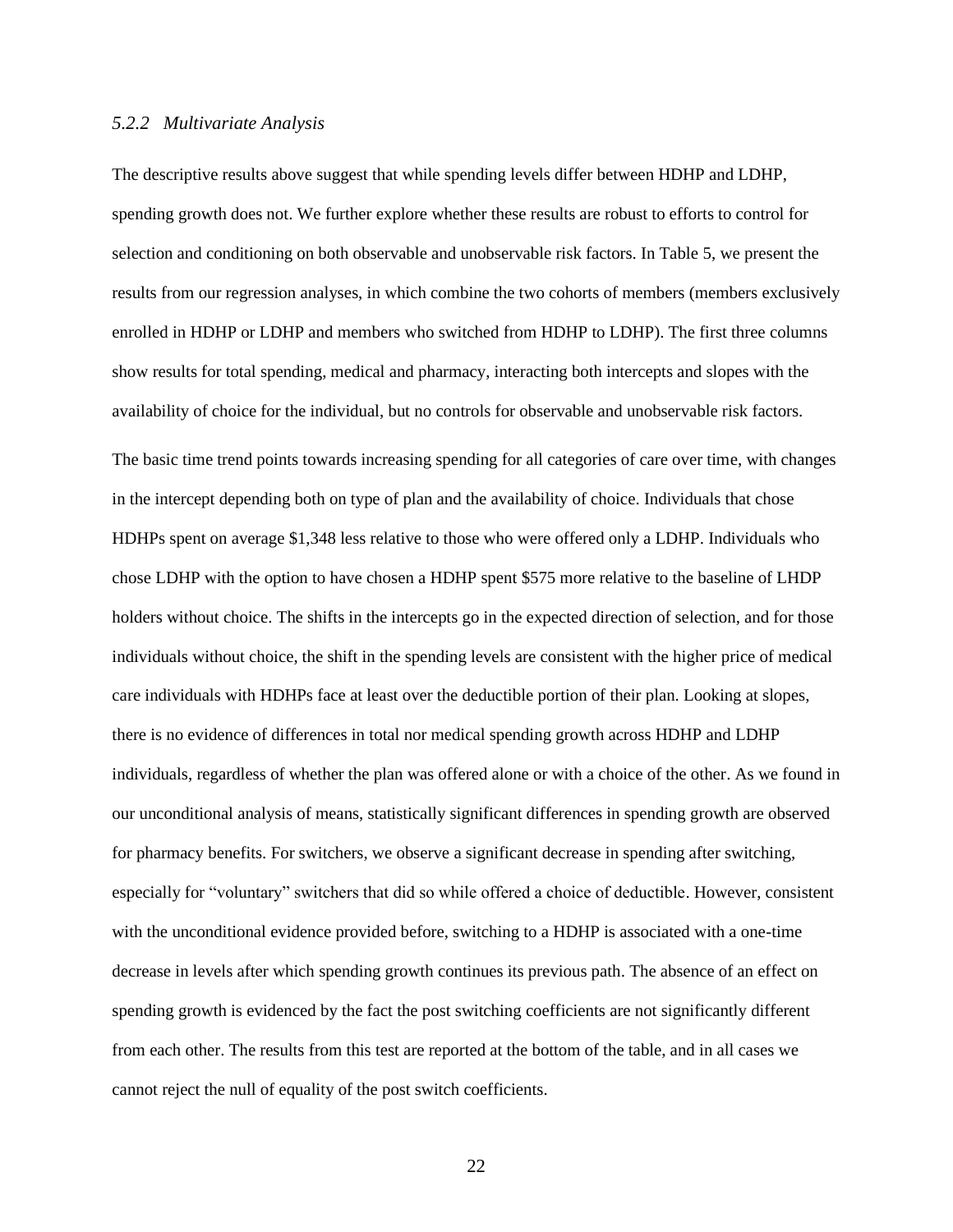The next three columns of Table 5, Columns (4)-(6), present similar analyses, adding observable risk factors. The coefficients for those observables (not shown) have the expected signs, with spending levels increasing with the Charlson index, age, and for women. The significant results on spending levels and the insignificant results on spending growth are robust to the addition of observable risk factors. The final three columns of Table 5 show similar results for specifications with individual fixed effects. Results are also robust to the inclusion of individual fixed effects, with even stronger evidence on the decrease in spending growth for pharmaceutical products.

#### **5.3 Prescription Drug Spending and Cost-Effectiveness**

One of the most contentious issues in studies of how cost-sharing affects spending is its effect on use of necessary and beneficial care. Patients who are able to make fully-informed decisions about seeking different types of health care will only use services with net benefits (positive improvements to health less side effects), measured in money terms, that exceed the amount of cost-sharing. Care will be utilized up to the point at which marginal net benefit equals marginal incremental cost-sharing. Since incremental cost sharing is always less than or equal to the incremental total cost, the care that is not used will be care not worth its cost and not cost effective (ignoring potential cost offsets). However, if patients are imperfectly informed or if physicians can control their use of care, these conditions may not be satisfied. Deductibles as a form of cost-sharing (compared to proportional coinsurance) add complexity because the marginal expected user price of care changes once a deductible is expected to be satisfied.

For all of these reasons, researchers have sought to understand whether cost-sharing discourages the use of "needed" or "high-value" care from the perspective of added health benefits. This was a major part of the RAND HIE (Lohr et al., 1986) which looked at a sample of episodes of treatment classified based on clinical effectiveness; however, the HIE did not consider effectiveness relative to cost. The potential for adverse effects on health from discouraging effective care and the potential for adverse effects on efficiency from discouraging cost-effective care remain open questions. This is owed to the difficulty of labeling different types of care or use of a given type of care by patients with different illness levels as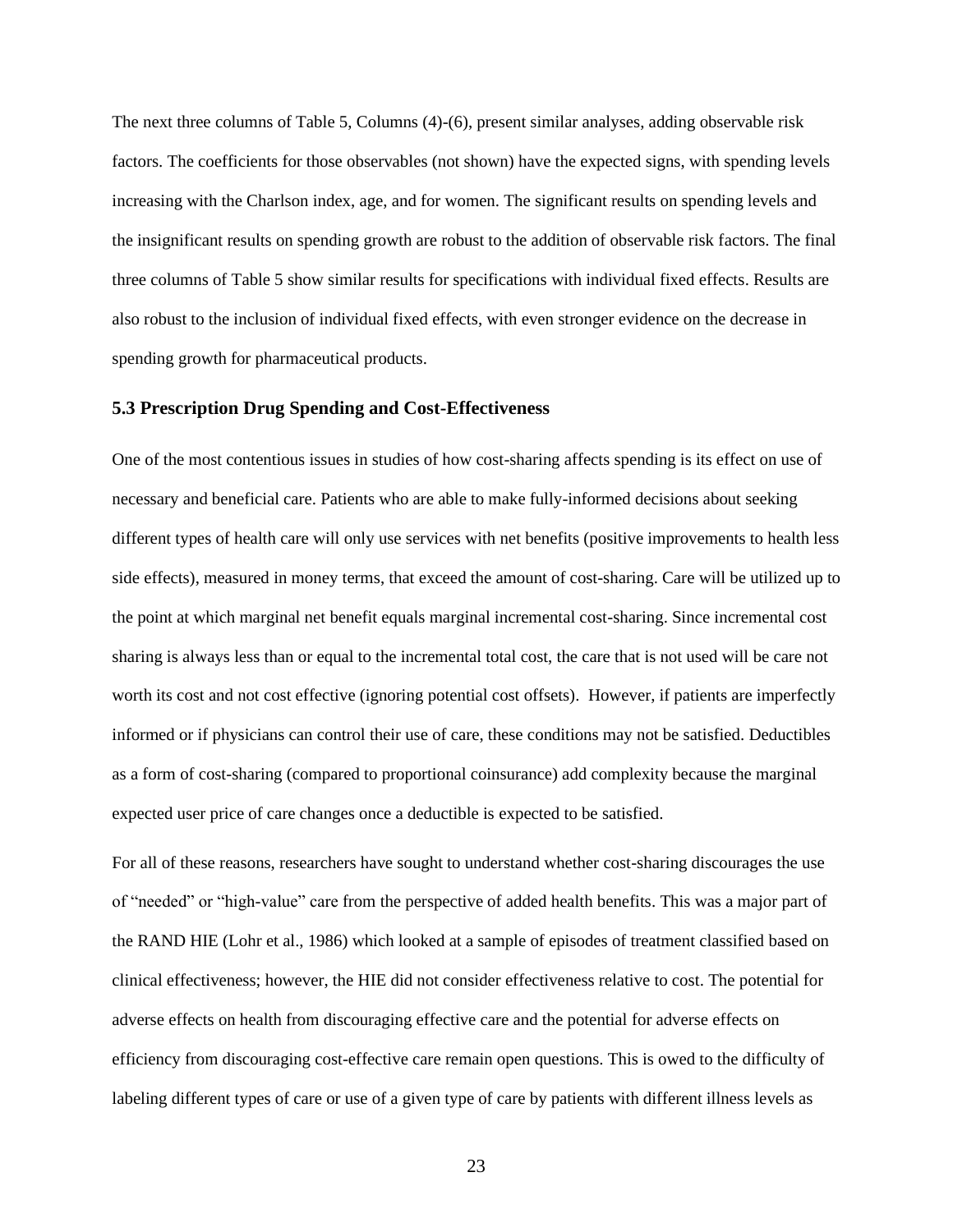effective and also the difficulty of determining the cost. The HIE found that higher levels of cost-sharing affected (in similar proportions) care that medical experts thought was needed and that which was not, while at the same time finding little effect on a wide range of indicators for health outcomes for all but a minority of subjects with low-income and high risk. Brot-Goldberg et al. (2017) similarly found that high deductibles reduce utilization of services considered to be both high- and low-value. The concern is that a uniform deductible may be a "blunt instrument" because patients and their physicians do not distinguish between care of high and low marginal value (Wharam et al., 2007, 2011, 2018; Fendrick et al., 2019). However, some more recent studies suggest this is not always the case. One study found that switching to an HDHP was associated with higher discontinuation of branded diabetes medications but not diabetes medications generally (Fendrick et al., 2019). Another study of members with bipolar disorder found that high deductibles reduce visits to non-psychiatrist mental health providers but do not affect the number of psychiatrist visits, ED visits, nor hospitalizations (Wharam et al., 2020).

Given our significant finding that deductibles slow pharmacy spending growth, we sought to disaggregate that growth into that on relatively high- and low-value drugs. As our measure of "value" we used data on incremental cost-effectiveness ratios (ICERs) from publications included in the Tufts Cost-Effectiveness Analysis (CEA) Registry. The ICER measures the cost-effectiveness of a given drug relative to an appropriate comparator. We then tested two complementary hypotheses: (1) relative to LDHPs, HDHPs did *not* slow the growth in spending on highly cost-effective drugs; and (2) relative to LDHPs, HDHPs *did* slow the growth in spending on less cost-effective drugs.

For this exercise, we selected a sample of drugs for which spending growth reductions would be meaningful to total spending growth. We therefore selected those 100 drugs with the highest total spending over the study period, which includes drugs with high spending attributable to either high volume (number of claims billed for that drug), high unit prices (measured by average total amount paid per claim), or both. We calculated average spending per member on this set of drugs in the first and final years of our study period (2015 and 2018, respectively) and measured growth as the difference between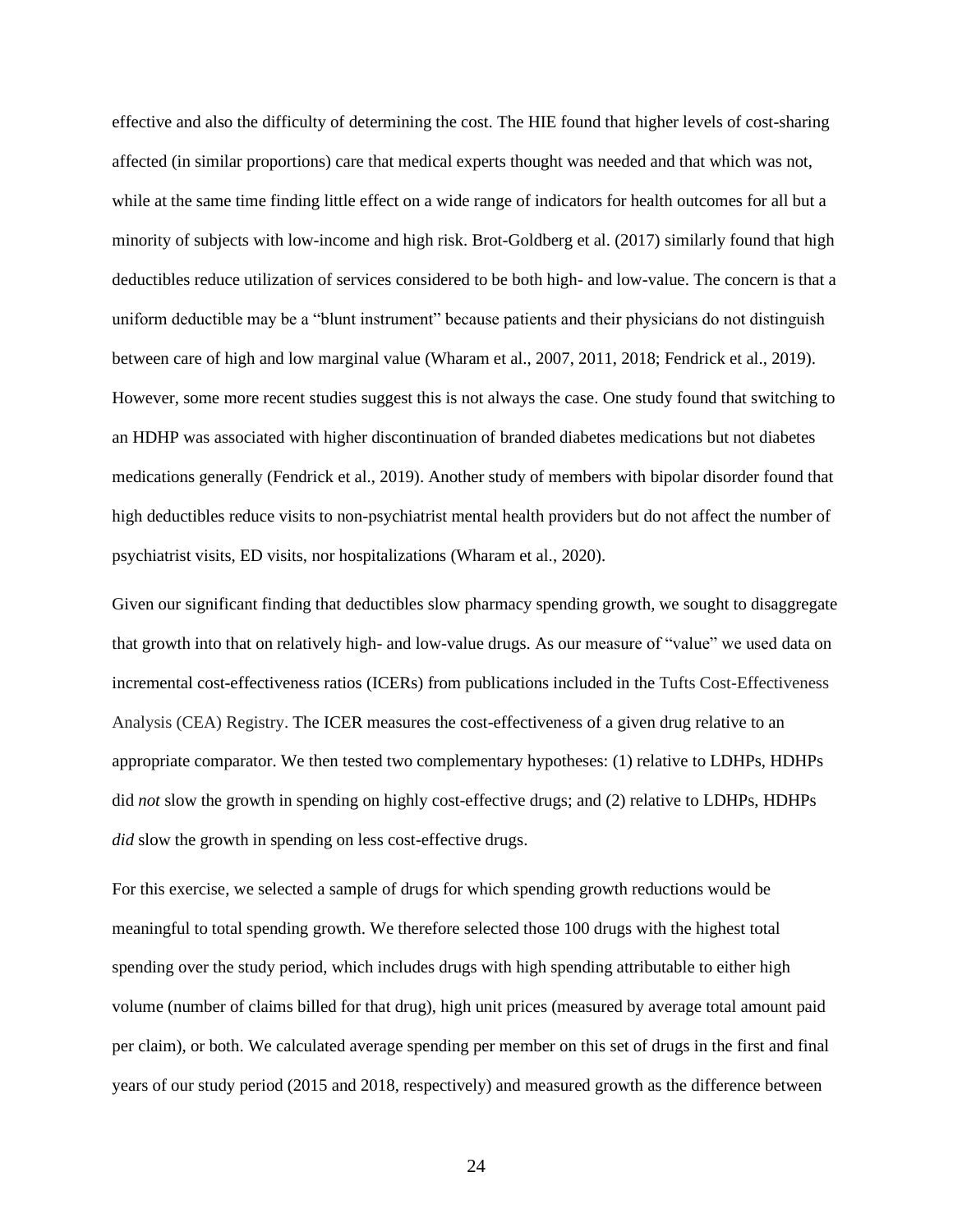these two estimates. Calculating the average spending per person allows us to measure the effects that the size of the deductible has on discouraging any use (extensive margin) as well as possible reductions in spending among those who use the drug (intensive margin).

We classified each drug as high- or low-value based on their ICERs relative to usual care or some other alternative, as summarized in the Tufts CEA Registry. The measures of cost effectiveness from the Registry use a variety of comparators and are over somewhat different time periods. As drugs with ICERs below \$50,000 per quality-adjusted life year (QALY) are typically considered cost-effective, we use this threshold to classify our top 100 drugs as high-value (ICER  $\leq$  \$50,000/QALY, including dominating usual care) or low-value (ICER > \$50,000). Drugs without any cost-effectiveness analyses in the Tufts CEA Registry and drugs with an insufficient sample size were excluded. Table 6 shows that the 100 selected drugs comprised about half of all drug spending in the study period. The subset of drugs with cost-effectiveness data available represented 48% of all drug spending.

Among the top 100 prescription pharmaceuticals with the highest spending, we identified 41 "high-value" drugs with ICERs  $\leq$  \$50,000 and 16 "low-value" drugs with ICERs > \$50,000 that had positive spending growth from 2015 – 2018. An additional 16 "high-value" drugs and 13 "low-value" drugs had negative spending growth from 2015 – 2018. Spending on a cost-effective drug might decline over time if a newer drug or a generic substitute is introduced and "replaces" to some extent the spending on the existing drug. In addition to analyzing all low-value and all high-value drugs, we also analyzed the smaller sample of that had positive spending growth during this period since deductibles could slow the use of new technology. This subset would include more novel drugs. There were 3 drugs that had an insufficiently small sample size in 2015 for the analysis and 11 drugs that had no cost-effectiveness study found in the Tufts registry that were excluded.

Table 7 reports average values of spending and change in spending in each category of drugs separately for our HDHP and LDHP stayer samples. The top panel shows that while baseline spending was lower among HDHP stayers than for LDHP stayers (consistent with the aggregate data on all drugs), there was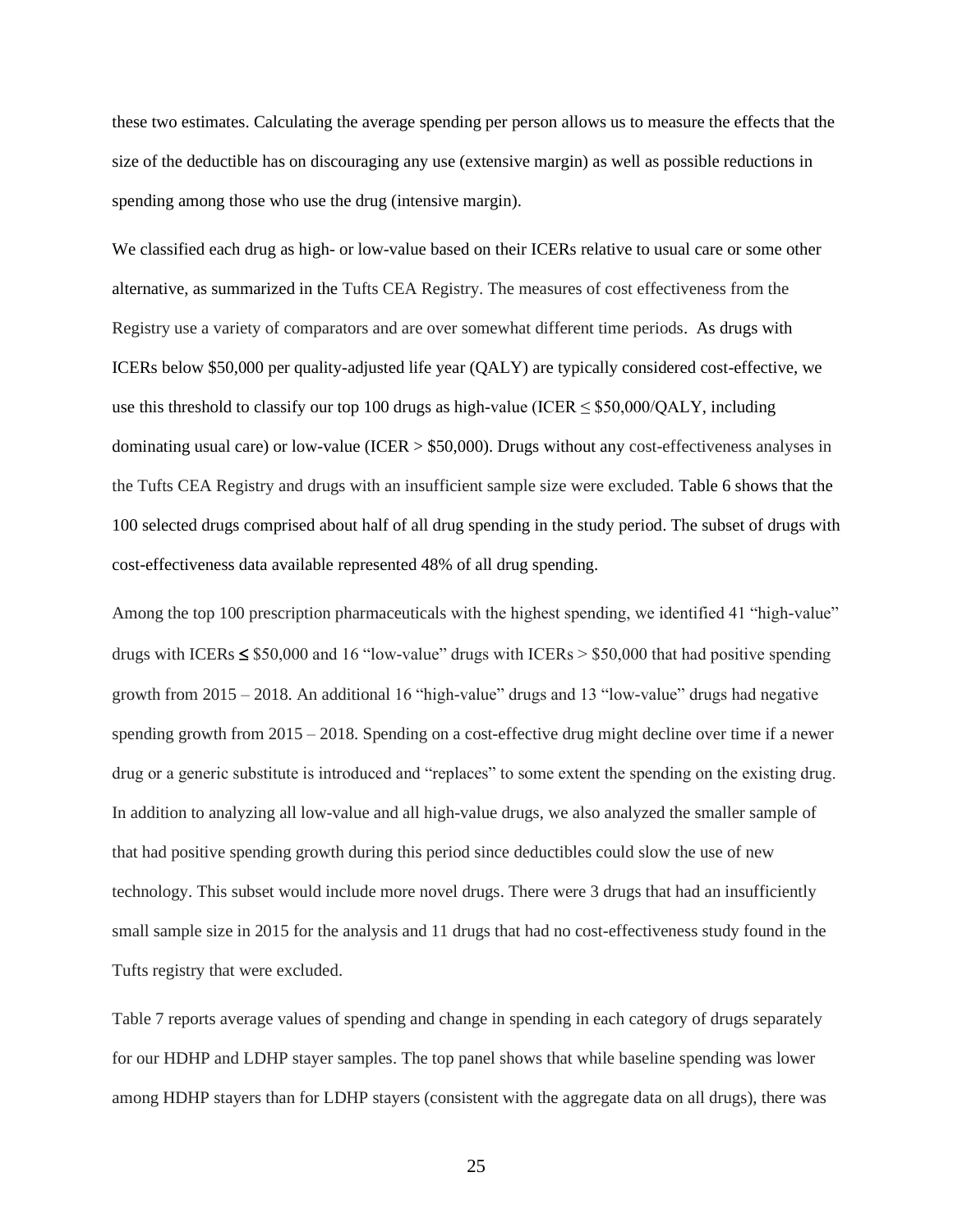not a statistically significant difference in the three-year growth for the sample of high value drugs. However, for the low value sample of drugs, spending growth was significantly lower for HDHP relative to LDHP.

In the bottom panel of Table 4, we exclude those drugs with declining spending over the study period. In this subset we observe significantly lower growth in HDHP for both high- and low-value drugs. However, the shortfall in growth is larger for low value drugs.

Using the largest sample of drugs for which we have cost-effectiveness data we find results suggesting that high deductibles have an effect on spending growth for low value drugs but not on high value drugs. This is qualitatively different from the HIE which found no difference in the effect of cost sharing on levels of episodes of care characterized by expert judgment of clinical value. However, the smaller subsample of drugs including only those with growing spending generated a similar result to the HIE of higher cost sharing indiscriminately reducing high- and low-value care.

# **6 Conclusion**

Our results imply that the impact of high deductible health plans (compared to low deductible plans) on growth in spending and use of new technology in the period 2015-2018 was modest at most. However, it does seem that high deductible plans did reduce spending growth on prescription drugs and did so in a way that may have impacted lower value technologies more than high value technologies.

As with any observational study attempting to identify the impacts of non-randomly assigned interventions in a real-world setting, there are some limitations to these conclusions. The time period of our data was not one in which there were major technological changes in most types of care. Nothing like the diffusion of MRI or of radiologic therapy for cancer was introduced, in contrast to earlier time periods. As a result, our setting may not be ideally suited to testing the hypothesis that higher deductibles slow spending growth by slowing the diffusion of new technology. In addition, any attempts to measure the anti-moral hazard effects of higher cost-sharing are always complicated by the possibility of self-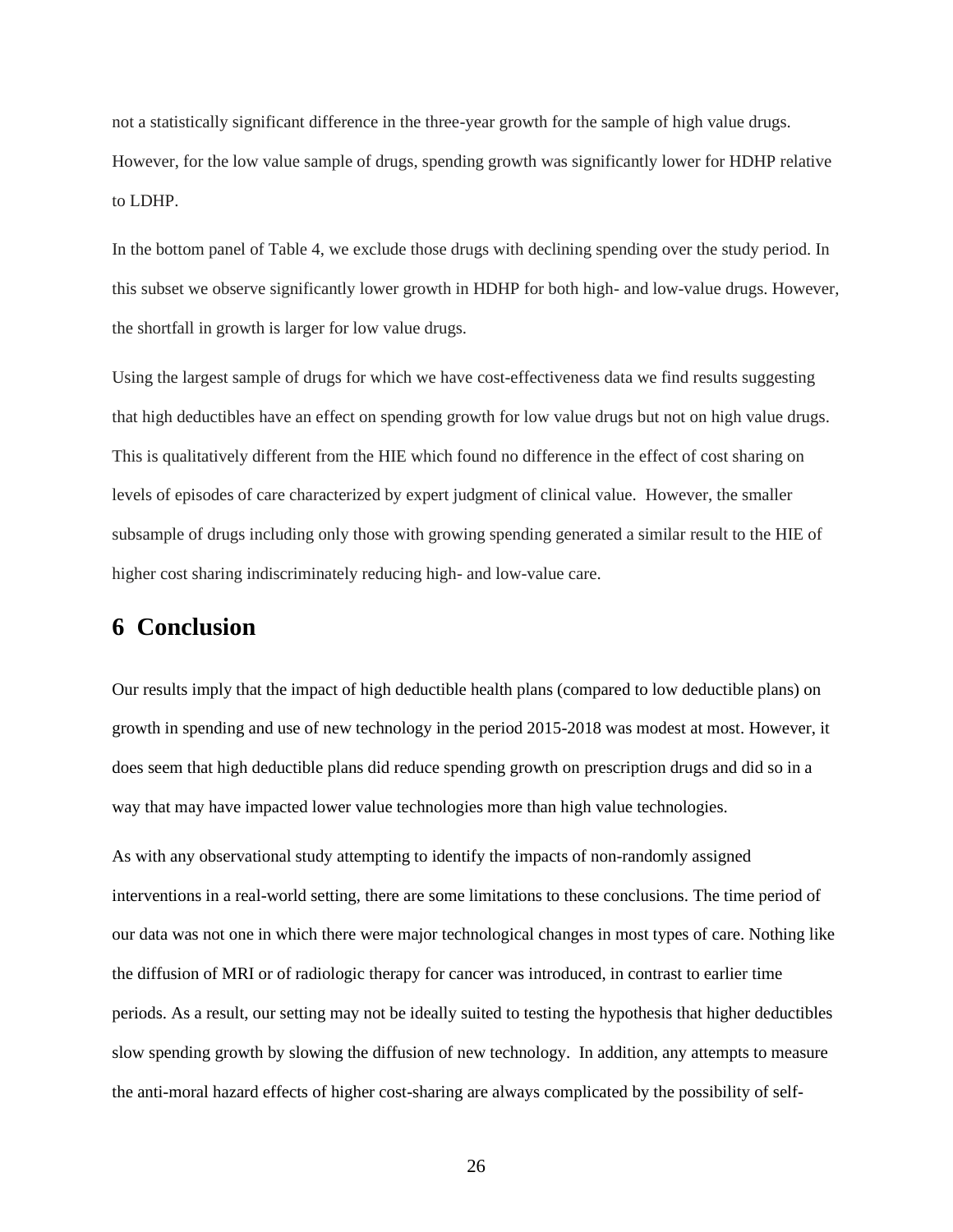selection into a high deductible plan by those with lower medical risks or propensity to seek care. While we attempt to account for such selection in multiple ways, we cannot disregard the possibility that some bias remains in our results. However, the likely direction of such bias is negative, and was not apparent in our results on spending growth for medical services or medical spending in the aggregate. Our measures of the impact of higher deductibles on the level of spending as people switch from low to high deductible plans are of the same order of magnitude as other estimates, suggesting little bias in the choice to switch or the timing of switch. More definitive welfare results than can be inferred from our results would require quantification of the cost-effectiveness of other new medical goods and services that are affected by coverage, along with measurement of the value of reduced risk protection (financial and health). In addition, the differences across plan type may well understate the impact of market wide shifts to higher or lower cost-sharing.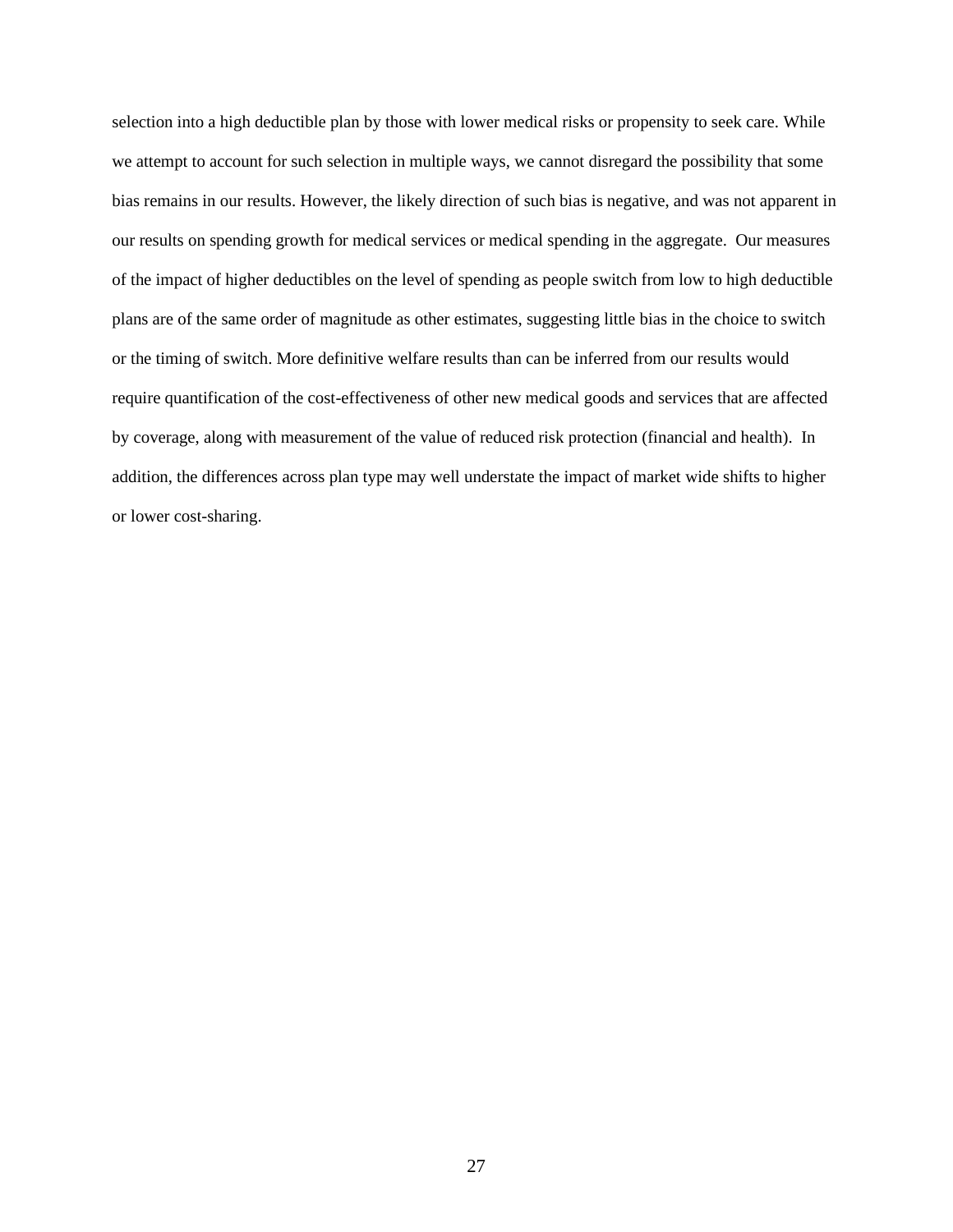# **References**

Brot-Goldberg, Z. C., Chandra, A., Handel, B. R., and Kolstad, J. T. (2017). What does a deductible do? The impact of cost-sharing on health care prices, quantities, and spending dynamics. *The Quarterly Journal of Economics*, *132*(3): 1261-1318.

Buntin, M. B., Haviland, A.M., McDevitt, R., and Sood, N. (2011). Healthcare spending and preventive care in high-deductible and consumer-directed health plans. *American Journal of Managed Care*, 17(3): 222-230.

Bundorf, M.K. (2016). Consumer-directed health plans: a review of the evidence. *The Journal of Risk and Insurance*, 83(1): 9-41.

Chandra, A., and Skinner, J. (2012). Technology growth and expenditure growth in health care. *Journal of Economic Literature,* 50(3): 645–80.

Chiappori, P.A. and Salanie, B. (2000). Testing for asymmetric information in insurance markets. *Journal of Political Economy*, 108(1): 56-78.

Charlton, M. E., Levy, B.T, High, R.R., Schneider, J.E., and Brooks, J.M. (2011). Effects of health savings account-eligible plans on utilization and expenditures. *American Journal of Managed Care*, 17(1): 79-86.

Cohen, A., and Einav, L. (2007). Estimating risk preferences from deductible choice. *American Economic Review*, 97(3): 745-788.

Cutler, D. M., McClellan, M., and Newhouse, J. P. (2000). How does managed care do it?. *The RAND Journal of Economics*, 31(3): 526-548.

Davis, K. (2004). Consumer-directed health care: will it improve health system performance?. *Health Services Research*, 39(4): 1219-1233.

Eichner, M. J. (1998). The demand for medical care: what people pay does matter. *American Economic Review: Papers and Proceedings*, 88(2): 117-121.

Eisenberg, M.D., Du, S., Sen, A.P., Kennedy-Hendricks, A., and Barry, C. L. (2020). Health care spending by enrollees with substance use and mental health disorders in high-deductible health plans vs. traditional plans. *JAMA Psychiatry*, 77(8): 872-875.

Fendrick, A.M., Buxbaum, J.D., Tang, Y., Vlahiotis, A., McMorrow, D., Rajpathak, S., and Chernew, M.E. (2019). Association between switching to a high-deductible health plan and discontinuation of type 2 diabetes treatment. *JAMA Network Open,* 2(11): e1914372.

Finkelstein, A. (2007). The aggregate effects of health insurance: evidence from the introduction of Medicare. *The Quarterly Journal of Economics*, 122(1): 1-37.

Gaffney, A., White, A., Hawks, L., Himmelstein, D., Woolhandler, S., Christiani, D.C., and McCormick, D. (2020). High-deductible health plans and healthcare access, use, and financial strain in those with chronic obstructive pulmonary disease. *Annals of the American Thoracic Society*, 17(1): 49-56.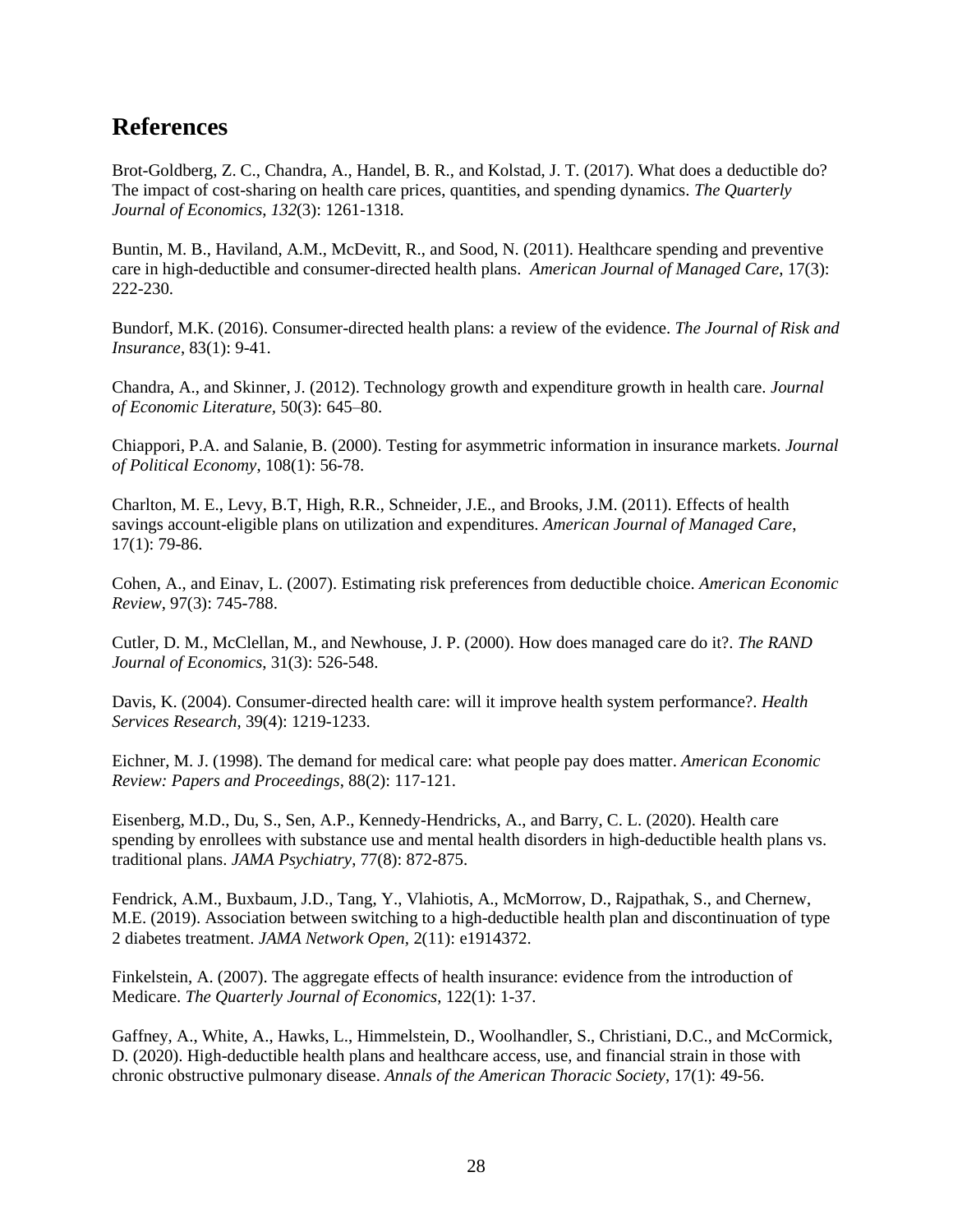Glied, S. (2003). Health care cost: on the rise again. *Journal of Economic Perspectives*. 17(2): 125-148.

Grossman, G. (1972). On the concept of health capital and the demand for health. *The Journal of Political Economy,* 80(2): 223-255.

Golberstein, E., Walsh, K., He, Y., and Chernew, M.E. (2013). Supplemental coverage associated with more rapid spending growth for Medicare beneficiaries. *Health Affairs*, 32(5): 873-881.

Haviland, A. M., Sood, N., McDevitt, R., and Marquis, M. S. (2011). How do consumer-directed health plans affect vulnerable populations?. *Forum for Health Economics and Policy*, 14(2): 3-3.

Haviland, A. M., Eisenberg, M.D., Mehrotra, A., Huckfeldt, P.J., and Sood, N. (2016). Do 'consumerdirected' health plans bend the cost curve over time?. *Journal of Health Economics,* 46: 33–51.

Keehan, S.P., Cuckler, G.A., Poisal, J.A., Sisko, A.M., Smith, S.D., Madison, A.J., Rennie, K.E., Fiore, J.A., and Hardesty, J.C. (2020). National health expenditure projections, 2019-28: expected rebound in prices drives rising spending growth. *Health Affairs*, 39(4): 10-377.

Kaiser Family Foundation. (2018). 2018 Employer health benefits survey. *Kaiser Family Foundation*. Available at: [https://www.kff.org/health-costs/report/2018-employer-health-benefits-survey/,](https://www.kff.org/health-costs/report/2018-employer-health-benefits-survey/) accessed on November 9, 2020.

Kowalski, A. (2016). Censored quantile instrumental variable estimates of the price elasticity of expenditure on medical care. *Journal of Business & Economic Statistics*, 34(1):107-117.

Lohr, K.N., Brook, R.H., Kamberg, C.J., Goldberg, G.A, Leibowitz, A., Kessey, J., Reboussin, D., and Newhouse, J.P. (1986). Use of medical care in the RAND Health Insurance Experiment: diagnosis and service-specific analyses in a randomized controlled trial. *RAND Corporation*. Available at: [https://www.rand.org/pubs/reports/R3469.html,](https://www.rand.org/pubs/reports/R3469.html) accessed on November 9, 2020.

Manning, W. G., Newhouse, J. P., Duan, N., Keeler, E. B., and Leibowitz, A. (1987). Health insurance and the demand for medical care: Evidence from a randomized experiment. *The American Economic Review*, 77(3): 251-277.

McWilliams, J. M., Hatfield, L. A., Chernew, M. E., Landon, B. E., and Schwartz, A. L. (2016). Early performance of accountable care organizations in Medicare. *New England Journal of Medicine*, *374*(24): 2357-2366.

Newhouse, J.P. and the Insurance Experiment Group (1993). Free for all?: Lessons from the RAND Health Insurance Experiment. *Harvard University Press*.

Parente, S. T., Feldman, R, and Chen, S. (2008). Effects of a consumer driven health plan on pharmaceutical spending and utilization. *Health Services Research*, 43(5): 1542-1556.

Peden, E. A., and Freeland, M.S. (1998). Insurance effects on US medical spending (1960–1993). *Health Economics*, 7(8): 671–687.

Rabin, D.L., Jetty, A., Petterson, S., and Froehlich, A. (2020). Under the ACA higher deductibles and medical debt cause those most vulnerable to defer needed care. *Journal of Health Care for the Poor and Underserved*, 31(1): 424-440.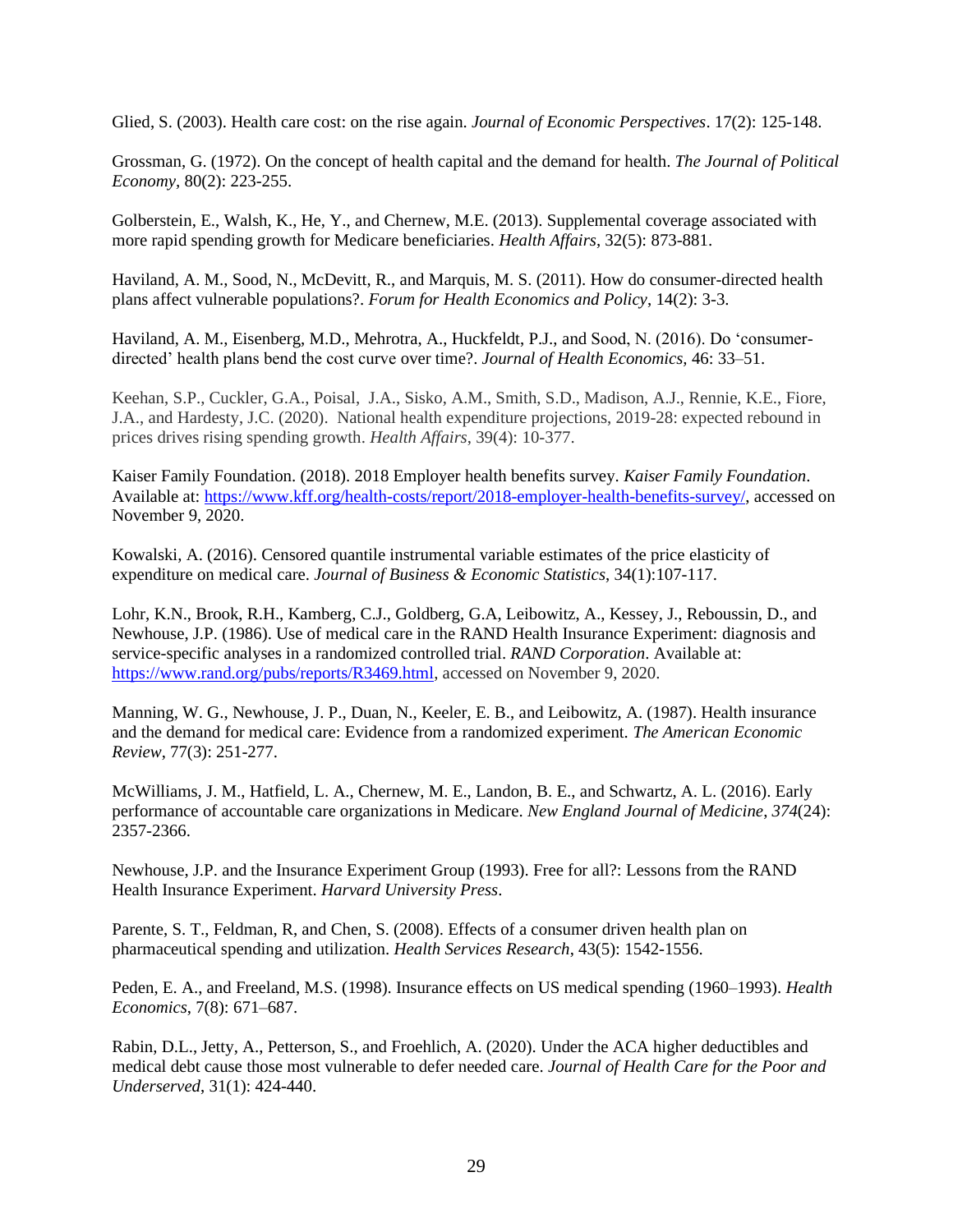Smith, S., Newhouse, J. P., and Freeland, M. S. (2009). Income, insurance, and technology: why does health spending outpace economic growth?. *Health Affairs*, *28*(5), 1276-1284.

Waters, T.M., Chang, C. F., Cecil, W.T., Kasteridis, P, and Mirvis, D. (2011). Impact of high-deductible health plans on health care utilization and costs. *Health Services Research*, 46(1): 155-172.

Weisbrod, B.A. (1991). The health care quadrilemma: An essay on technological change, insurance, quality of care, and cost containment. *Journal of Economic Literature,* 29(2): 523–552.

Wharam, J. F., Landon, B.E., Galbraith, A.A., Kleinman, K.P, Soumerai, S.B., and Ross-Degnan, D. (2007). Emergency department use and subsequent hospitalizations among members of a high-deductible health plan. *JAMA*, 297(10): 1093-1102.

Wharam, J. F., Landon, B.E., Zhang, F., Soumerai, S. B., and Ross-Degnan, D. (2011). High-deductible insurance: two-year emergency department and hospital use. *American Journal of Managed Care*, 17(10): e410-e418.

Wharam J.F., Zhang, F., Lu, C.Y., Wagner, A.K., Nekhlyudov, L., Earle, C.C., Soumerai, S.B., and Ross-Degnan, D. (2018)**.** Breast cancer diagnosis and treatment after high-deductible insurance enrollment. *Journal of Clinical Oncology,* 36(11): 1121–1127.

Wharam, J.F., Busch, A.B., Madden, J. Zhang, F., Callahan, M., LeCates, R.F., Foxworth, P., Soumerai, S., Ross-Degnan D.R., and Lu, C.Y. (2020). Effect of high-deductible insurance on health care use in bipolar disorder. *The American Journal of Managed Care*, 26(6): 248-255.

Woolhandler, S., and Himmelstein, D.U. (2007). Consumer directed healthcare: except for the healthy and wealthy it's unwise. *Journal of General Internal Medicine*, 22(6): 879-881.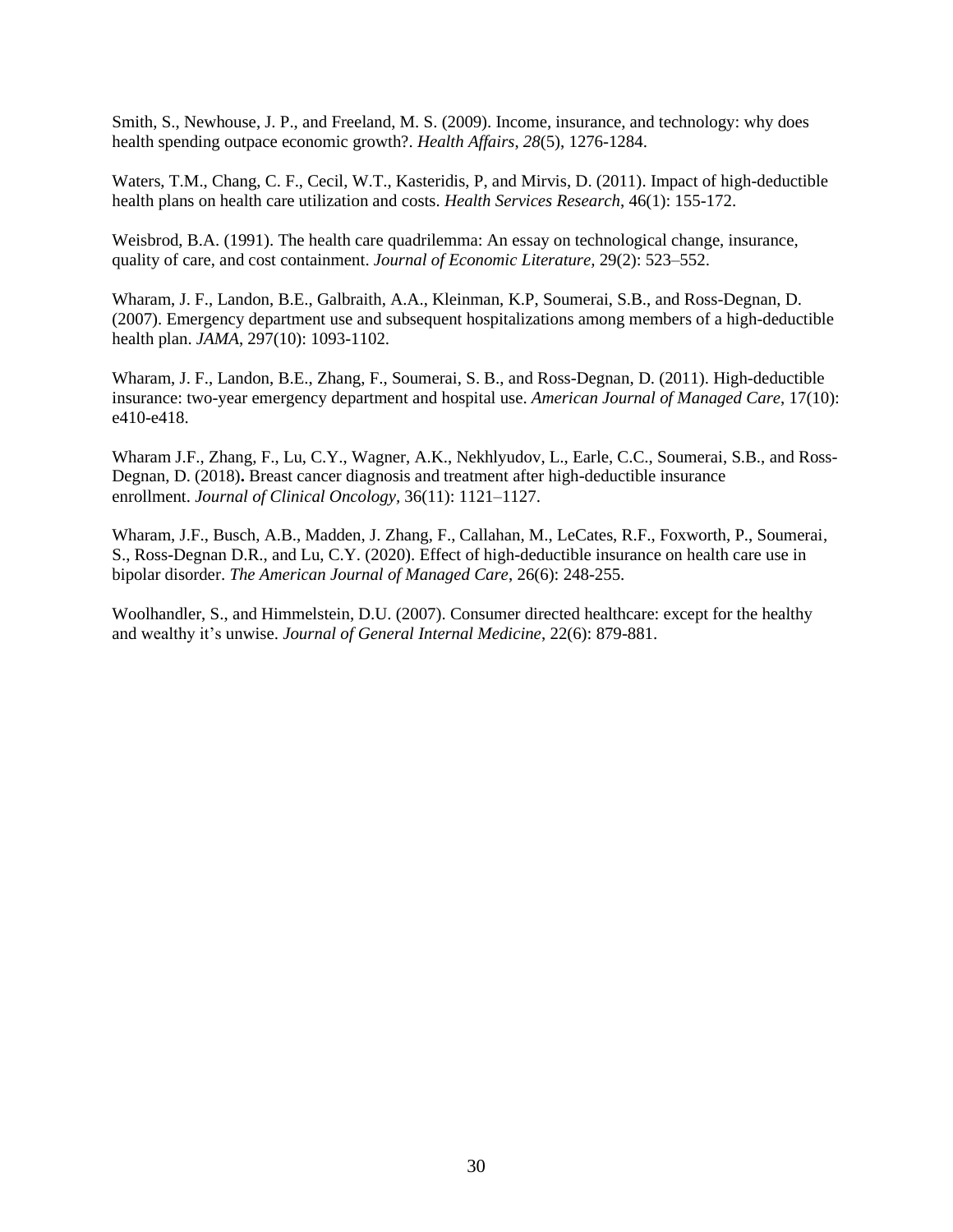# **Tables and Figures**

|                       | <b>LDHP</b> | <b>HDHP</b> | Switchers |
|-----------------------|-------------|-------------|-----------|
| $\mathbf N$           | 164,574     | 159,917     | 12,888    |
| Female                | 49.8%       | 48.5%       | 49.8%     |
| Age                   |             |             |           |
| Mean                  | 42.13       | 42.33       | 43.48     |
| <b>SD</b>             | 12.23       | 12.16       | 12.09     |
| Age group             |             |             |           |
| 18-24                 | 9.1%        | 8.7%        | 9.5%      |
| 25-29                 | 5.8%        | 6.0%        | 5.8%      |
| 30-34                 | 9.4%        | 9.3%        | 10.0%     |
| 35-39                 | 11.0%       | 10.8%       | 11.0%     |
| 40-44                 | 12.3%       | 11.7%       | 12.3%     |
| 45-49                 | 13.8%       | 13.7%       | 13.8%     |
| 50-54                 | 14.7%       | 15.3%       | 15.3%     |
| 55-59                 | 14.3%       | 15.4%       | 15.2%     |
| 60 plus               | 9.5%        | 9.0%        | 7.1%      |
| Region                |             |             |           |
| Northeast             | 7.4%        | 9.5%        | 12.9%     |
| Midwest               | 22.2%       | 40.8%       | 35.3%     |
| South                 | 28.9%       | 23.5%       | 23.6%     |
| West                  | 41.4%       | 26.1%       | 28.0%     |
| Unknown               | 0.0%        | 0.1%        | 0.2%      |
| <b>Charlson Score</b> |             |             |           |
| $\boldsymbol{0}$      | 74.5%       | 77.6%       | 77.8%     |
| $\mathbf{1}$          | 17.2%       | 15.4%       | 15.6%     |
| $\mathbf{2}$          | 5.2%        | 4.5%        | 4.0%      |
| $3+$                  | 3.1%        | 2.5%        | 2.6%      |

Table 1. Sample Characteristics

Notes: This table reports the mean demographic characteristics of the members in our "stayer" (column 1 and column 2) and "switchers" (column 3) study samples. SD = standard deviation. "Charlson Score" refers to the member's Charlson comorbidity index or score. HDHP = High deductible health plans,  $LDHP = Low$  deductible health plans.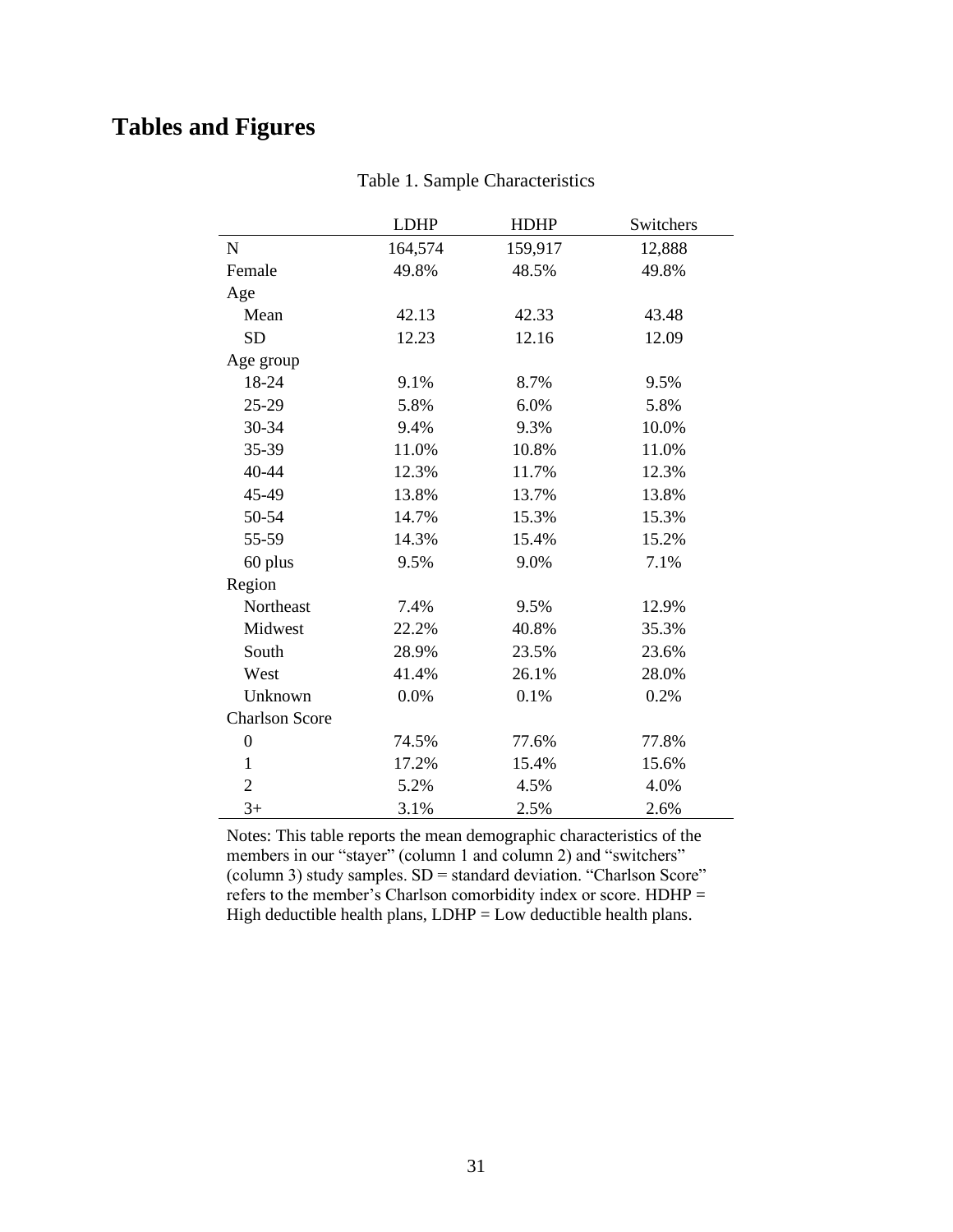|             | 2015  | 2016  | 2017  | 2018  |
|-------------|-------|-------|-------|-------|
| <b>LDHP</b> |       |       |       |       |
| Medical     | 14.2% | 13.6% | 13.0% | 12.2% |
| Pharmacy    | 11.7% | 10.7% | 10.8% | 10.3% |
| Total       | 13.5% | 12.8% | 12.3% | 11.7% |
| <b>HDHP</b> |       |       |       |       |
| Medical     | 24.5% | 22.6% | 21.4% | 20.5% |
| Pharmacy    | 21.7% | 19.6% | 18.3% | 17.1% |
| Total       | 23.8% | 21.8% | 20.6% | 19.6% |

Table 2. Patient Out-of-Pocket Shares by Setting

Notes: This table reports the average patient out-of-pocket share of spending in the settings of medical, pharmacy, and total for each year of the study period (2015-2018). "Total" includes both medical and pharmacy settings.  $HDHP = High$  deductible health plans,  $LDHP = Low$ deductible health plans.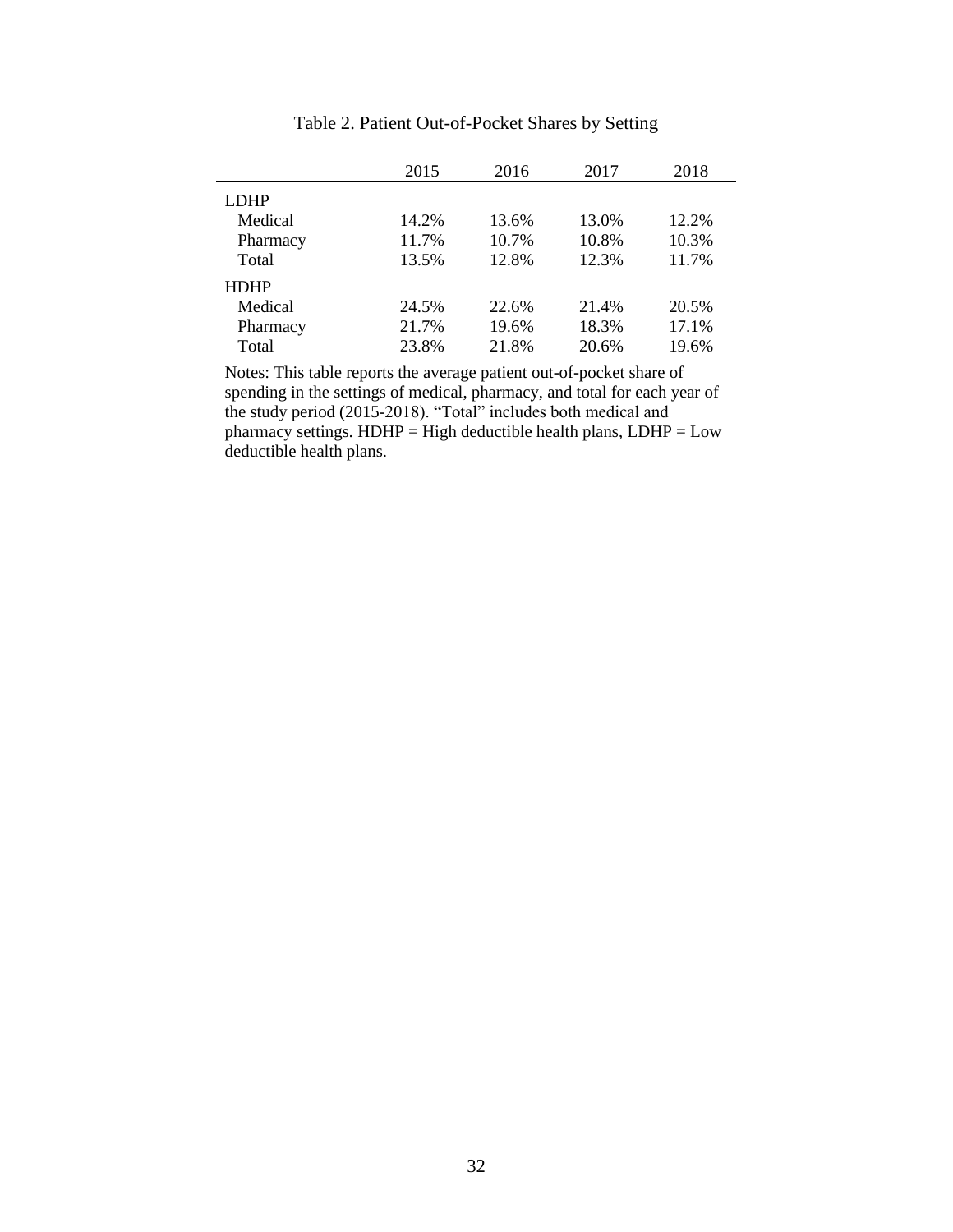|                            |                               | <b>LDHP</b> Subgroups |                       |                        |               |  |  |  |
|----------------------------|-------------------------------|-----------------------|-----------------------|------------------------|---------------|--|--|--|
|                            | <b>Overall</b><br><b>LDHP</b> | Observed<br>Choice    | No Observed<br>Choice | Very Low<br>Deductible | No Deductible |  |  |  |
| N                          | 164,574                       | 42,628                | 63,214                | 51,614                 | 36,897        |  |  |  |
| <b>Average Cost Levels</b> |                               |                       |                       |                        |               |  |  |  |
| Medical                    | \$5,307                       | \$5,370               | \$5,078               | \$5,305                | \$5,323       |  |  |  |
| Pharmacy                   | \$2,048                       | \$2,047               | \$1,826               | \$1,991                | \$2,025       |  |  |  |
| Total                      | \$7,355                       | \$7,417               | \$6,904               | \$7,296                | \$7,347       |  |  |  |
| Average Annual             |                               |                       |                       |                        |               |  |  |  |
| Growth                     |                               |                       |                       |                        |               |  |  |  |
| Medical                    | \$438                         | \$466                 | \$472                 | \$485                  | \$524         |  |  |  |
| Pharmacy                   | \$231                         | \$260                 | \$212                 | \$230                  | \$236         |  |  |  |
| Total                      | \$670                         | \$727                 | \$685                 | \$715                  | \$760         |  |  |  |

## Table 3a. LDHP Subgroup Analysis

Notes: This table reports spending levels and average growth for overall LDHP and LDHP subgroups. "Observed Choice" and "No Observed Choice" includes members of employers that respectively always and never offered HDHPs and LDHPs simultaneously each year of the study period (2015-2018); "Very Low" includes plans with individual/family deductibles  $\leq$  \$250/\$500; HDHP = High deductible health plans, LDHP = Low deductible health plans.

### Table 3b. HDHP Subgroup Analysis

|                                   |                               | <b>HDHP</b> Subgroups |                       |                         |            |  |  |  |  |
|-----------------------------------|-------------------------------|-----------------------|-----------------------|-------------------------|------------|--|--|--|--|
|                                   | <b>Overall</b><br><b>HDHP</b> | Observed<br>Choice    | No Observed<br>Choice | Very High<br>Deductible | <b>HSA</b> |  |  |  |  |
| N                                 | 159,917                       | 25,339                | 72,591                | 60,369                  | 44,767     |  |  |  |  |
| <b>Average Cost Levels</b>        |                               |                       |                       |                         |            |  |  |  |  |
| Medical                           | \$4,478                       | \$4,247               | \$4,278               | \$4,256                 | \$5,121    |  |  |  |  |
| Pharmacy                          | \$1,575                       | \$1,297               | \$1,492               | \$1,378                 | \$1,596    |  |  |  |  |
| Total<br>Average Annual<br>Growth | \$6,053                       | \$5,544               | \$5,770               | \$5,634                 | \$6,717    |  |  |  |  |
| Medical                           | \$475                         | \$494                 | \$473                 | \$475                   | \$504      |  |  |  |  |
| Pharmacy                          | \$190                         | \$179                 | \$181                 | \$170                   | \$185      |  |  |  |  |
| Total                             | \$665                         | \$674                 | \$654                 | \$645                   | \$689      |  |  |  |  |

Notes: This table reports spending levels and average growth for overall HDHP and HDHP subgroups. "Observed Choice" and "No Observed Choice" includes members of employers that respectively always and never offered HDHPs and LDHPs simultaneously each year of the study period (2015-2018); HSA = HDHP members with plan names explicitly indicating presence of a health savings account; "Very High" includes plans with individual/family deductibles  $\geq$  \$3,000/\$6,000; HDHP = High deductible health plans, LDHP = Low deductible health plans.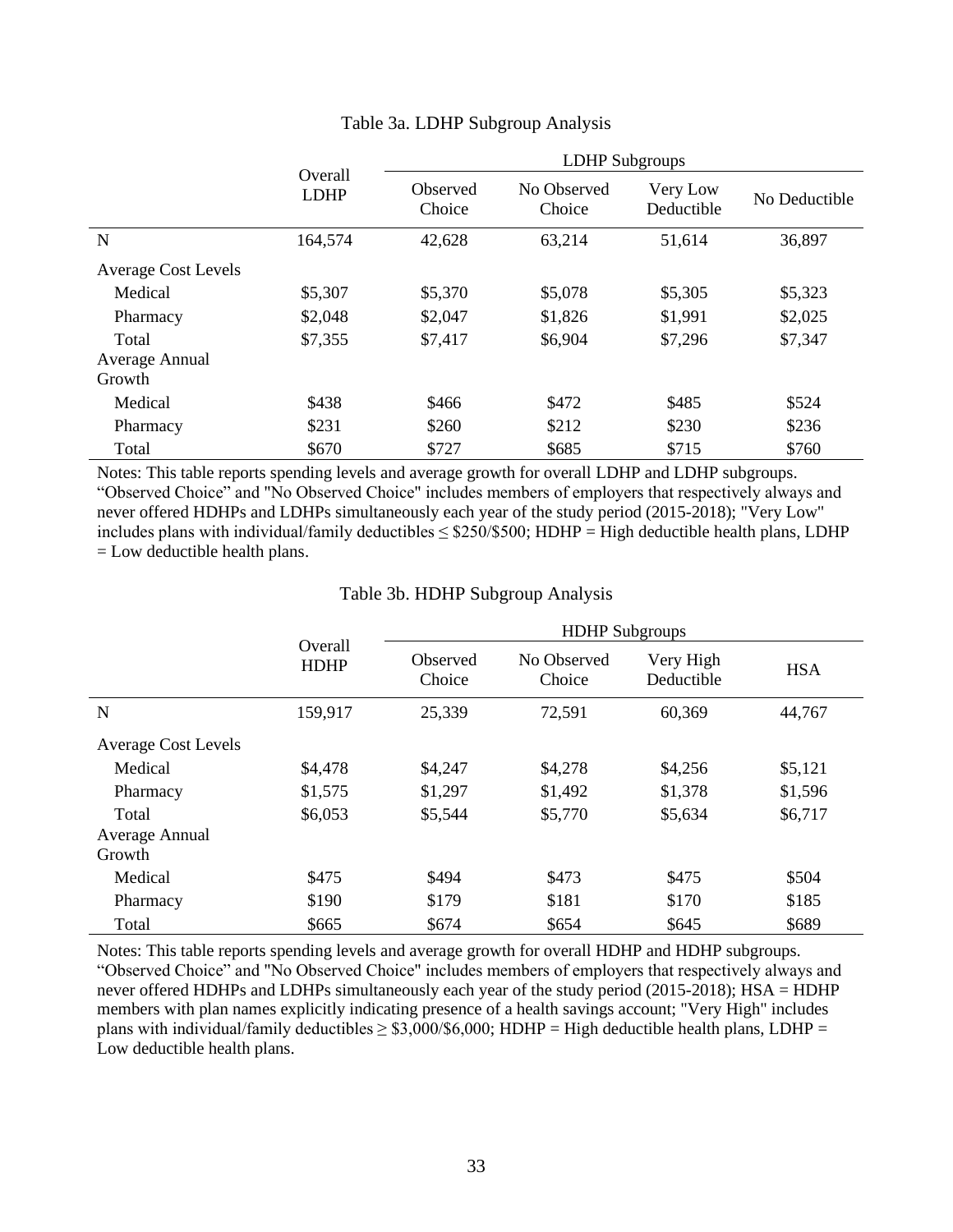|                        | Year Before | Year After | Change    |        |  |
|------------------------|-------------|------------|-----------|--------|--|
|                        | Switch      | Switch     | \$        | $\%$   |  |
| A. Mean Costs          |             |            |           |        |  |
| Medical                |             |            |           |        |  |
| Patient                | \$653       | \$929      | \$277     | 42%    |  |
| Plan                   | \$4,034     | \$3,894    | $-$140$   | $-3%$  |  |
| Allowed                | \$4,743     | \$4,861    | \$118     | 2%     |  |
| Pharmacy               |             |            |           |        |  |
| Patient                | \$182       | \$278      | \$96      | 52%    |  |
| Plan                   | \$1,494     | \$1,540    | \$46      | 3%     |  |
| Allowed                | \$1,679     | \$1,821    | \$141     | 8%     |  |
| Total                  |             |            |           |        |  |
| Patient                | \$835       | \$1,207    | \$372     | 45%    |  |
| Plan                   | \$5,529     | \$5,434    | $-$ \$95  | $-2%$  |  |
| Allowed                | \$6,423     | \$6,682    | \$259     | 4%     |  |
| <b>B.</b> Median Costs |             |            |           |        |  |
| Medical                |             |            |           |        |  |
| Patient                | \$191       | \$303      | \$111     | 58%    |  |
| Plan                   | \$577       | \$374      | $-$203$   | $-35%$ |  |
| Allowed                | \$895       | \$836      | $-$ \$59  | $-7%$  |  |
| Pharmacy               |             |            |           |        |  |
| Patient                | \$52        | \$63       | \$11      | 20%    |  |
| Plan                   | \$85        | \$34       | $-$ \$51  | $-60%$ |  |
| Allowed                | \$177       | \$159      | $- $18$   | $-10%$ |  |
| Total                  |             |            |           |        |  |
| Patient                | \$357       | \$533      | \$176     | 49%    |  |
| Plan                   | \$1,024     | \$637      | $-$ \$387 | $-38%$ |  |
| Allowed                | \$1,545     | \$1,393    | $-$152$   | $-10%$ |  |

Table 4. Mean and Median Annual Spending per Member Pre- and Post-Switch

Notes: This table reports mean and median annual spending levels for our "switchers" sample, members who switched from a LDHP to a HDHP during the study period (2015-2018), in the year before and the year after the switch. "Total" includes both medical and pharmacy settings. HDHP = High deductible health plans,  $LDHP = Low$  deductible health plans.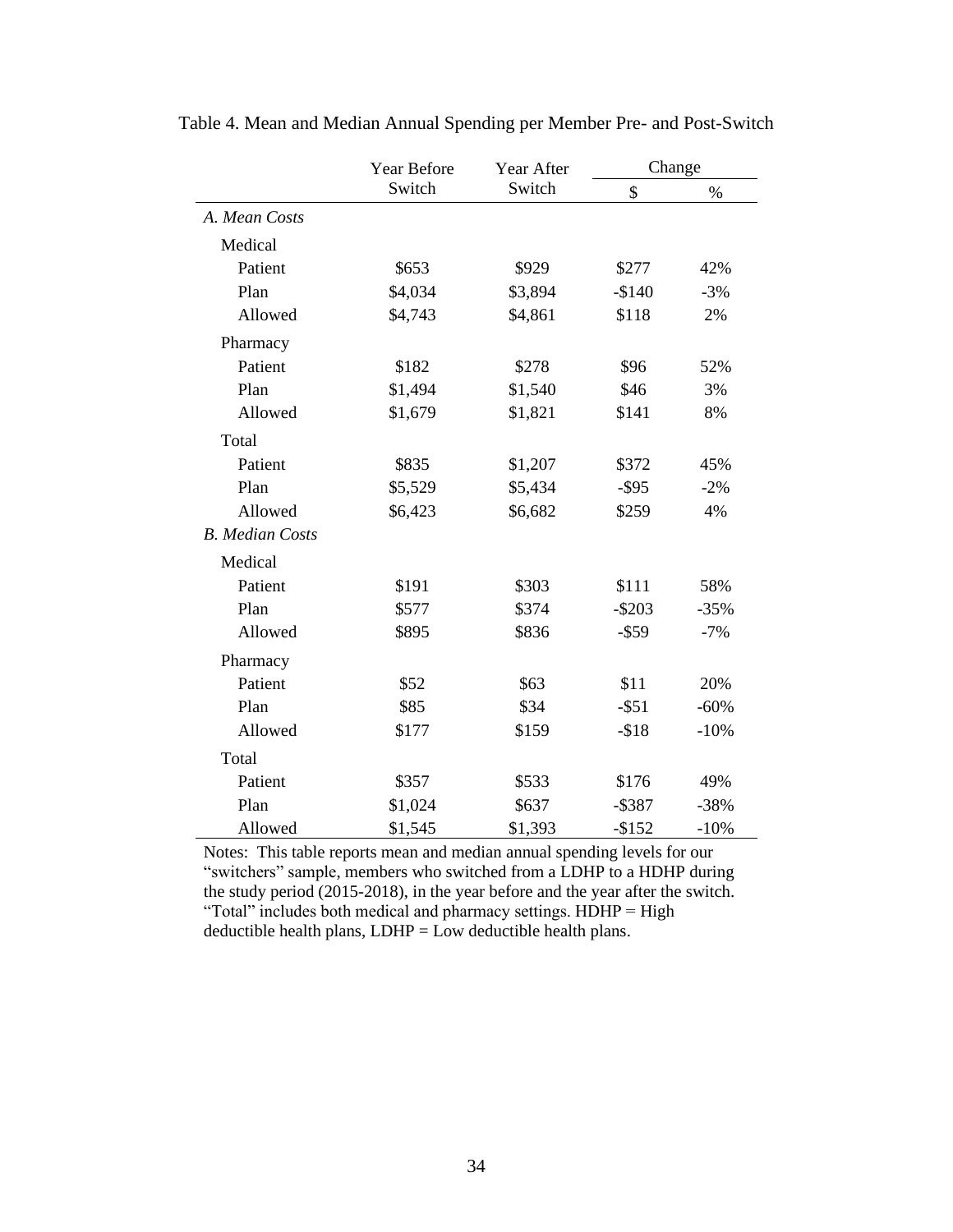|                            | No Controls  |                | With Controls   |              |                | With Member Fixed Effects |              |                |                 |
|----------------------------|--------------|----------------|-----------------|--------------|----------------|---------------------------|--------------|----------------|-----------------|
|                            | Total<br>(1) | Medical<br>(2) | Pharmacy<br>(3) | Total<br>(4) | Medical<br>(5) | Pharmacy<br>(6)           | Total<br>(7) | Medical<br>(8) | Pharmacy<br>(9) |
| Year (vs. 2015)            |              |                |                 |              |                |                           |              |                |                 |
| 2016                       | 636.2***     | 358.8***       | 277.4***        | 603.8***     | 334.0***       | 269.8***                  | 605.0***     | 329.8***       | 275.2***        |
|                            | (113.0)      | (100.2)        | (39.61)         | (106.8)      | (96.54)        | (38.28)                   | (87.23)      | (83.45)        | (21.71)         |
| 2017                       | 1310.1***    | 860.1***       | $450.0***$      | 1254.9***    | 821.5***       | 433.5***                  | 1277.7***    | 842.5***       | 435.2***        |
|                            | (113.5)      | (100.7)        | (39.81)         | (107.4)      | (97.03)        | (38.48)                   | (88.43)      | (84.59)        | (22.01)         |
| 2018                       | 2141.7***    | 1468.6***      | $673.1***$      | 2049.8***    | 1404.4***      | 645.4***                  | 2051.2***    | 1391.6***      | 659.7***        |
|                            | (113.6)      | (100.8)        | (39.85)         | (107.5)      | (97.14)        | (38.51)                   | (88.89)      | (85.03)        | (22.13)         |
| Deductible x Choice        |              |                |                 |              |                |                           |              |                |                 |
| LDHP x Observed            | 576.4***     | 397.3***       | 179.1***        | 287.2*       | 185.3          | $102.0*$                  | 206.8        | 282.4*         | $-75.55*$       |
|                            | (123.8)      | (109.8)        | (43.40)         | (117.1)      | (105.8)        | (41.97)                   | (141.8)      | (135.7)        | (35.30)         |
| HDHP x Not Observed        | 1140.1***    | $-823.5***$    | $-316.6***$     | $-665.8***$  | $-435.6***$    | $-230.2***$               | 105.0        | 82.89          | 22.06           |
|                            | (113.1)      | (100.3)        | (39.66)         | (107.8)      | (97.39)        | (38.62)                   | (139.7)      | (133.7)        | (34.78)         |
| HDHP x Observed            | 1348.2***    | $-853.7***$    | $-494.6***$     | $-712.7***$  | $-410.7***$    | 302.0***                  |              |                |                 |
|                            | (132.2)      | (117.2)        | (46.36)         | (125.1)      | (113.1)        | (44.84)                   |              |                |                 |
| Deductible x Choice x Year |              |                |                 |              |                |                           |              |                |                 |
| LDHP x Observed x 2016     | $-36.37$     | $-16.96$       | $-19.41$        | 31.08        | 33.89          | $-2.817$                  | 33.57        | 31.06          | 2.511           |
|                            | (172.1)      | (152.6)        | (60.33)         | (162.7)      | (147.1)        | (58.31)                   | (134.8)      | (129.0)        | (33.56)         |
| LDHP x Observed x 2017     | $-181.2$     | $-180.4$       | $-0.859$        | $-59.35$     | $-95.51$       | 36.15                     | $-103.8$     | $-167.3$       | 63.55           |
|                            | (173.2)      | (153.6)        | (60.74)         | (163.8)      | (148.1)        | (58.71)                   | (138.7)      | (132.6)        | (34.52)         |
| LDHP x Observed x 2018     | $-108.9$     | $-162.3$       | 53.39           | 92.79        | $-22.89$       | 115.7                     | 106.4        | $-12.47$       | 118.9***        |
|                            | (175.1)      | (155.3)        | (61.39)         | (165.6)      | (149.6)        | (59.33)                   | (140.8)      | (134.7)        | (35.05)         |
| HDHP x Not Observed x 2016 | $-20.86$     | 84.06          | $-104.9$        | 51.95        | 141.0          | $-89.07$                  | 55.98        | 129.0          | $-73.00*$       |
|                            | (158.3)      | (140.4)        | (55.50)         | (149.7)      | (135.3)        | (53.65)                   | (122.2)      | (116.9)        | (30.41)         |

Table 5. Linear Regression Models of Spending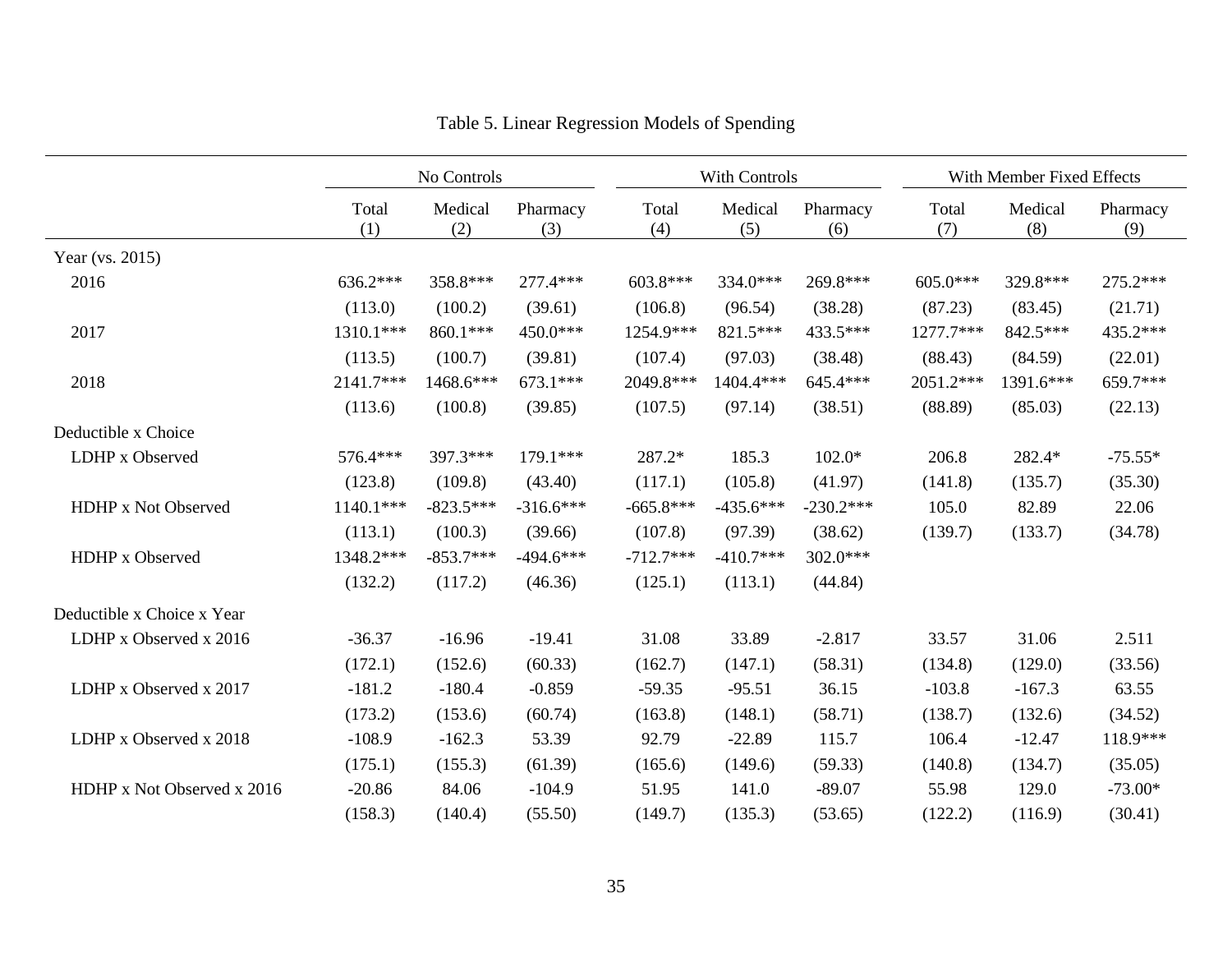| HDHP x Not Observed x 2017                         | $-164.2$   | $-30.80$    | $-133.4*$   | $-77.70$   | 33.38    | $-111.1*$   | $-101.4$ | $-7.045$ | $-94.37**$  |
|----------------------------------------------------|------------|-------------|-------------|------------|----------|-------------|----------|----------|-------------|
|                                                    | (157.5)    | (139.7)     | (55.24)     | (149.0)    | (134.7)  | (53.39)     | (122.5)  | (117.2)  | (30.49)     |
| HDHP x Not Observed x 2018                         | $-177.6$   | $-36.87$    | $-140.7*$   | $-80.27$   | 33.58    | $-113.9*$   | $-99.07$ | 12.78    | $-111.9***$ |
|                                                    | (156.8)    | (139.1)     | (54.98)     | (148.3)    | (134.0)  | (53.14)     | (122.6)  | (117.2)  | (30.51)     |
| HDHP x Observed x 2016                             | 193.7      | 204.1       | $-10.49$    | 160.2      | 167.9    | $-7.782$    | 142.9    | 195.0    | $-52.09$    |
|                                                    | (189.6)    | (168.2)     | (66.49)     | (179.4)    | (162.1)  | (64.29)     | (147.5)  | (141.1)  | (36.71)     |
| HDHP x Observed x 2017                             | $-90.26$   | $-35.35$    | $-54.91$    | $-60.03$   | $-36.43$ | $-23.60$    | $-105.2$ | $-47.86$ | $-57.36$    |
|                                                    | (194.8)    | (172.8)     | (68.32)     | (184.3)    | (166.6)  | (66.07)     | (153.9)  | (147.2)  | (38.31)     |
| HDHP x Observed x 2018                             | $-324.2$   | $-143.1$    | $-181.1**$  | $-162.6$   | $-59.35$ | $-103.3$    | $-151.0$ | $-8.073$ | $-143.0***$ |
|                                                    | (199.8)    | (177.2)     | (70.06)     | (189.1)    | (170.9)  | (67.77)     | (159.2)  | (152.3)  | (39.63)     |
| Year Relative to Switch x Stayer/Switcher x Choice |            |             |             |            |          |             |          |          |             |
| Year t-3 x Switch x Not Observed                   | $-1231.7$  | $-910.6$    | $-321.2$    | $-753.2$   | $-600.7$ | $-152.5$    | 855.8    | 448.4    | 407.4*      |
|                                                    | (632.7)    | (561.1)     | (221.8)     | (599.3)    | (541.7)  | (214.8)     | (801.6)  | (766.8)  | (199.5)     |
| Year t-3 x Switch x Observed                       | $-997.1*$  | $-717.1$    | $-280.0$    | $-449.0$   | $-300.0$ | $-149.0$    | 658.8    | 252.3    | 406.5*      |
|                                                    | (499.7)    | (443.2)     | (175.2)     | (472.6)    | (427.1)  | (169.4)     | (720.9)  | (689.6)  | (179.4)     |
| Year t-2 x Switch x Not Observed                   | $-719.6$   | $-279.0$    | $-440.6**$  | $-250.0$   | 25.90    | $-275.9$    | 1571.6*  | 1344.0*  | 227.6       |
|                                                    | (463.7)    | (411.2)     | (162.6)     | (439.0)    | (396.8)  | (157.3)     | (701.1)  | (670.7)  | (174.5)     |
| Year t-2 x Switch x Observed                       | $-849.4*$  | $-644.2*$   | $-205.1$    | $-150.0$   | $-128.2$ | $-21.86$    | 1057.4   | 783.5    | 273.9       |
|                                                    | (341.9)    | (303.2)     | (119.9)     | (323.3)    | (292.3)  | (115.9)     | (634.4)  | (606.9)  | (157.9)     |
| Year t-1 x Switch x Not Observed                   | $-869.0*$  | $-470.0$    | $-399.0**$  | $-151.9$   | 31.64    | $-183.5$    | 1347.9*  | 1118.4   | 229.5       |
|                                                    | (437.7)    | (388.2)     | (153.5)     | (414.2)    | (374.4)  | (148.5)     | (670.7)  | (641.6)  | (166.9)     |
| Year t-1 x Switch x Observed                       | $-769.6**$ | $-534.4*$   | $-235.3*$   | $-119.3$   | $-59.22$ | $-60.07$    | 1155.1*  | 944.6    | 210.5       |
|                                                    | (264.9)    | (235.0)     | (92.90)     | (250.6)    | (226.5)  | (89.83)     | (581.5)  | (556.3)  | (144.7)     |
| Year t+1 x Switch x Not Observed                   | $-211.9$   | $-471.2$    | 259.4*      | $-42.66$   | $-307.6$ | 264.9*      | 732.7    | 590.3    | 142.4       |
|                                                    | (332.6)    | (295.0)     | (116.6)     | (314.9)    | (284.6)  | (112.9)     | (642.9)  | (615.0)  | (160.0)     |
| Year t+1 x Switch x Observed†                      | 1804.4***  | $-986.2***$ | $-818.3***$ | $-797.5**$ | $-292.3$ | $-505.2***$ | 954.5    | 858.6    | 95.91       |
|                                                    | (307.2)    | (272.4)     | (107.7)     | (290.5)    | (262.6)  | (104.1)     | (571.3)  | (546.6)  | (142.2)     |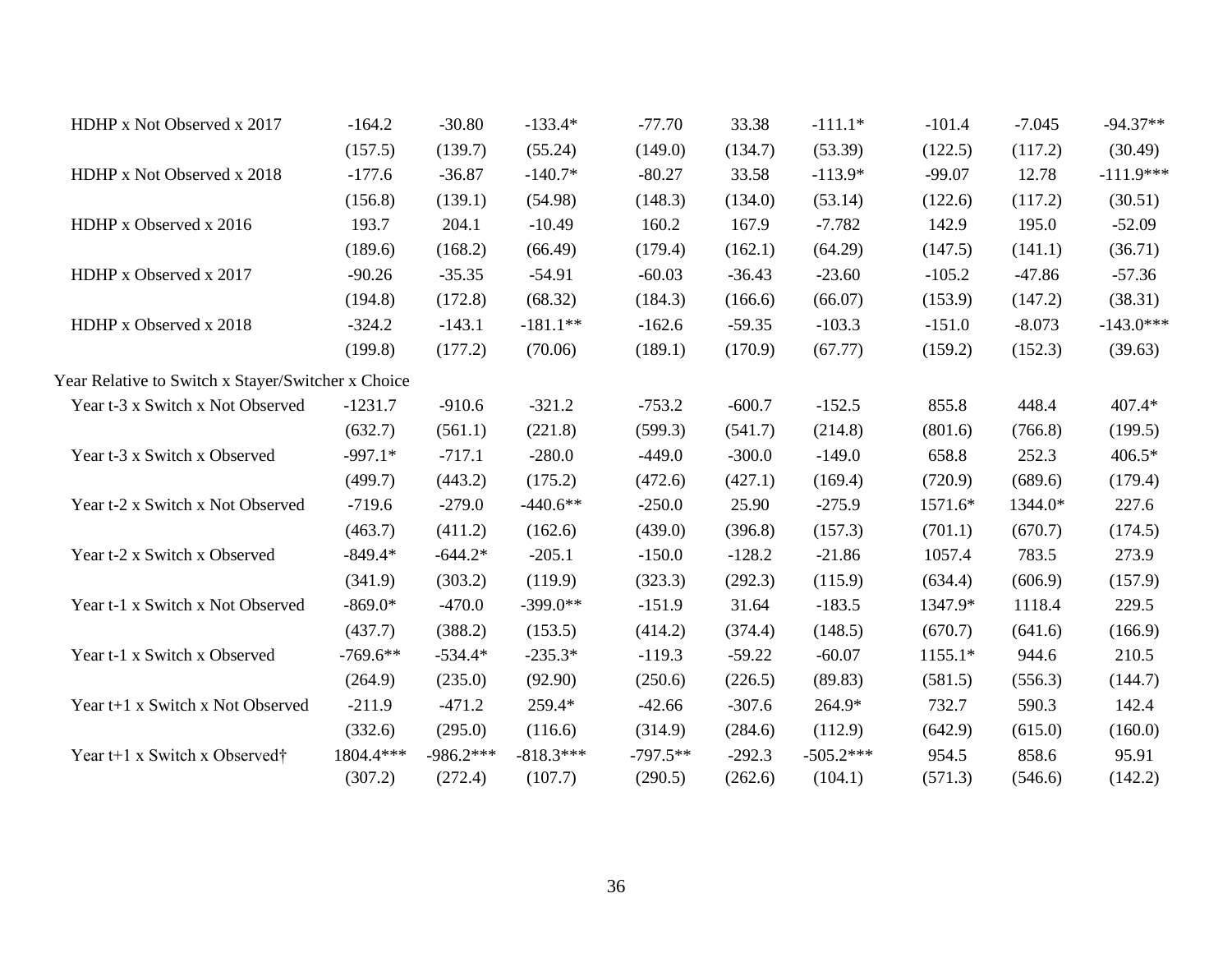| Year $t+2$ x Switch x Not Observed                              | $-425.1$       | $-622.0$       | 196.9          | $-30.83$    | $-307.2$  | 276.4*      | 1139.7         | 1031.5    | 108.2          |
|-----------------------------------------------------------------|----------------|----------------|----------------|-------------|-----------|-------------|----------------|-----------|----------------|
|                                                                 | (366.7)        | (325.2)        | (128.6)        | (346.9)     | (313.6)   | (124.3)     | (654.7)        | (626.3)   | (163.0)        |
| Year $t+2$ x Switch x Observed†                                 | 2261.1***      | 1391.4***      | $-869.7***$    | $-1206.5**$ | $-662.9$  | $-543.6***$ | 257.2          | 303.0     | $-45.75$       |
|                                                                 | (418.6)        | (371.2)        | (146.8)        | (395.8)     | (357.8)   | (141.9)     | (592.9)        | (567.1)   | (147.6)        |
| Year t+3 x Switch x Not Observed                                | $-518.3$       | $-636.2$       | 117.9          | $-142.2$    | $-327.9$  | 185.7       | 622.6          | 643.9     | $-21.25$       |
|                                                                 | (522.2)        | (463.1)        | (183.1)        | (493.8)     | (446.3)   | (177.0)     | (736.5)        | (704.5)   | (183.3)        |
| Year $t+3$ x Switch x Observed†                                 | 2611.0***      | $-1755.2**$    | $-855.8***$    | $-1490.9**$ | $-964.9$  | $-526.0*$   |                |           |                |
|                                                                 | (606.2)        | (537.6)        | (212.6)        | (573.1)     | (518.0)   | (205.4)     |                |           |                |
| Controls                                                        |                |                |                |             |           |             |                |           |                |
| Sex                                                             | N <sub>o</sub> | N <sub>o</sub> | No             | Yes         | Yes       | Yes         | N <sub>0</sub> | No        | No             |
| Age                                                             | N <sub>0</sub> | No             | No             | Yes         | Yes       | Yes         | No             | No        | N <sub>o</sub> |
| Region                                                          | N <sub>o</sub> | N <sub>o</sub> | N <sub>o</sub> | Yes         | Yes       | Yes         | No             | No        | No             |
| <b>Charlson Score</b>                                           | N <sub>o</sub> | N <sub>o</sub> | N <sub>o</sub> | Yes         | Yes       | Yes         | No             | No        | No             |
| <b>Member Fixed Effects</b>                                     | N <sub>o</sub> | N <sub>o</sub> | No             | No          | No        | No.         | Yes            | Yes       | Yes            |
| Observations                                                    | 1,070,428      | 1,070,428      | 1,070,428      | 1,069,644   | 1,069,644 | 1,069,644   | 1,070,428      | 1,070,428 | 1,070,428      |
| <b>Adjusted R-squared</b>                                       | 0.002          | 0.001          | 0.002          | 0.108       | 0.073     | 0.067       | $-0.330$       | $-0.332$  | $-0.328$       |
| P-value for H0: $\beta \dagger = \beta \dagger = \beta \dagger$ | 0.411          | 0.373          | 0.956          | 0.470       | 0.435     | 0.975       |                |           |                |

Notes: This table reports results from our regression analysis which includes members exclusively enrolled in a HDHP or LDHP ("stayers") and members who switched from HDHP to LDHP ("switchers"). Columns (1)-(3) do not control for observable and unobservable risk factors, Columns (4)-(6) include observable risk factors, and Columns (7)-(9) include individual fixed effects. Standard errors are shown in parentheses; \* p<0.05, \*\* p<0.01, \*\*\* p<0.001. Coefficient estimates for controls are not shown. "Observed" and "Not Observed" includes members of employers that respectively always and never offered HDHPs and LDHPs. "Charlson Score" refers to the member's Charlson comorbidity index or score.  $HDHP = High \cdot deductible \cdot health \cdot plans$ ,  $LDHP = Low \cdot deductible \cdot health \cdot plans$ .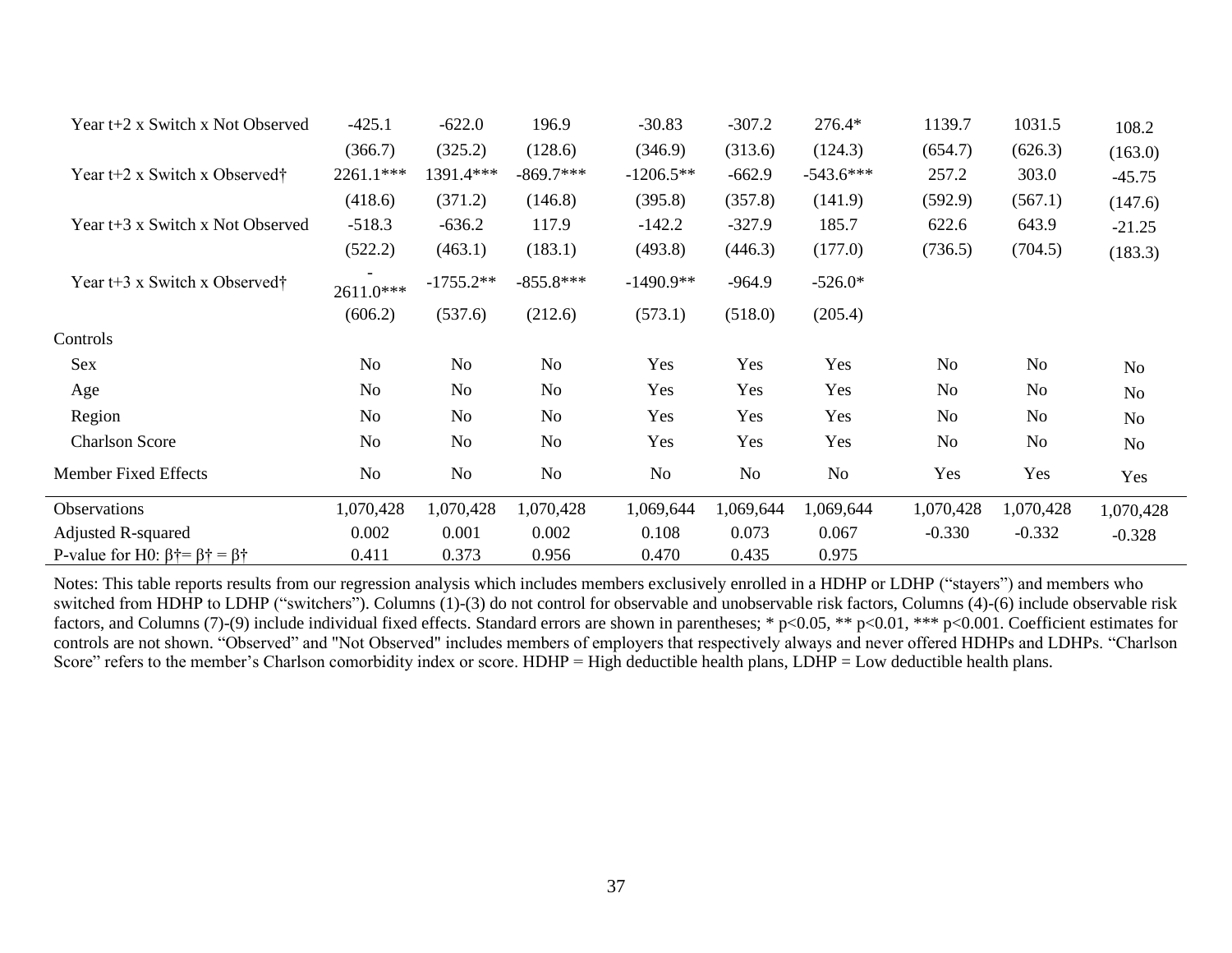|                               | Total 4Y Spending from 2015-2018 |                    |  |  |  |
|-------------------------------|----------------------------------|--------------------|--|--|--|
|                               | % of All Drugs                   | % of Top 100 Drugs |  |  |  |
| <b>All Prescription Drugs</b> | 100%                             |                    |  |  |  |
| Top 100 Drugs                 | 52%                              | 100%               |  |  |  |
| CE Study Found                | 48%                              | 94%                |  |  |  |
| Positive Spending Growth      | 35%                              | 67%                |  |  |  |
|                               |                                  |                    |  |  |  |

### Table 6. Total Prescription Drug Spending by Selected Sample of Drugs

Notes: This table reports total spending of prescription pharmaceuticals for members in our "stayer" sample during the study period (2015-2018). Each row is a subset of the previous row. "All Prescription Drugs" refers to all prescription pharmaceuticals. "Top 100 Drugs" are the top 100 drugs with highest total spending over the study period. "CE Study Found" are the drugs we classified into high- or low-value using the Tufts CEA Registry. "Positive Spending Growth" refers to the drugs with positive spending growth from 2015-2018.  $CE = Cost\text{-effective}$ . HDHP = High deductible health plans,  $LDHP = Low$  deductible health plans.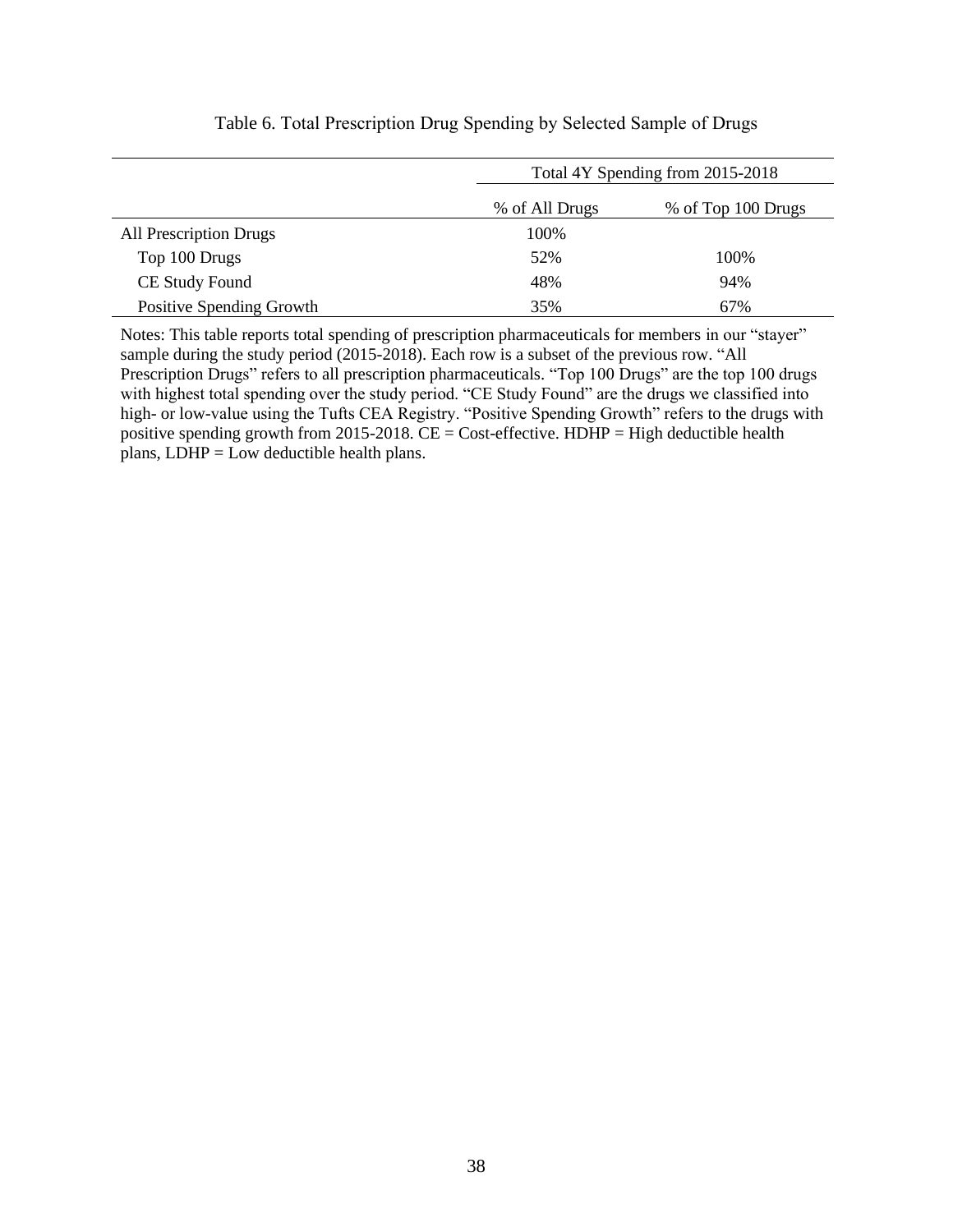|                                           | 2015 Levels |             |            |         | 3Y Growth   |             |            |         |
|-------------------------------------------|-------------|-------------|------------|---------|-------------|-------------|------------|---------|
|                                           | <b>LDHP</b> | <b>HDHP</b> | Difference | p-value | <b>LDHP</b> | <b>HDHP</b> | Difference | p-value |
| All Prescription Drugs                    | \$1,696     | \$1,285     | $-$ \$411  | < 0.001 | \$694       | \$570       | $-$124$    | < 0.001 |
| Top 100 with CE Study                     |             |             |            |         |             |             |            |         |
| All $(N = 86)$                            | \$786       | \$644       | $-$142$    | < 0.001 | \$348       | \$300       | $-$ \$48   | 0.020   |
| High-value ( $N = 57$ )                   | \$560       | \$457       | $-$104$    | < 0.001 | \$214       | \$201       | $- $13$    | 0.429   |
| Low-value ( $N = 29$ )                    | \$226       | \$188       | $-$ \$38   | < 0.001 | \$134       | \$100       | $-$ \$35   | 0.007   |
| Top 100 with $CE$ Study + Positive Growth |             |             |            |         |             |             |            |         |
| All $(N = 57)$                            | \$468       | \$392       | $-\$76$    | < 0.001 | \$526       | \$442       | $-$ \$84   | < 0.001 |
| High-value $(N = 41)$                     | \$370       | \$310       | $-$ \$60   | < 0.001 | \$340       | \$301       | $-$ \$39   | 0.005   |
| Low-value ( $N = 16$ )                    | \$98        | \$82        | $-$16$     | 0.015   | \$186       | \$141       | $-$ \$45   | < 0.001 |

Table 7. Baseline Spending and Growth for Top Drugs

Notes: This table reports average values of spending and change in spending for each category of drugs separately for our HDHP and LDHP stayer samples. "All Prescription Drugs" refers to all prescription pharmaceuticals. "Top 100 Drugs" are the top 100 drugs with highest total spending over the study period. "CE Study" are the drugs we classified into high- or low-value using the Tufts CEA Registry. "Positive Growth" refers to the drugs with positive spending growth from 2015-2018. High- and low-value drugs include those with an incremental cost-effectiveness ratio (ICER) below and above \$50,000, respectively. The p-values reported in the last columns are from two-tailed t-tests of the difference in means for the LDHP and HDHP stayer groups, assuming equal variance.  $3Y =$ Three-year change in total spending per member (2015-2018). CE = Cost-effective. HDHP = High deductible health plans, LDHP = Low deductible health plans.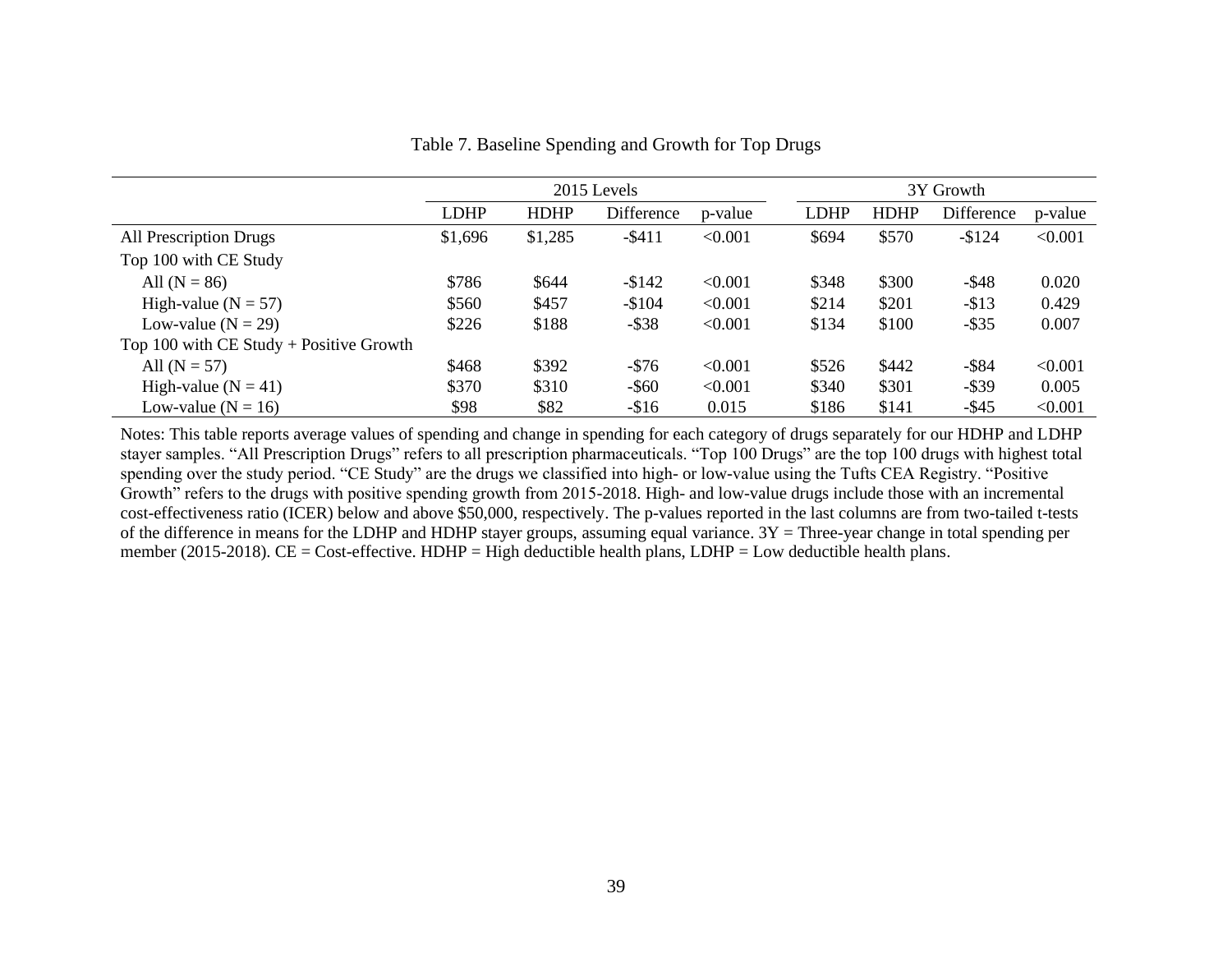



Notes: This figure shows the distribution of individual and family deductibles for members in our HDHP and LDHP stayer groups using an enrollment-weighted average for each member;  $HDHP = High$  deductible health plans,  $LDHP = Low$  deductible health plans.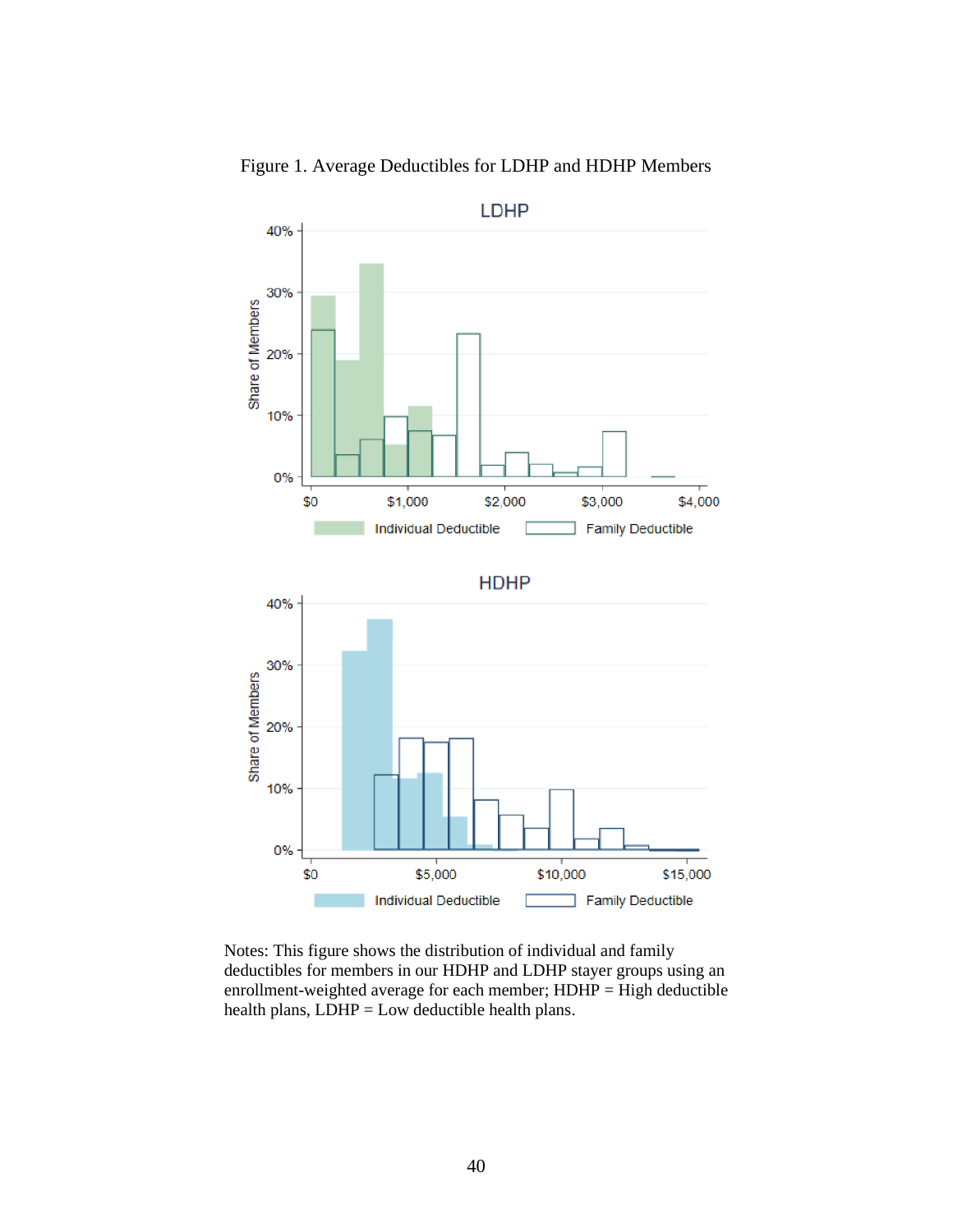

Figure 2. Trends in Average Annual Spending per Member

Notes: This figure shows the trends in average per-member medical and pharmacy spending for each year over the study period from 2015 to 2018; solid trends represent medical spending and dashed trends represent pharmacy spending. HDHP = High deductible health plans,  $LDHP = Low$  deductible health plans.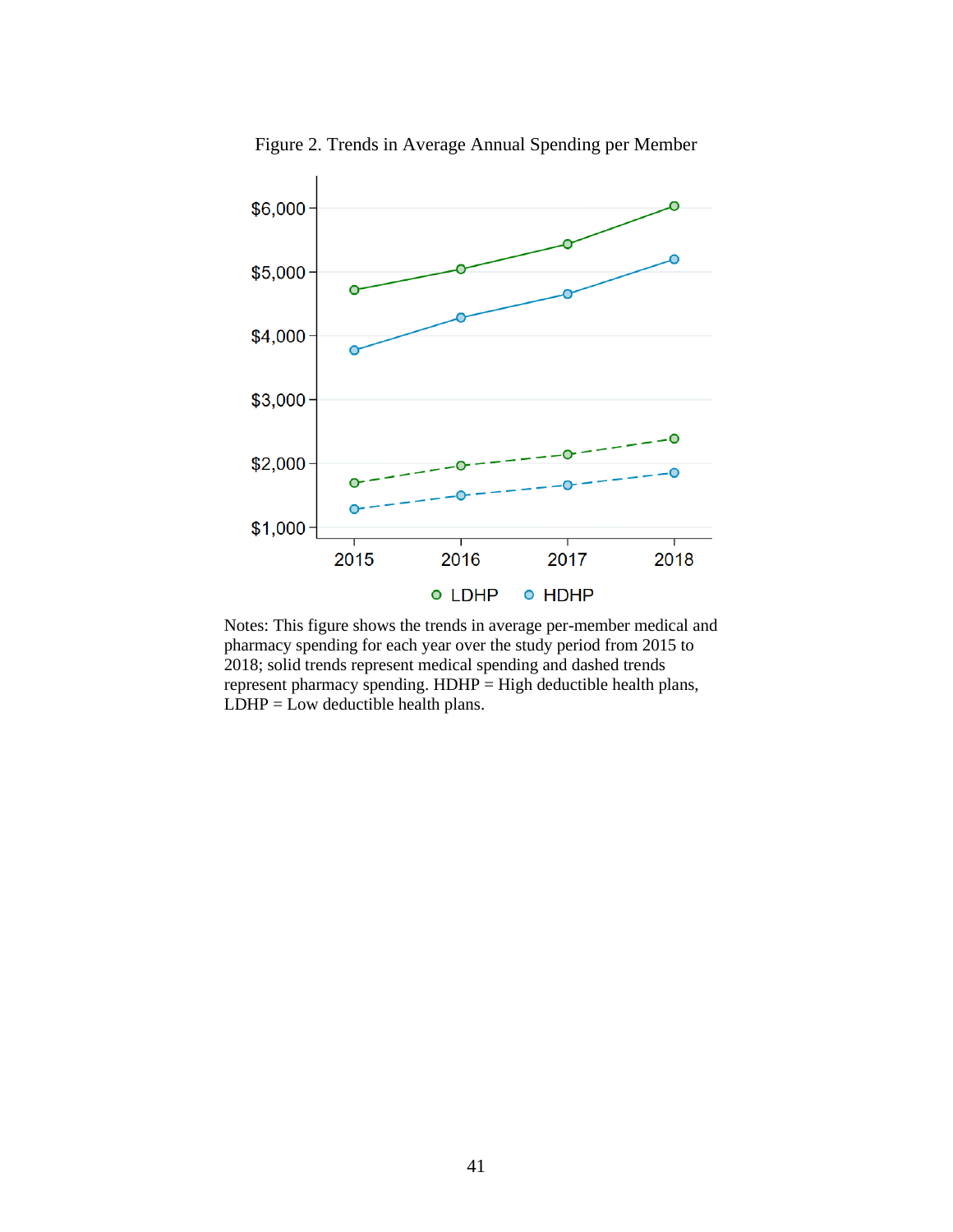

Figure 3. Average Cost Growth per Member

Notes: This figure shows the average 3-year cost growth from 2015 to 2018 for members in our HDHP and LDHP stayer groups in absolute terms, unadjusted for any observable individual characteristics. "Total" includes both medical and pharmacy settings; \* represents the difference in spending within the category is statistically significant with  $p < 0.01$ .  $HDHP = High \cdot deductible \cdot health \cdot plans$ ,  $LDHP = Low \cdot deductible \cdot health$ plans.